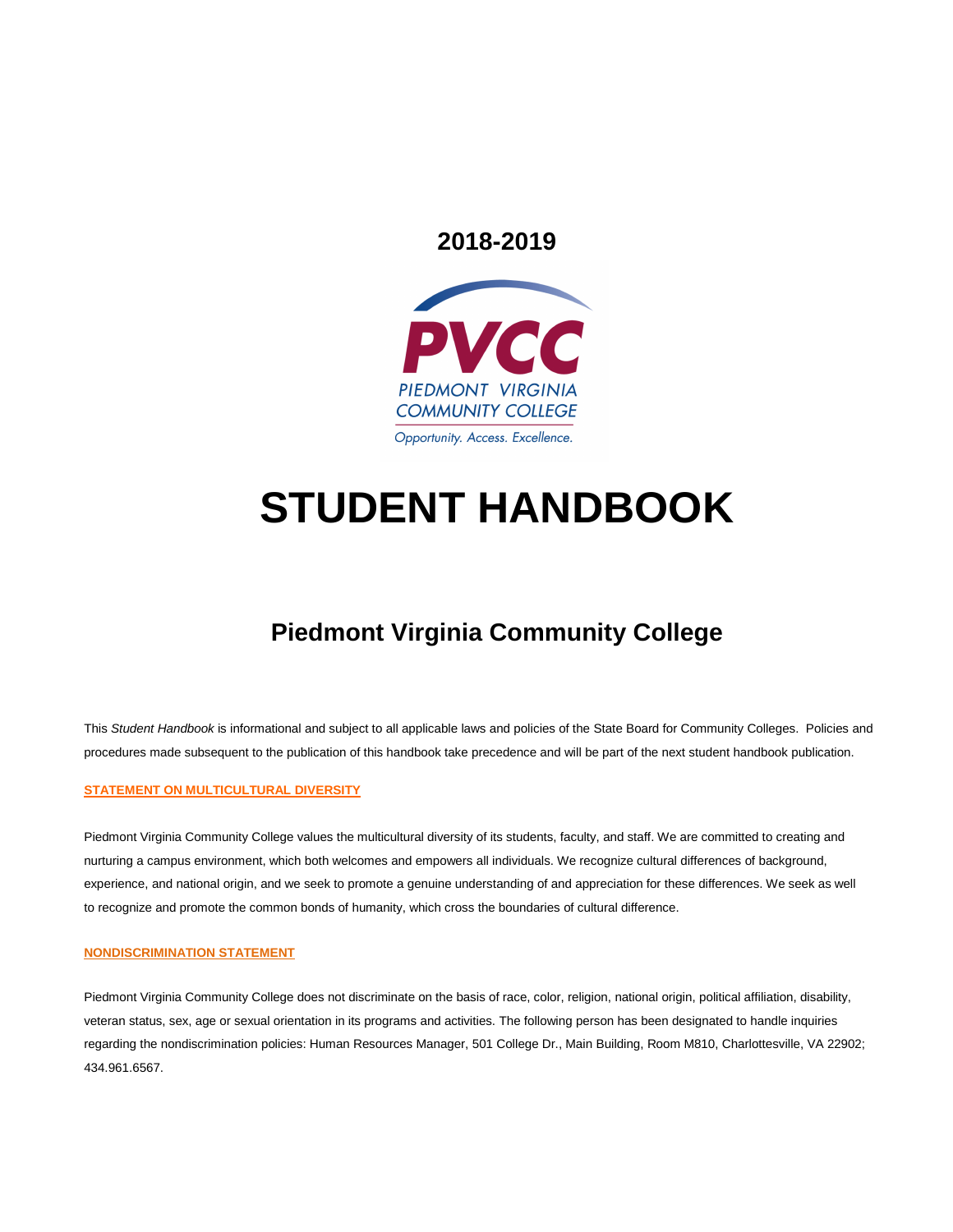#### **POLICY REGARDING ONLINE AND PRINT VERSIONS OF THE STUDENT HANDBOOK**

Every effort will be made to provide the most accurate, helpful and up-to-date information for our students. There may be times however when changes are implemented after the Student Handbook has been published. The most up-to-date version of the Student Handbook is available on the college Web site a[t www.pvcc.edu.](http://www.pvcc.edu/) The statements and the policies in this handbook are not to be regarded as a contract between the student and the college that cannot be recalled or changed when conditions so warrant. The college reserves the right to change any of its policies, procedures, programs and fees.

#### **REVISED 11/16/2018**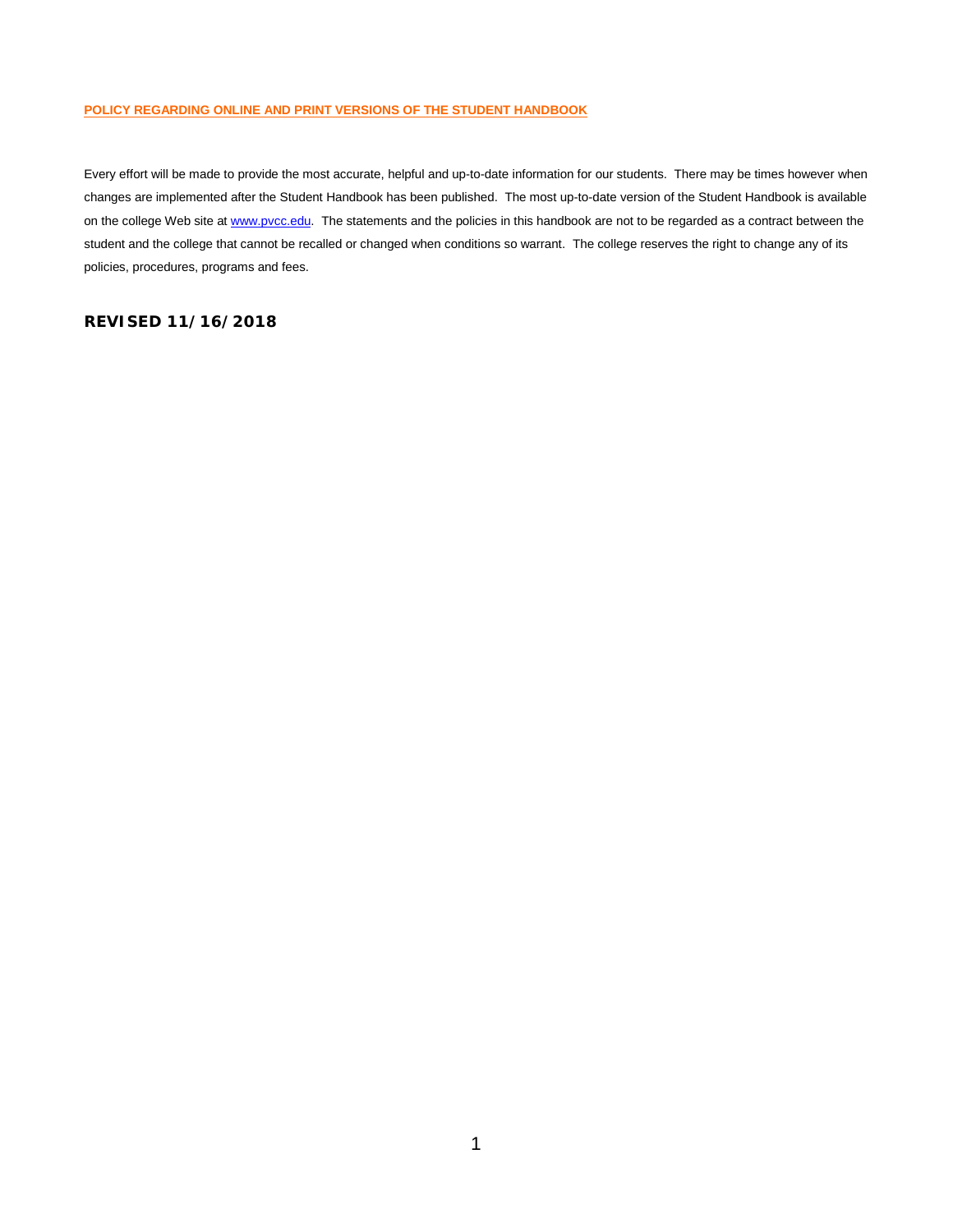

Welcome to Piedmont Virginia Community College. We hope you will find this Student Handbook a useful guide as you pursue your educational goals.

PVCC is a diverse community. Students begin baccalaureate study here. They take advantage of a wide range of career services and programs of study to prepare for careers right here in Central Virginia. The also learn for the sheer joy of it. High school students find academic enhancement, employers find a provider of high-quality workforce development programs, and alumni find a way to reconnect. Everyone who enjoys the arts find a diverse schedule of visual and performing arts in our V. Earl Dickinson Building. Because of our diversity, it is important to remember what unites the communities of PVCC. We are united by what we believe.

#### **WE BELIEVE…**

**…that a college education should be available to all.** Economic status and past academic achievement should not be barriers to opportunity. We do not seek out the educational winners; we make winners out of anyone willing to try.

**…in our students.** We do not measure success by people's achievements when they enter, but rather by their skills and abilities when they leave. We are committed to helping our students succeed.

**…in the power of teaching.** Our faculty is second to none. We insist on rigorous standards but also strive to create a supportive environment in which students can achieve.

**…in our community.** We develop programs with area employers – hospitals, businesses, technology companies – to give students the skills they need to advance in the workplace.

And we also believe that we can always improve. I welcome your comments and ideas on how PVCC can better meet the ever changing higher education needs of Central Virginia.

Frank Friedman President Piedmont Virginia Community College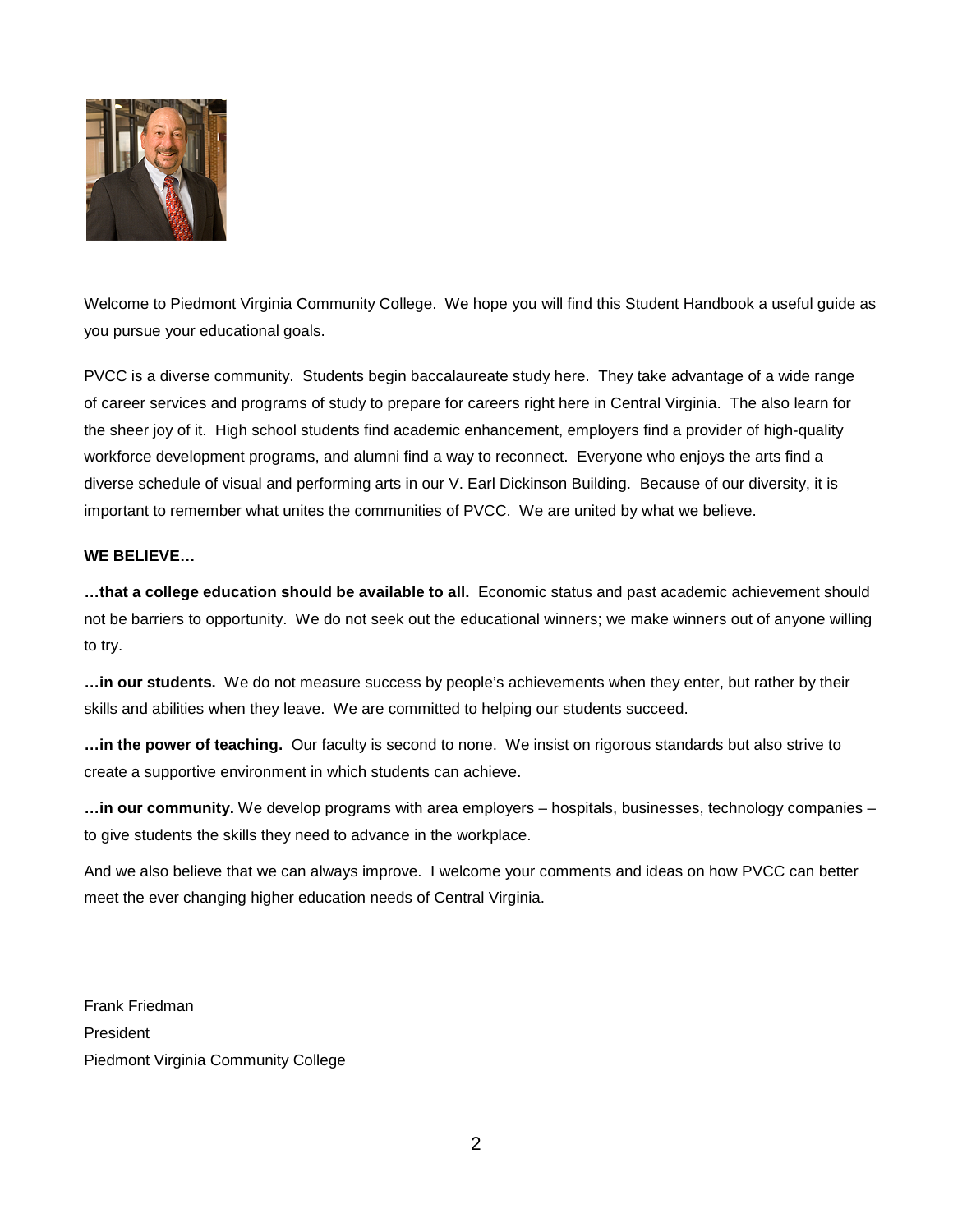

Welcome to Piedmont Virginia Community College. The faculty and staff of PVCC know what an important time this is for you as you enter a new academic community and make an important transition in your life. Together we want to do everything we can to make this year a success. That's really what this student handbook is all about.

There are two ways to go through your courses, two ways to go through PVCC and really two ways to go through life. One way is simply to do the minimum, sit on the sidelines, remain passive and expect little from yourself and others. That's an option, but not a very meaningful or exciting one.

The second way is to become an active participant in your own education, to commit fully and to expect the most from yourself and the college. This active route requires you to go the extra mile in your classes, savor new experiences, take some risks and make connections with faculty and staff that can help you.

Take advantage of all the skill, experience and resources that we offer both inside and outside of the classroom. Use this handbook to put you in touch with the people, the services, and the policies to guide you in this important journey.

Mary Lee Walsh Dean of Student Services Piedmont Virginia Community College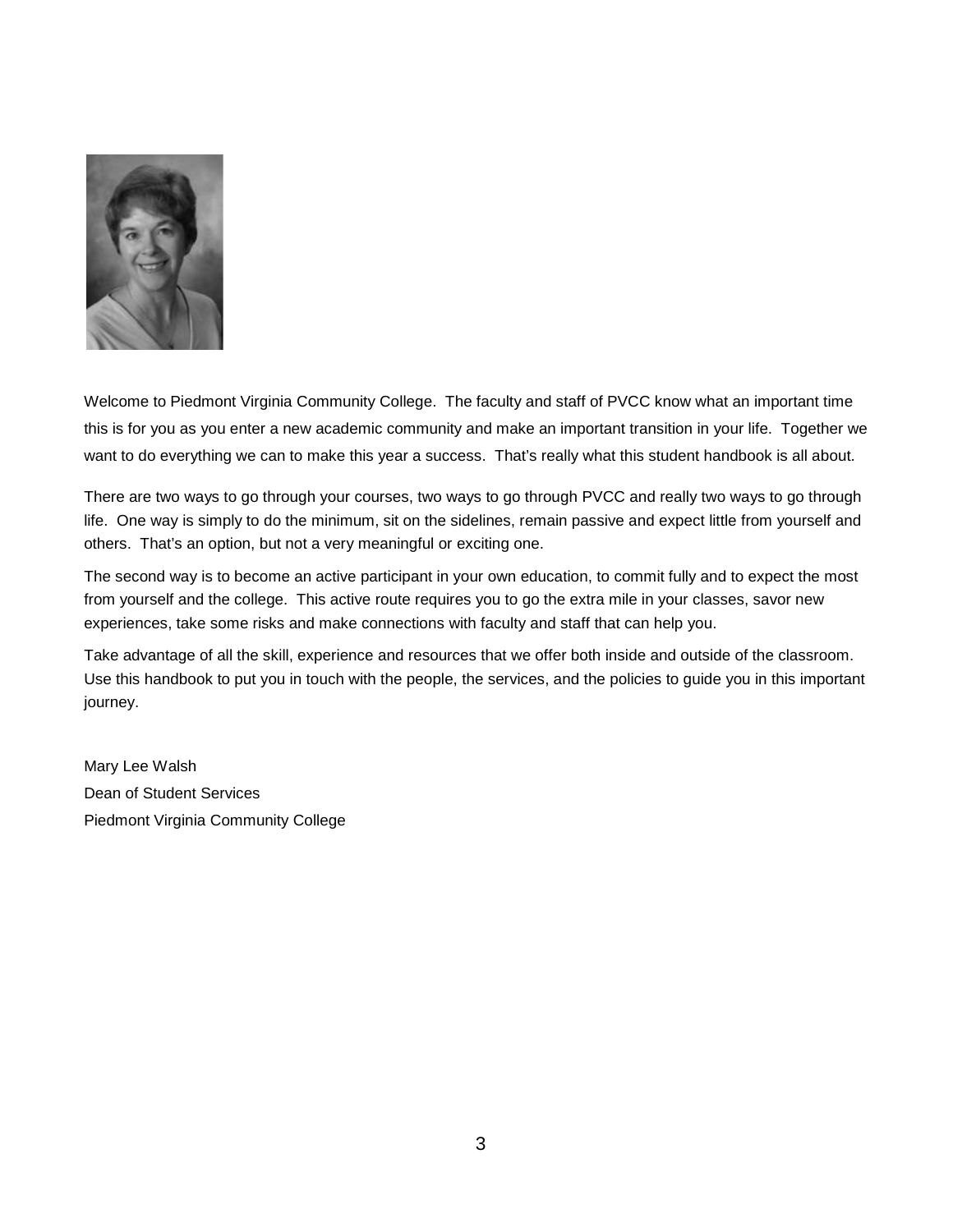# **TABLE OF CONTENTS**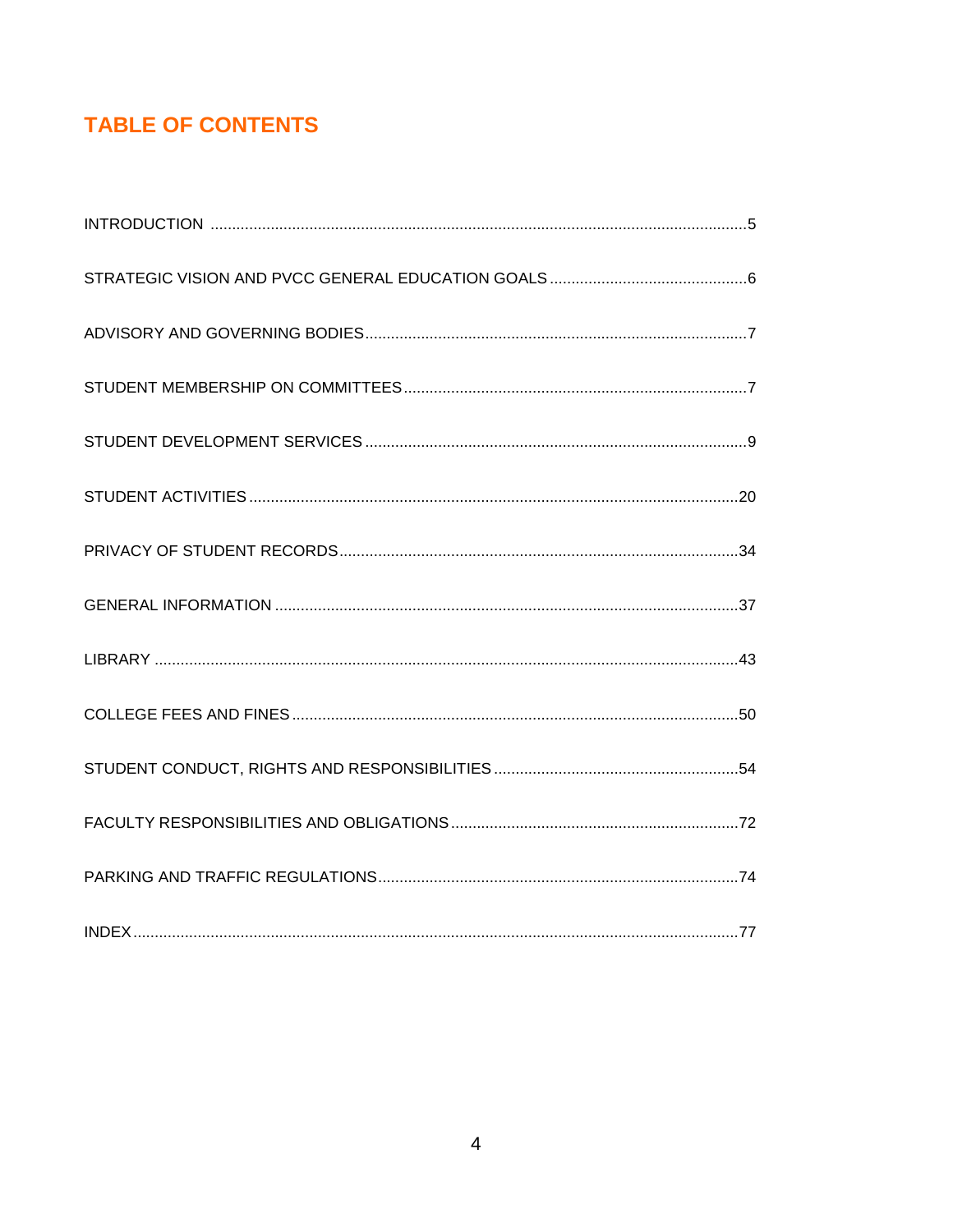# **INTRODUCTION**

PVCC is an open-access, comprehensive community college offering two-year associate degrees, one-year certificates, and career studies certificates as well as continuing education and workforce service programs. As one of 23 colleges comprising the Virginia Community College System, PVCC is governed by the Virginia State Board for Community Colleges. The College is primarily intended to serve residents of the City of Charlottesville, and the counties of Albemarle, Fluvanna, Greene, Louisa, Nelson, and northern Buckingham County.

PVCC strives to meet the educational and training needs of people with differing abilities, education, experiences, and individual goals through a variety of curricula and services.

Please take time to look through the information in this handbook. The current College Catalog and the schedule of classes also will provide useful information.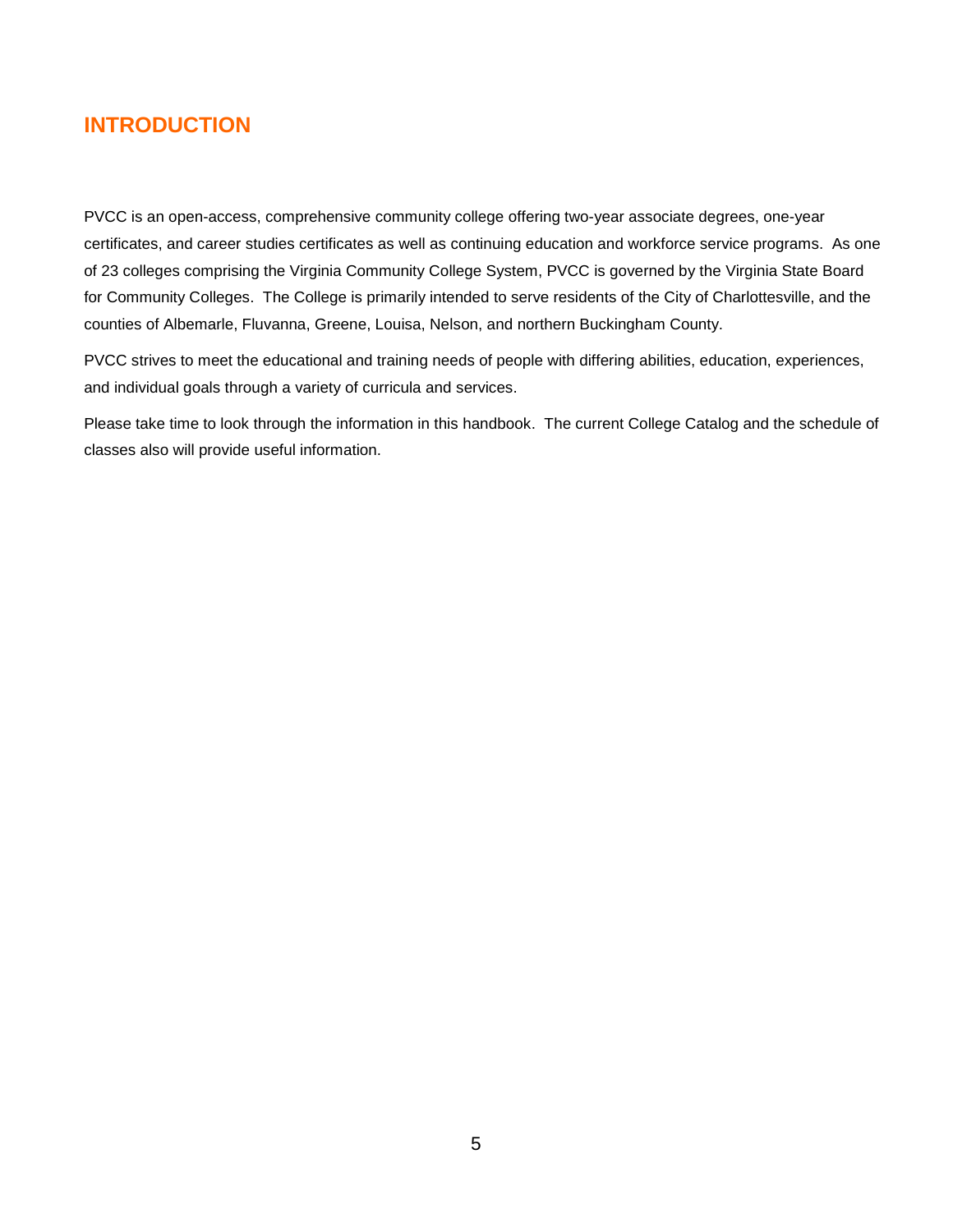# **STRATEGIC VISION AND PVCC GENERAL EDUCATION GOALS**

The following statement was adopted by the College Board on January 3, 2001:

Piedmont Virginia Community College promotes student success through excellent educational programs and services that are accessible and affordable.

The college is a comprehensive, public, associate degree-granting institution. As part of the Virginia Community College System, Piedmont Virginia Community College serves the City of Charlottesville and the counties of Albemarle, Fluvanna, Greene, Louisa, Nelson, and northern Buckingham.

College transfer and workforce development are the core of the college's mission. Challenging coursework and a full range of support services are provided for students in both college transfer and workforce development programs. The first two years of baccalaureate study prepare students for success at four-year colleges and universities. Workforce development programs prepare students for successful careers and promote a skilled regional workforce by meeting the training and educational needs of employers. Programs and services in developmental education, general education, community service, and lifelong learning support and enhance the mission core and prepare students for success in life.

# **PVCC GENERAL EDUCATION GOALS**

As an institution committed to offering its students the strongest possible postsecondary education, PVCC upholds general education as an integral part of the education of all its students, regardless of their ultimate professional objectives. Accordingly, the college will create on its campus a learning environment that encourages the student body to benefit from the experiences inherent in general education.

General education is that portion of the collegiate experience that addresses the knowledge, skills, attitudes, and values characteristic of educated persons. It is unbounded by disciplines and honors the connections among bodies of knowledge. VCCS degree graduates will demonstrate competency in the following General Education Areas: Communication; Critical Thinking; Cultural and Social Understanding; Information Literacy; Personal Development; Quantitative Reasoning; and Scientific Reasoning.

The associate degree programs within the Virginia Community College System support a collegiate experience that focuses on the above definition and attendant areas. The general education outcomes shall be included in the catalog of each college.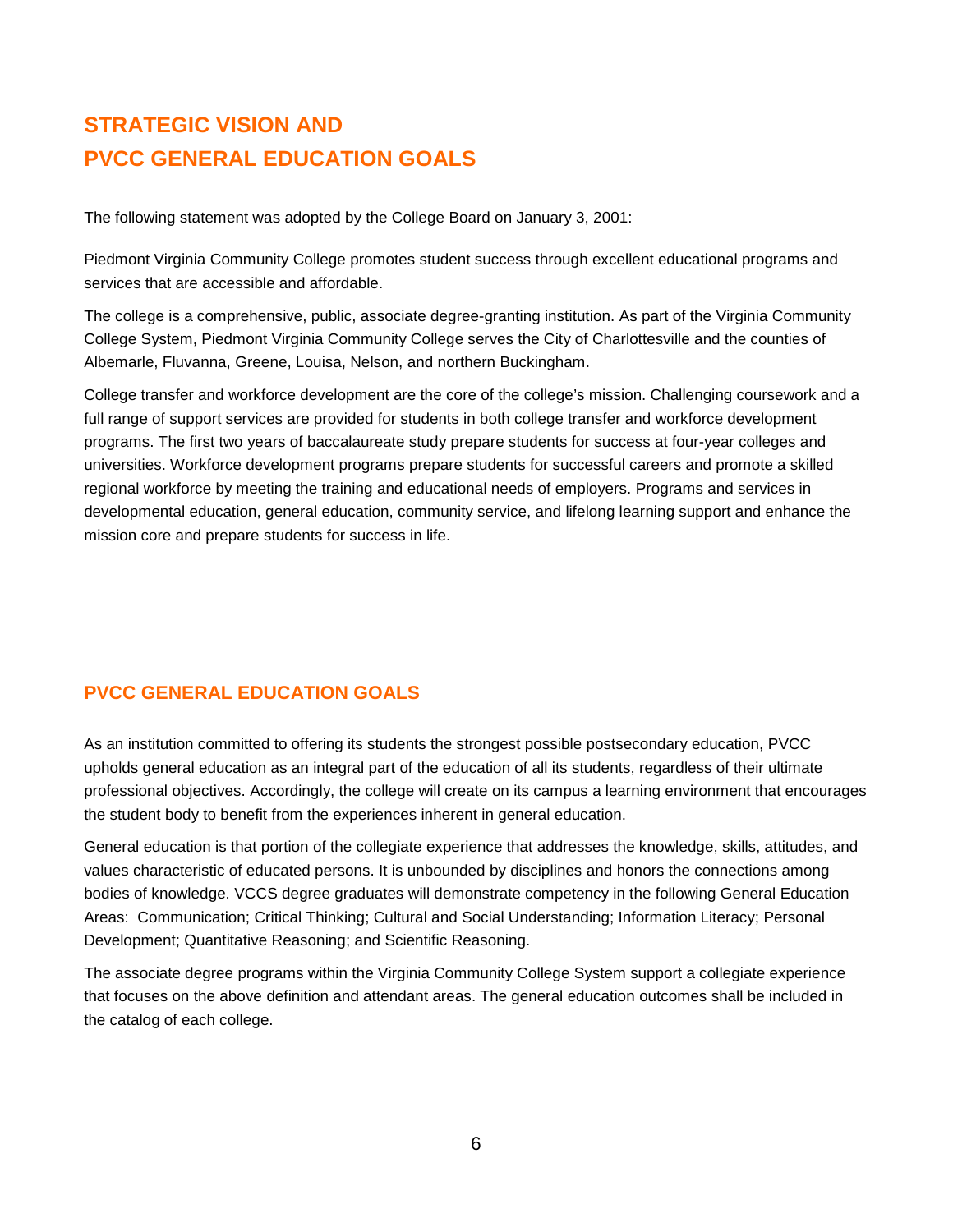# **ADVISORY AND GOVERNING BODIES**

Piedmont Virginia Community College operates as part of the Virginia Community College System that is governed by the State Board for Community Colleges. The associate degree curricula of the college are approved by the State Council of Higher Education for Virginia.

### **STUDENT MEMBERSHIP ON COMMITTEES**

Students have an opportunity to participate in the college's governance processes through membership on campus committees, the College Senate, and the Student Government Association. Students are encouraged to seek appointment to committees with student representation, since student input is important in developing issues and concerns that affect the PVCC community.

The following are committees and representative groups with student membership. For more information on these committees contact the office of the Dean of Student Services.

#### **COLLEGE SENATE**

The Senate is a legislative body of representatives, responsible for review of college policy and procedure, and for making recommendations on such matters to the president or vice presidents. In so doing, the Senate serves as the official voice of the college. The Senate is a formal partnership between the administration and the constituencies of faculty, support staff, and students.

#### **ADMINISTRATIVE SERVICES COMMITTEE**

Reviews and makes recommendations to the Senate on policies and procedures in the following area: physical facilities (including construction and renovation); building and grounds; business office; security; copying; auxiliary enterprises such as the bookstore and cafeteria; other administrative services. Also oversees the physical facilities and building renovation subcommittees. Works in conjunction with the Vice President for Finance and Administrative Services, who is ex officio.

#### **CURRICULUM AND INSTRUCTION (C& I) COMMITTEE**

Reviews policy and procedure, and makes recommendations to the Senate regarding the following areas: program review and evaluation, developmental studies, international/intercultural activities, honors, learning resources, quality of teaching and teaching-related issues such as attendance, academic freedom, scholarship and research, the academic calendar, and faculty evaluation. Works in conjunction with and advises the Vice President for Instruction and Student Services, who is ex officio.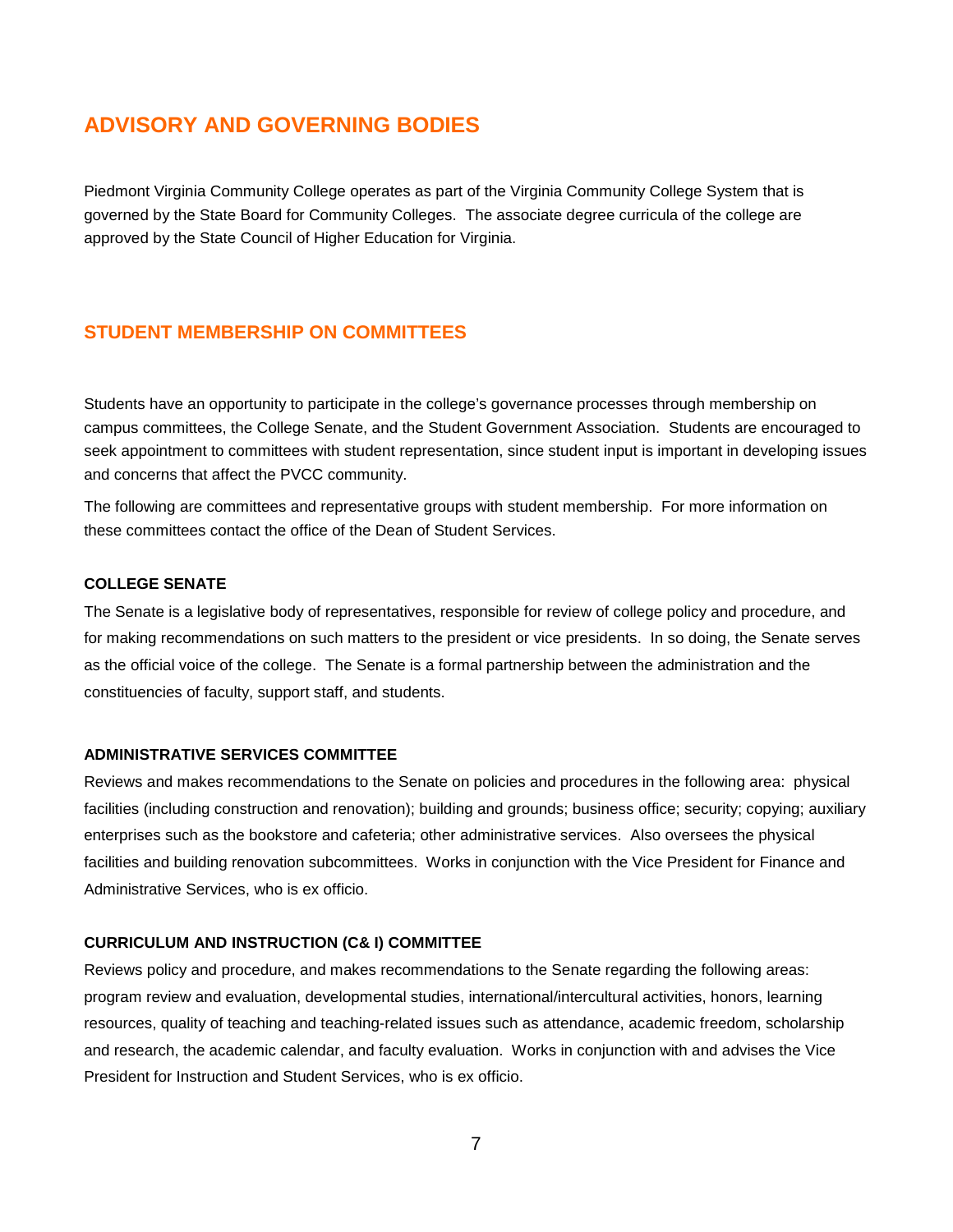Reviews and makes recommendations on all course and curricular proposals, involving new, revised and discontinued curricula. Reviews the PVCC Six-Year Curriculum Plan and considers revisions to that plan in compliance with the VCCS calendar for submission and updates. Reviews and makes recommendations to the Senate that address professional development of faculty, administrators, and staff. Reviews and makes recommendations to the Senate on all policies and procedures of an instructional and/or curricular nature. Oversees subcommittees as needed, such as: Developmental Studies, Honors, and Assessment.

#### **STUDENT SERVICES COMMITTEE**

Considers matters of student life which relate to conduct, student development, student organizations, student government, orientation, intramural athletics, and other student areas as assigned. Works in conjunction with and advises the Dean of Student Services, who is ex officio. Makes recommendations to the Senate regarding policies and procedure in these areas.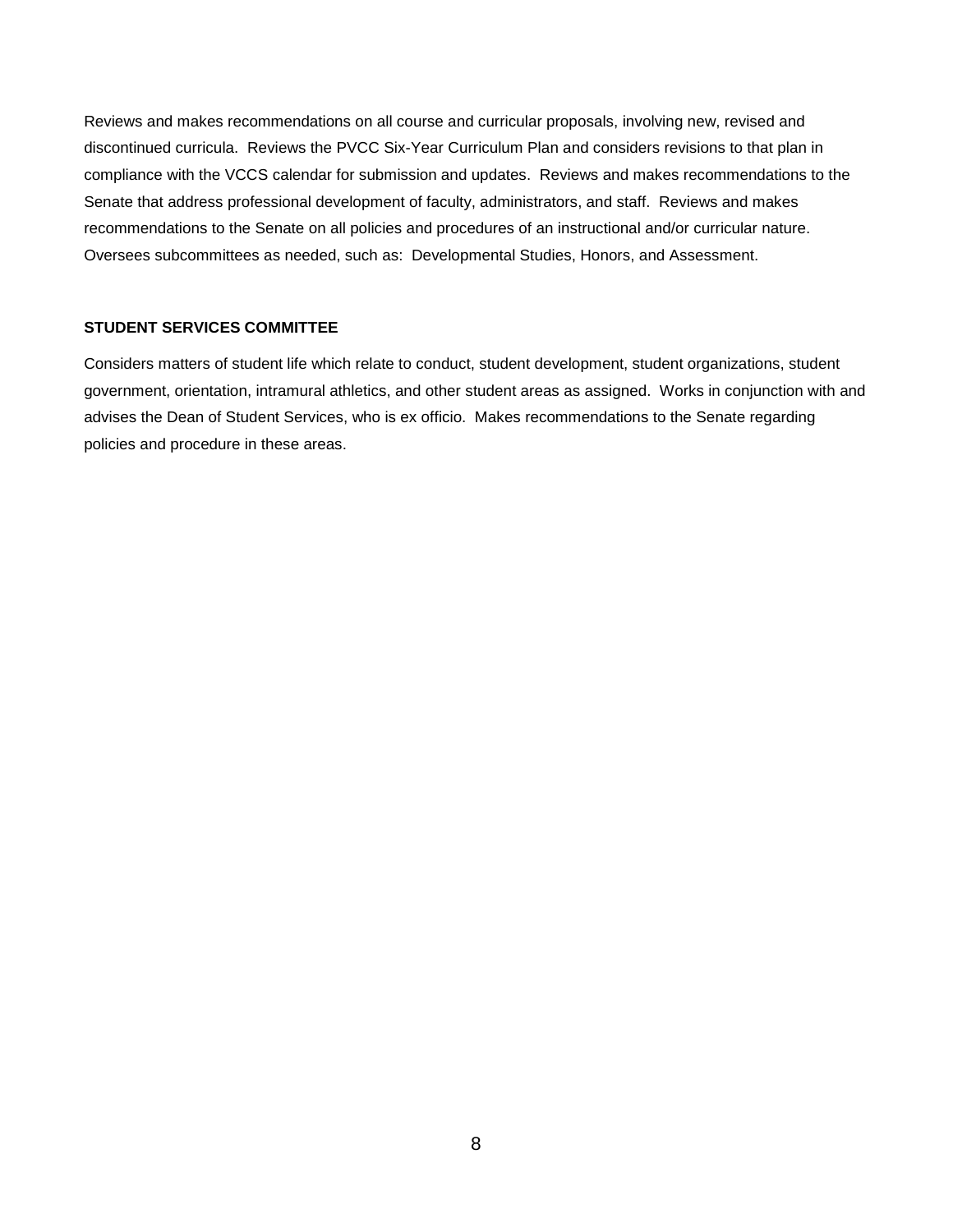# **STUDENT DEVELOPMENT SERVICES**

The purpose of Student Development Services is to assist students in achieving their educational and career goals and to provide opportunity to enhance interpersonal skills, expand personal awareness, and promote community involvement.

Student Development Services Objectives:

- To assist students with their transition to the college.
- To implement admissions activities that clearly informs prospective students about policies and procedures and provides step-by-step instructions to successful enrollment.
- To provide experiences and activities that help students develop skills and knowledge that will help them meet their academic, career, and personal goals.
- **To assist students in developing job skills and a meaningful career plan.**
- To assist students in transferring to a four-year college or university by providing up-to-date advice on transfer programs and transfer requirements.
- To manage student records efficiently, accurately, and with complete security.
- To administer an effective and fiscally responsible financial aid program.
- To provide a comprehensive program of co-curricular activities to enhance the collegial experience and promote engagement.
- To offer programs and services that promotes wellness, community involvement, social awareness and respect for the dignity of all individuals.
- To provide a wide array of learning support services (including counseling, tutoring, and academic coaching) that support students outside of the classroom.

The Dean of Student Services manages the functions and services listed with assistance from the Director of Advising and Transfer Programs, Director of Financial Aid, the Registrar, the Director of Academic Support Services, the counseling staff and the Director of Student Activities.

The Dean of Student Services reports to the Vice President for Instruction and Student Services, who administers both academic and student services policies college wide.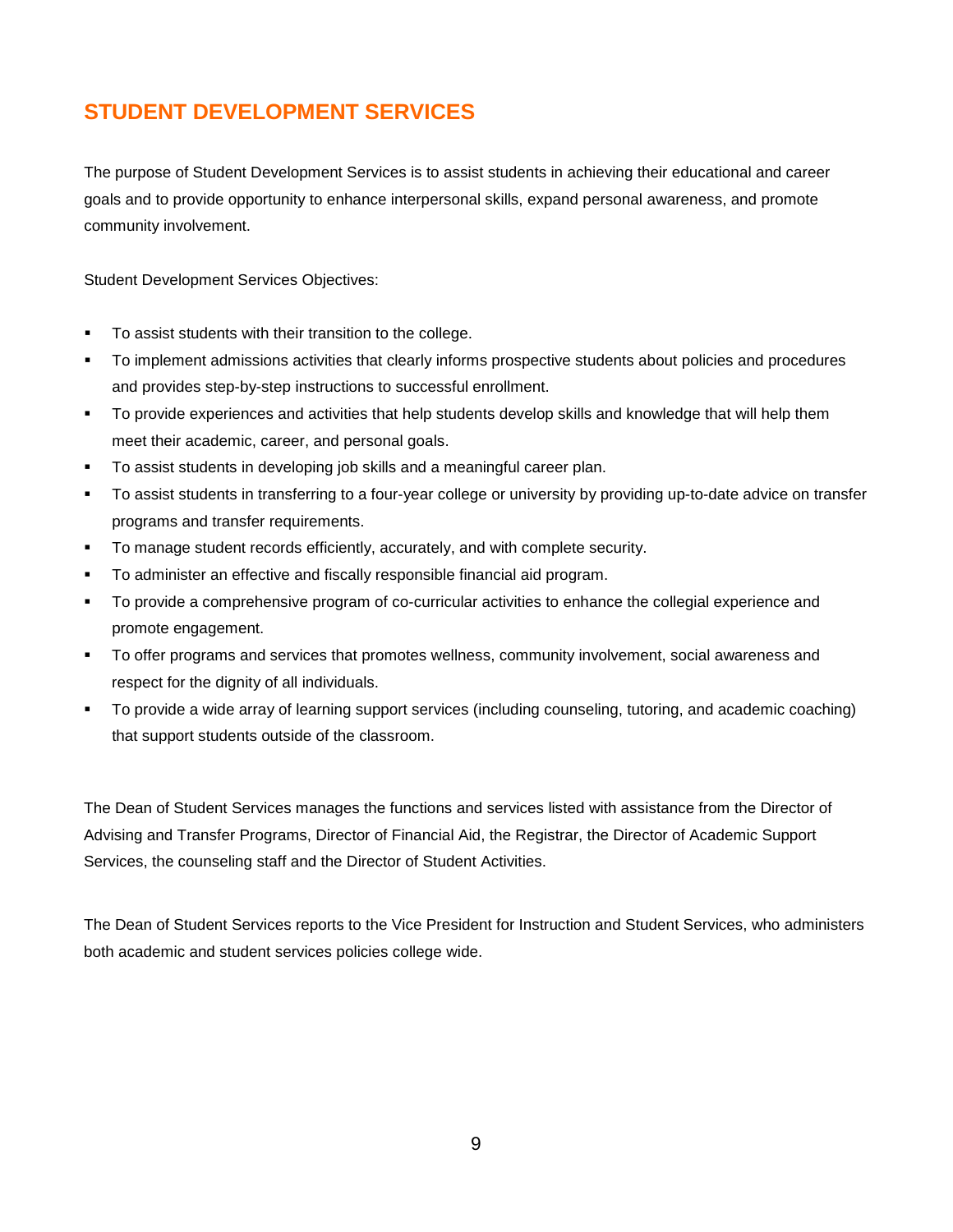#### **Admissions and Advising Center**

- Admissions and domicile
- Enrollment services
- Specialized help with online application process
- **In-take advising and steps to enrollment**
- Advising for current students
- Transfer advising
- International Students

#### **MyPVCC**

MyPVCC, the student information system (SIS), enables students to complete numerous transactions online. A student's ID (EMPLID) and passwords are provided at the time that the student completes an application and allow access to online services. Online services are convenient and secure.

Using MyPVCC online students may:

- **Examply for admission and the Nelnet payment plan**
- enroll in classes including adding, dropping, and/or swapping classes
- **pay by credit card**
- obtain grades
- request an official academic transcript
- update mailing address, telephone number, and e-mail address
- print individual class schedules
- view financial aid awards, payment, disbursement, refund activity, and application status
- view a "hold" placed on their record
- view "to do" requirements

# **ADMISSIONS AND DOMICILE**

Please refer to Tuition Appeal Process, p. 44.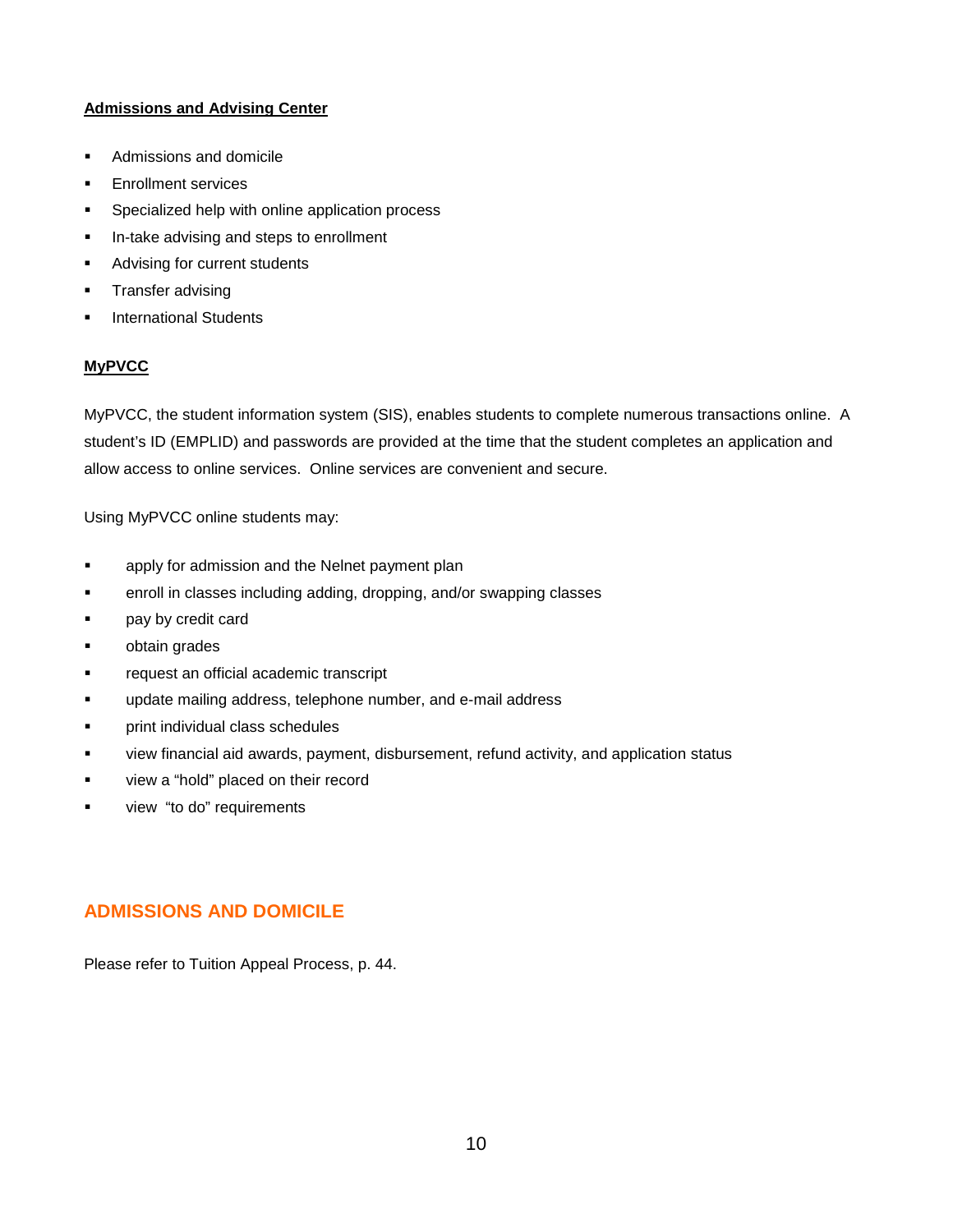#### **ENROLLMENT**

Enrollment procedures and class times are published each semester in the schedule of classes, available online at [www.pvcc.edu](http://www.pvcc.edu/) several weeks before enrollment. The schedule is usually available about four to six weeks prior to the beginning of classes. Questions about enrollment not answered in the schedule of classes should be directed to the Admissions and Advising Center. Students are responsible for assuring that their enrollments are what they intend and that adds, drops, swaps, and withdrawals are implemented as expected.

The enrollment period begins several weeks prior to the beginning of classes, and is available online for students who have completed the admissions process. Students are encouraged to enroll early. Schedules may be adjusted by adding, dropping, and/or swapping classes throughout the enrollment period. After the add/drop period, a student may drop classes or withdraw completely only in accordance with regulations stated in the current college catalog.

Students are urged to promptly report any changes in status online using MyPVCC or at the Admissions and Advising Center so official records are accurate and up-to-date. Address and telephone number changes are especially important so that correspondence from the college can reach you without delay. Please note that international students are required to notify the dean of student services and the Immigration and Naturalization Service of any address changes within five days.

#### **Advising Services**

The college provides a strong advising program to assist students in making sound decisions regarding occupational, educational, and personal goals. Advisors are trained professionals that help both new and continuing students explore their options, help monitor academic programs, and suggest strategies to improve student success. Advising services are provided by full time advising staff and faculty advisors that rotate through the Admissions and Advising Center

All students are also encouraged to seek information and assistance from the Admissions and Advising Center with academic, career planning and curricular planning for graduation.

Advisors provide support services by aiding in a student's curriculum choice, by providing individual and group counseling sessions, and by acting as a resource to faculty in their advising and instructional functions.

If students should require assistance beyond the scope of the services of the counseling staff, referral to other qualified persons or agencies will be offered.

11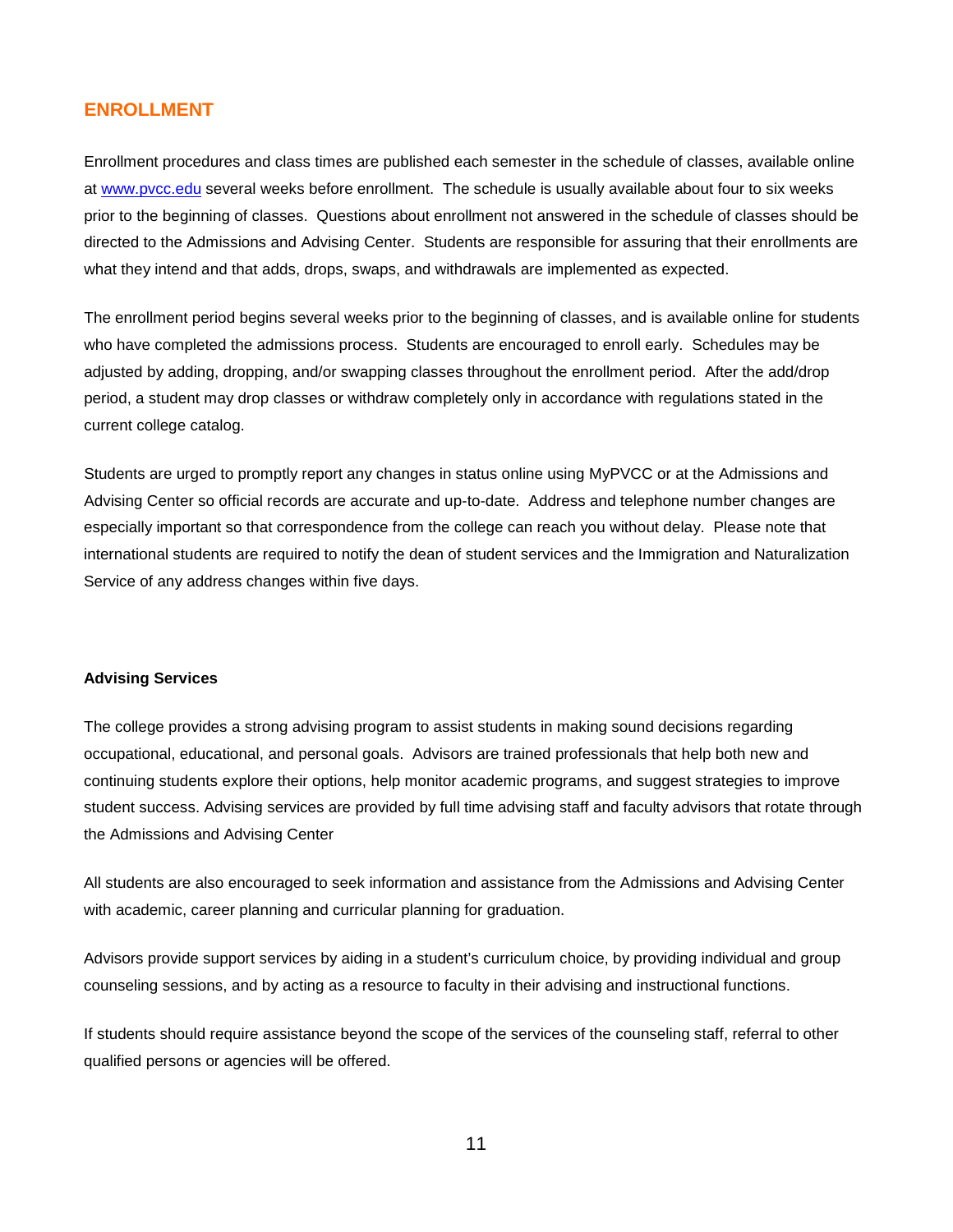### **CRISIS MANAGEMENT AND REFERRAL**

PVCC has a "Crisis Management Plan" that ensures that any student in the midst of a crisis will receive counseling intervention and, if necessary, referral to appropriate agencies.

Counselors are also available to assist students in recognizing and dealing with problems that may affect their academic progress. Counselors see students for a variety of interpersonal, developmental, and mental health concerns, including anxiety and depression. Students that are experiencing these symptoms should go to the Admissions and Advising Center to schedule an appointment. The college has also established a crossdisciplinary Threat Assessment Team that identifies potential threats and concerns and provides interventions, support, and referrals.

#### **Orientation/Student Success Courses**

An orientation program is offered to assist students in making a success of their experience at Piedmont Virginia Community College. The orientation program generally begins before enrollment when students are asked to meet with a counselor or advisor for a program-planning interview.

Students in all associate degree programs and some certificate programs are required to take a one-credit SDV elective. First-time college students should take a student development course during their first semester. SDV courses provide information and skills to help students succeed at college and assist in students' educational, career, and life planning. Counselors and faculty members serve as instructors of student development courses.

#### **New Student/Undecided Student Advising**

New students and undecided students receive their general course advising through the Admissions and Advising Center. Student services specialists provide assistance in general advising and course selection. Admissions and Program Advisors, faculty and counselor assist students in developing an educational goal and in selecting appropriate courses.

#### **Transfer Planning**

Students can access comprehensive transfer services in the Admissions and Advising Center. Advisors help students choose a transfer institution, select an appropriate PVCC program of study, make application to 4 year schools and select transfer courses. The Director of the Advising and Transfer Programs supervises these transfer services. For a complete list of transfer services go to: [www.pvcc.edu/transfer/transfer.asp](http://www.pvcc.edu/transfer/transfer.asp) .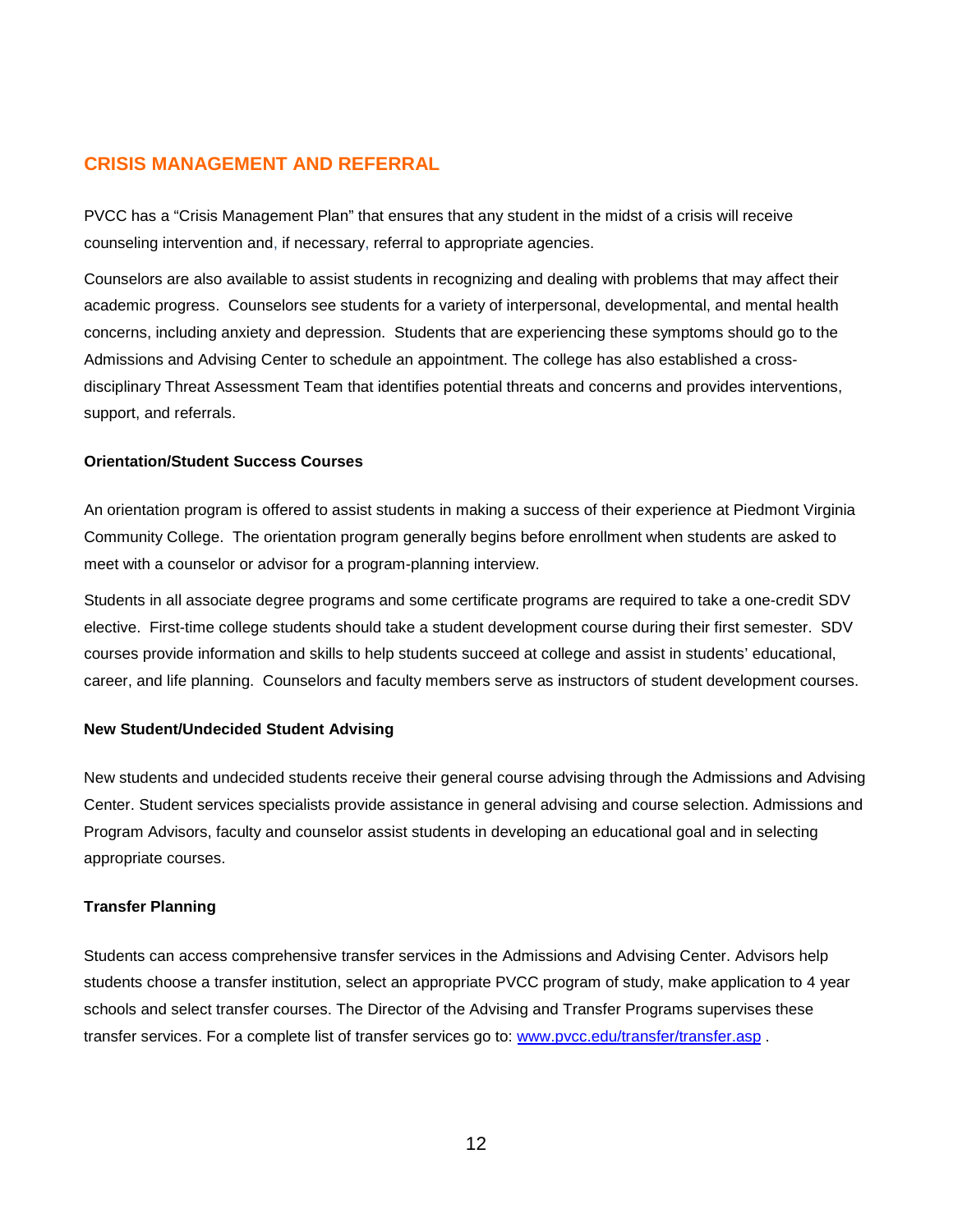### **DISABILITY SERVICES FOR STUDENTS**

The college is committed to the goal of providing each qualified student an equal opportunity to pursue a college education regardless of disability. Efforts will be made toward meeting reasonable requests for services to students with disabilities eligible under *Section 504 of the Rehabilitation Act of 1973* and the *Americans with Disabilities Act (ADA).*

In order to qualify for services, the student must provide clear and specific evidence that documents a formal diagnosis of a disability from a qualified professional.

All information obtained in diagnostic and medical reports will be maintained and used in accordance with applicable confidentiality requirements. College policy reclassifies any student not enrolled for three full years as inactive. *Records of inactive students will not be maintained.*

Requests for academic accommodations need to be received with sufficient notice to consider the request and arrange for appropriate services. Students should make every effort to submit requests at least two weeks prior to the time they will need the service. Students requesting sign language interpretation for their classes are asked to make requests at least four weeks prior to the time that classes begin.

Further information is available at the Admissions and Advising Center.

#### **VETERANS BENEFITS AND SERVICES**

PVCC provides educational opportunities for qualifying veterans, active duty military personnel, Selected Reserves, National Guard, Coast Guard, military family members and Department of Defense employees. All associate degree programs, certificate and career studies certificates (credit programs) at PVCC are approved by the Virginia Department of Education for the payment of veterans educational benefits as allowed by the U.S. Department of Veterans Affairs (VA).

The Veterans Services Office at PVCC orients military and veteran students to the admissions and registration process, makes referrals to appropriate services and helps make connections to both college and community resources. The VSO provides a wide variety of veterans education and transition services to help students succeed in their educational endeavors. Assistance in acquiring, completing and submitting necessary forms to the VA is available. Support includes coordination of services related to assistance with VA education benefits, domicile determination, placement, course registration and certification of enrollment to VA. Questions related to veteran's education and transition services can be addressed by contacting the Veterans Services Office in Room M132E and speaking with the Military & Veterans Advisor. The Military & Veterans Advisor also assists students with developing an educational plan to meet with goals, provides guidance for maintaining VA requirements for benefits, advises GI Bill recipients on the required courses consistent with VA regulations and monitors academic progress toward degree or certificate completion.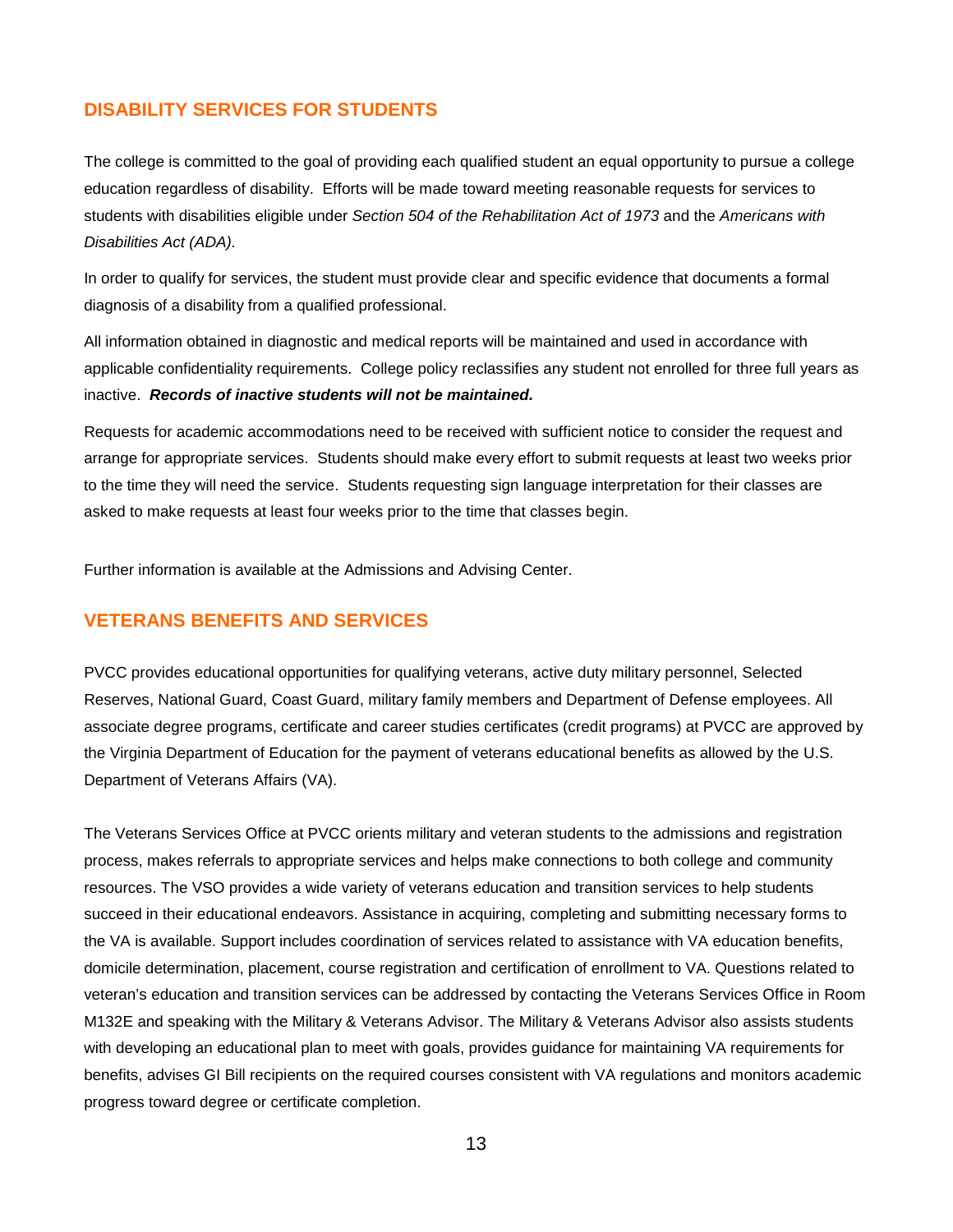Specific questions regarding individual eligibility for educational benefits or VA policies and procedures may also be directed to: Department of Veteran Affairs, P.O. Box 4616, Buffalo, NY 14240-4616. Telephone: 1-888-442- 4551. Website: [www.gibill.va.gov.](http://www.gibill.va.gov/)

To be certified for VA educational benefits, eligible students will be required to submit required documents and forms. Students using their benefits for the first time must complete the Application for VA Educational Benefits (VA Form 22-1990) and provide an original certified copy of their discharge papers (DD-214). Students who believe they are eligible for dependent's educational benefits should complete an Application for Survivors' and Dependents Educational Assistance (VA Form 22-5490). Veterans who have used their benefits at another school must complete a Request for Change of Program or Place of Training (VA Form 22-1995). All applications can be completed online via the GI-Bill web site: [www.gibill.va.gov.](http://www.gibill.va.gov/)

#### **VA Educational Benefits:**

Chapter 33/Post 911: [http://www.gibill.va.gov/documents/pamphlets/ch33\\_pamphlet.pdf](http://www.gibill.va.gov/documents/pamphlets/ch33_pamphlet.pdf) Chapter 30: [http://www.gibill.va.gov/benefits/montgomery\\_gibill/active\\_duty.html](http://www.gibill.va.gov/benefits/montgomery_gibill/active_duty.html) Chapter 1606: [http://www.gibill.va.gov/benefits/montgomery\\_gibill/selected\\_reserve.html](http://www.gibill.va.gov/benefits/montgomery_gibill/selected_reserve.html) REAP: http:/[/www.gibill.va.gov/benefits/other\\_programs/reap.html](http://www.gibill.va.gov/benefits/other_programs/reap.html) DEA: http:/[/www.gibill.va.gov/benefits/other\\_programs/dea.html](http://www.gibill.va.gov/benefits/other_programs/dea.html) VEAP: http:/[/www.gibill.va.gov/benefits/other\\_programs/veap.html](http://www.gibill.va.gov/benefits/other_programs/veap.html) VRAP:<http://benefits.va.gov/vow/education.html>

More information about VA educational benefits, veterans' education and transition services is available in the Veterans Services Office. Student should contact the Veterans Advisor for more information on these programs. Additionally, the current college catalog provides more details on admissions to a curriculum, credit for prior training, satisfactory progress, and other area of concerns to all students.

The Veterans Services Office is located in room M132E next to the Financial Aid Office during college general operating hours and the Veterans Advisor is available by appointment. Appointments may be scheduled by visiting the Admissions and Advising Center or via phone at 434.961.5264. Please visit our webpage at: [www.pvcc.edu/admissions/veterans\\_educational\\_benefits.php.](http://www.pvcc.edu/admissions/veterans_educational_benefits.php)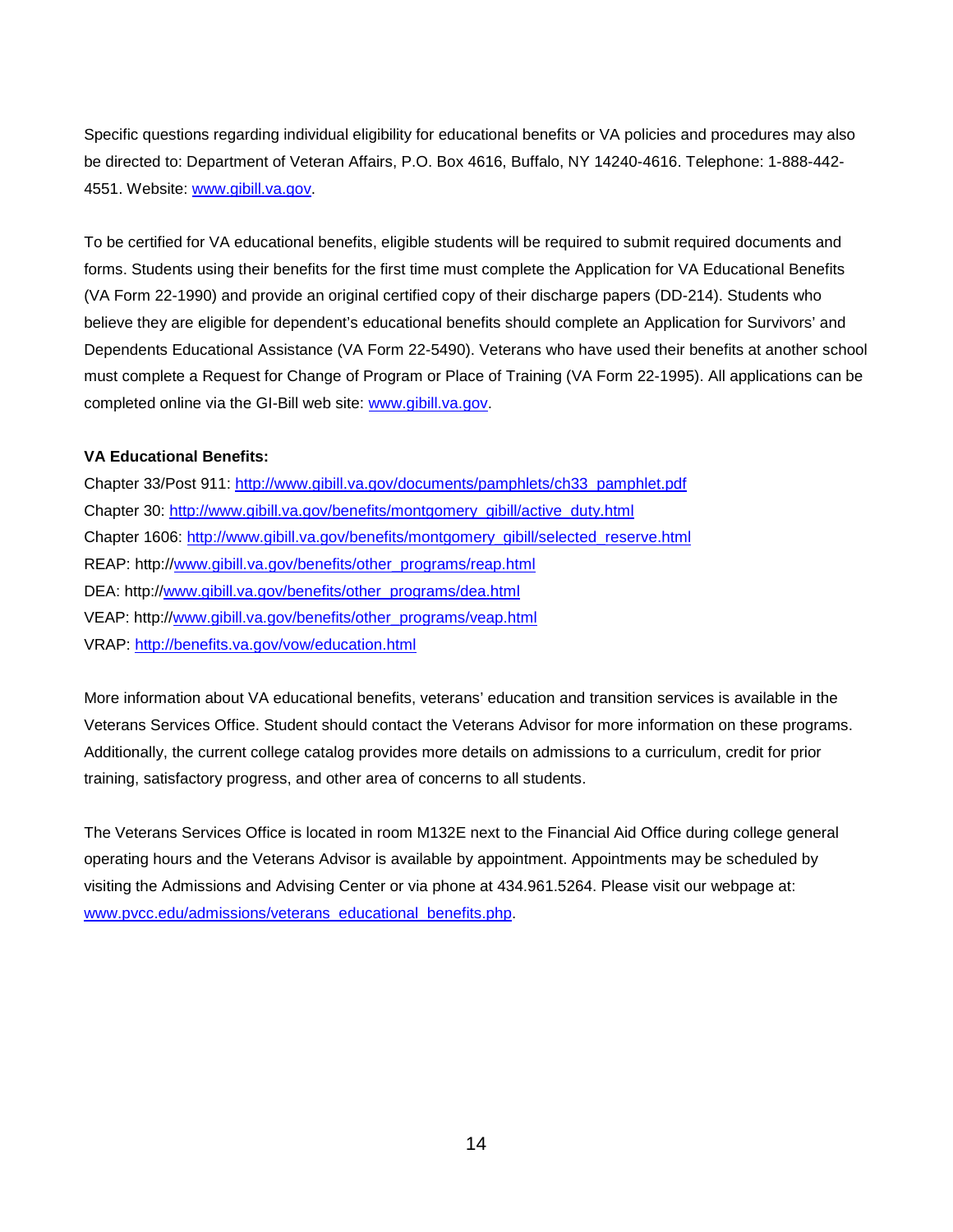### **CAREER SERVICES**

Career Services at PVCC offers a comprehensive program to help students realize their academic and career goals through career assessment and exploration activities. Career Services will assist students in both understanding their strengths, interests, personality, values and skills in relation to potential career options and programs of study offered at PVCC. Career Services include counseling, seminars and workshops, orientation courses, resume writing, career and job fairs, portfolio preparation and on-campus recruitment. Contact Career Services at [careers@pvcc.edu](mailto:careers@pvcc.edu) or call 434.961.5264.

#### **Employment**

In addition, Career Services will assist students in preparing for the workforce by developing job seeking skills and participating in experiential learning activities. Whether students are seeking an internship, work study opportunity, or a job, Career Services will help them connect with area businesses. Career Services provides various job search resources including PVCC JobNet where students can post their resume and search for employment.

#### **ADMISSIONS AND ADVISING CENTER**

The Admissions and Advising Center is the central point of contact for admissions and academic advising services for new and current students at the college. The Admissions and Advising Center staff welcomes and orients new students to the admissions and registration process, refers students to appropriate services, and helps all students make connections to college resources. The staff assists current students with monitoring their academic progress and degree or certificate completion and advises them during the course selection process. Any student who is interested in transferring to a 4-year college or university is encouraged to visit the Admissions and Advising Center to explore the transfer opportunities and learn more about the transfer requirements of specific colleges and universities. An advisor is available in the center by appointment or walk-in during regular business hours. The Admissions and Advising Center is located near the south entrance of the Main Building.

#### **STUDENT FINANCIAL AID**

#### **General**

It is the desire of the college that no qualified student should be denied the opportunity of enrollment because of financial need.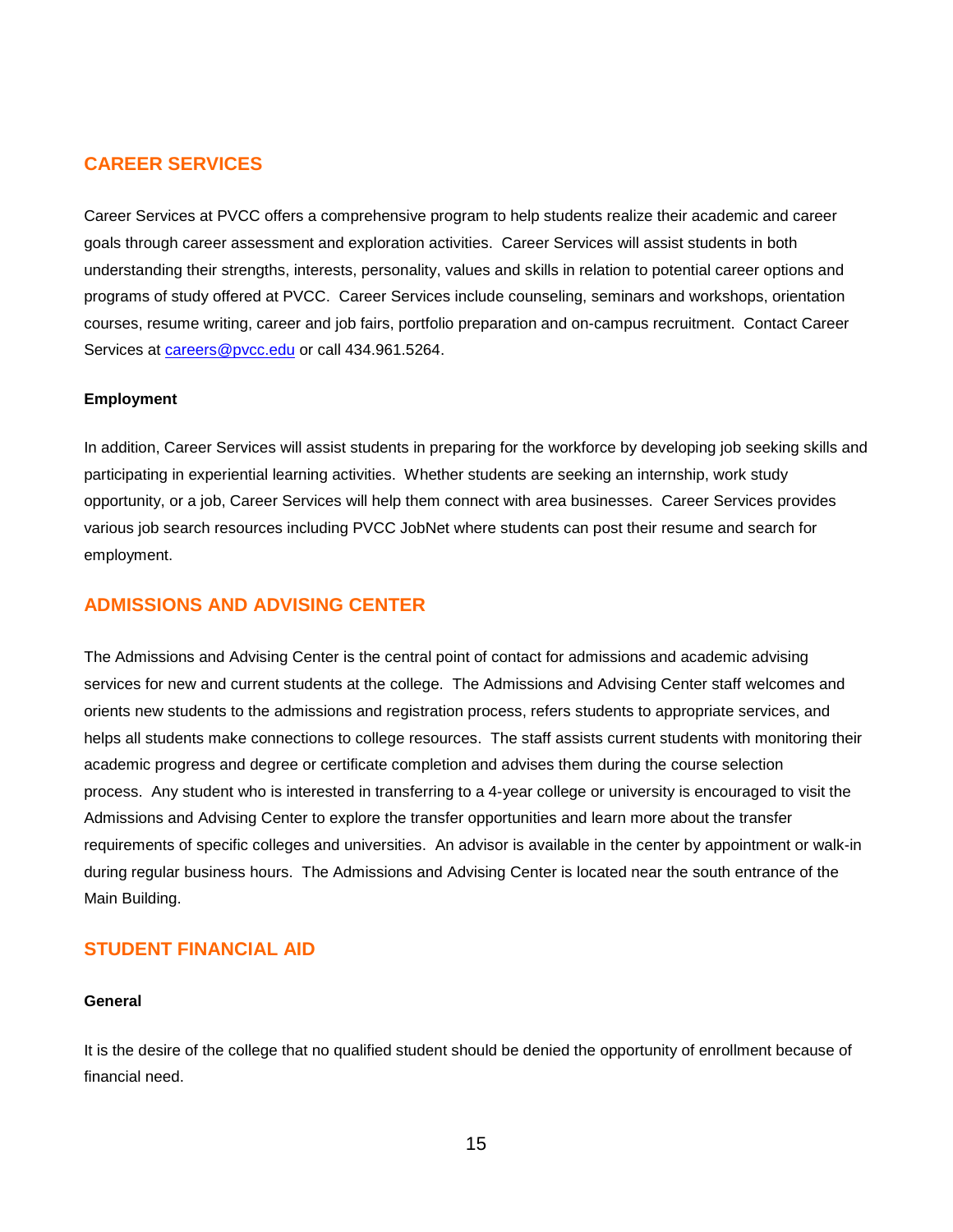The Financial Aid Office and campus financial aid specialists provide students with counseling, applications, and information about state, federal, and institutional sources of financial assistance including loans, grants, scholarships, and work-study. Assistance is available to qualified students who enroll in at least one course of an eligible academic plan. Application for state, federal, and most institutional programs requires completion of the Free Application for Federal Student Aid (FAFSA) for the appropriate award year.

Detailed information on scholarships, grants, loans, on- and off-campus and community service employment, and applications may be obtained from the Financial Aid Office. Information may also be found in the current college catalog and on PVCC Web site.

#### **Financial Aid Policy of Satisfactory Academic Progress**

To be academically eligible for student financial assistance, a student must be making satisfactory academic progress toward his/her degree or certificate program. To accurately measure a student's progress, the PVCC Financial Aid Policy of Satisfactory Academic Progress will incorporate a *qualitative (GPA)* measure of progress, a *quantitative (Completion Rate)* measure of progress, and a *time (150% Rule)* measure of progress. This policy became effective July 12, 2005.

#### **GPA Requirements (GPA Rule)**

In order to remain eligible for financial aid, students must meet minimum cumulative grade point average requirements. Only non-developmental courses with grades of A, B, C, D, and F are included in this calculation. Transfer credits are excluded. In order to graduate, a minimum cumulative grade point average of 2.0 is required.

| <b>Total Number of Credits Attempted</b> | <b>GPA Requirement</b> |
|------------------------------------------|------------------------|
| $1 - 15$                                 | 1.5                    |
| 16-30                                    | 1.75                   |
| $31+$                                    | 2.0                    |

#### **Completion Rate (67% Rule)**

Students must receive satisfactory grades in 67% of cumulative credits attempted. This evaluation is made prior to financial aid being awarded and after grades are posted at the end of each semester a student is enrolled at the College. Credits with satisfactory grades are those for which a grade of A, B, C, D, S or P is earned. Developmental and ESL coursework are included in this calculation. Accepted transfer credits will be counted as both attempted and completed.

#### **Maximum Hours (150% Rule)**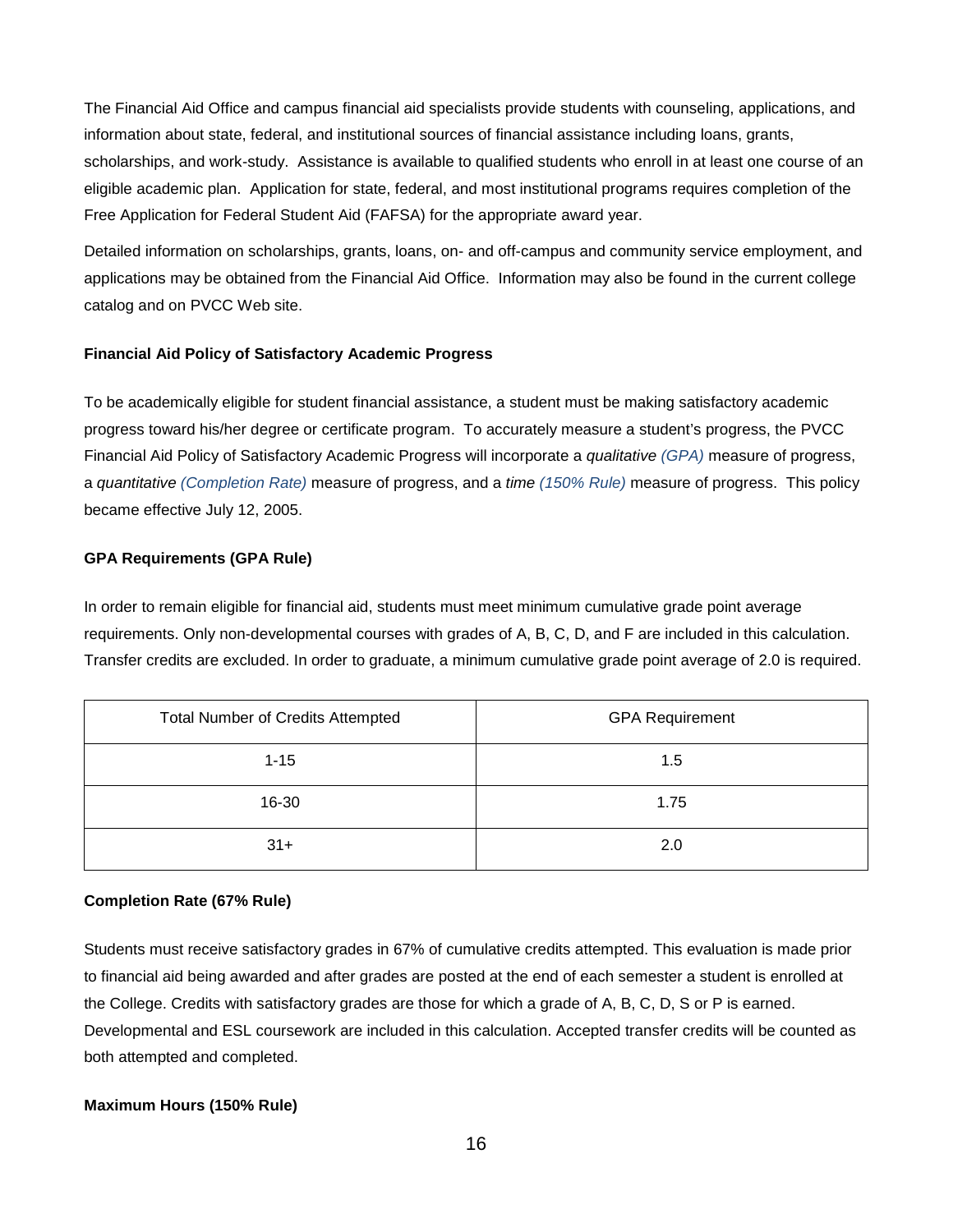In order to continue to receive financial aid, a student must complete his or her program of study before 150% of the credits required have been attempted. Developmental and ESL course work are excluded in this calculation. Attempted credits from all enrollment periods plus all accepted transfer credits are counted. All terms of enrollment are included whether or not the student received financial aid and regardless of the age of the coursework.

#### **Developmental and ESL Courses**

Students may receive financial aid for a maximum of 30 semester hours of Developmental Studies courses as long as the courses are required as a result of placement testing, the student is in an eligible program of study, and satisfactory academic progress (SAP) requirements continue to be met. ESL credits are unlimited in numbers as long as they are taken as part of an eligible program and SAP requirements continue to be met.

#### **Financial Aid Warning Status (WS)**

Students who fail to meet satisfactory academic progress (SAP) for the first time will be automatically placed in a Warning Status for one (1) term and are expected to meet satisfactory academic progress (SAP) requirements by the end of that term. Students who fail to meet satisfactory academic progress requirements at the end of the warning status term will lose their eligibility for financial aid.

#### **Financial Aid Probation Status (PS)**

Students who have successfully appealed the loss of their financial aid are placed on probation. Students on probation are eligible to receive financial aid for one (1) semester, after which they MUST be meeting all of the satisfactory academic progress standards OR the requirements of an academic progress plan that was pre‐ approved by the Financial Aid Office.

#### **Financial Aid Suspension Status (SS)**

Students who do not meet the credit progress schedule and/or the cumulative grade point average standard, or who fail to meet the requirements of their pre-approved academic progress plan will be placed in suspension status and are not eligible for financial aid.

#### **Repeated Coursework**

Students can repeat courses with financial aid until successfully completed. There is no limit assuming all other SAP requirements are met. Students may only repeat a passed course once as long as it is in order to meet an academic standard (i.e., a higher grade is required for their program of study). Repeated coursework will be included in the evaluation of completion rate and maximum timeframe. Only the latest grade will count towards the cumulative grade point average.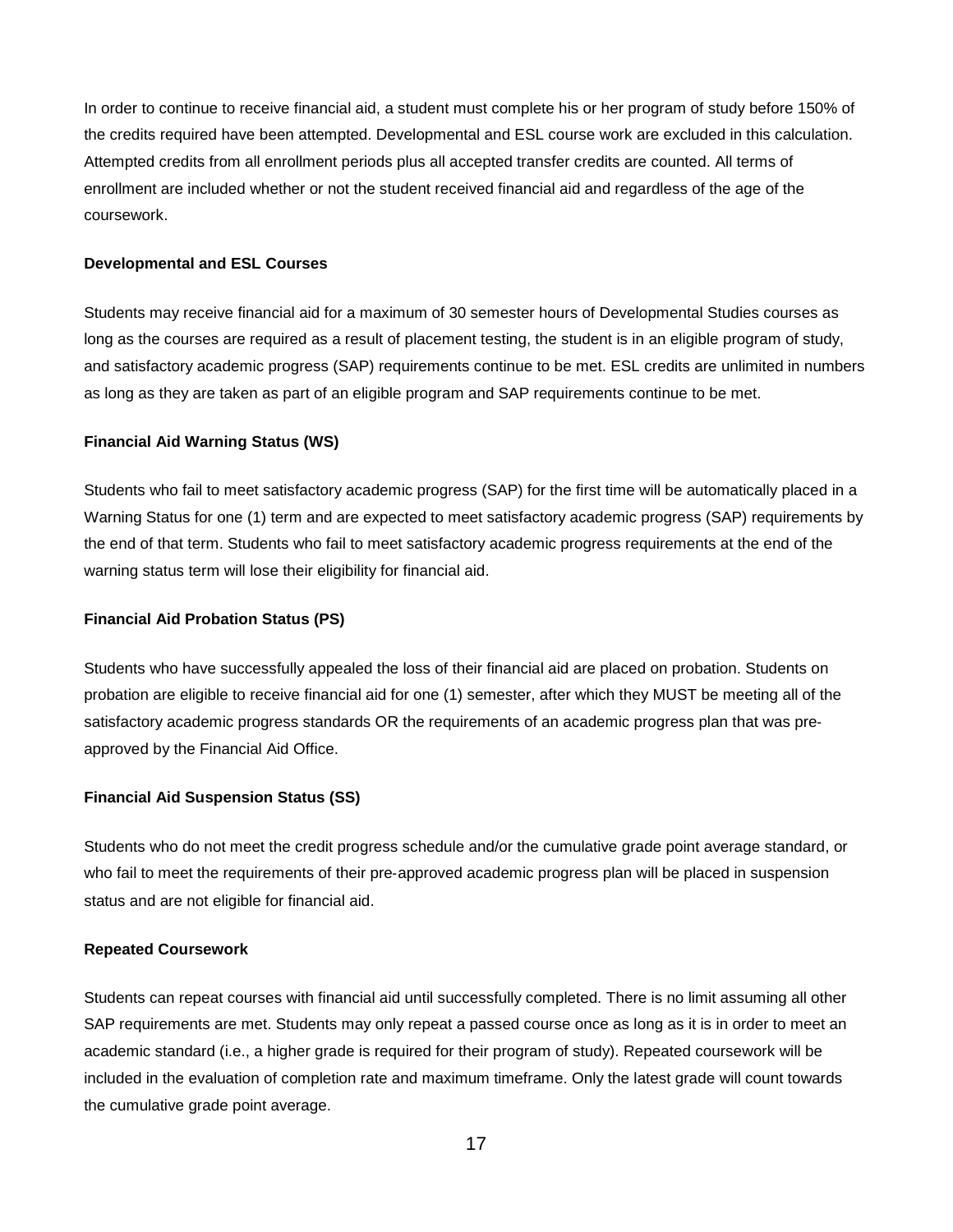#### **Appeals**

Under certain circumstances, students who fail to meet satisfactory academic progress (SAP) standards and lose eligibility for financial aid can appeal the financial aid suspension (SS). Appeals will be evaluated by the Financial Aid Office and all decisions are final.

A link to the complete Satisfactory Academic Progress (SAP) Policy can be found at: http://www.pvcc.edu/docs/policies/policy\_satisfactory\_academic\_progress.pdf

#### **PRIOR PERIODS OF ENROLLMENT**

All of the qualitative and quantitative standards of progress must be applied to all prior period(s) of enrollment. Federal regulations require that a student must be in compliance with the school's satisfactory academic progress policy before receiving a financial aid award. These guidelines must be applied to any student requesting financial aid, even if the student did not receive financial aid in the past.

**PLEASE NOTE:** Students who have defaulted on a federal student loan or owe a refund on a federal grant will not be eligible, nor will they receive any future financial aid until the loan or grant obligation is satisfied.

# ADDITIONAL POLICIES GOVERNING SATISFACTORY ACADEMIC PROGRESS (SAP) AT PIEDMONT VIRGINIA COMMUNITY COLLEGE

- Financial aid programs included under this policy are the Pell Grant, FSEOG, Federal Work Study, COMA Grant, VGAP Grant, PTAP Grant, CSAP Grant, and all other state or federal grants, Direct Loans and PLUS Loans.
- Students who have reached the 150 percent point of enrollment *may* have federal student loan eligibility in *some* circumstances.
- For purposes of defining credits completed concerning developmental course credit the following will apply: S grade is considered a completed course. U grade is considered an incomplete course.
- A student who receives only grades of F, W, U, X and I during a semester do not indicate course completions and are unsatisfactory.
- A student who does not maintain satisfactory academic progress cannot regain their eligibility on the basis of a change of curriculum.
- Returning financial aid students should be aware of any changes to the PVCC SAP Policy.
- Courses taken for audit are not eligible for financial aid.
- Federal regulations allow a student to receive financial aid for only the equivalent of the first 30 semester credit hours of developmental studies attempted, regardless of whether or not the student received any financial aid for these developmental credit hours.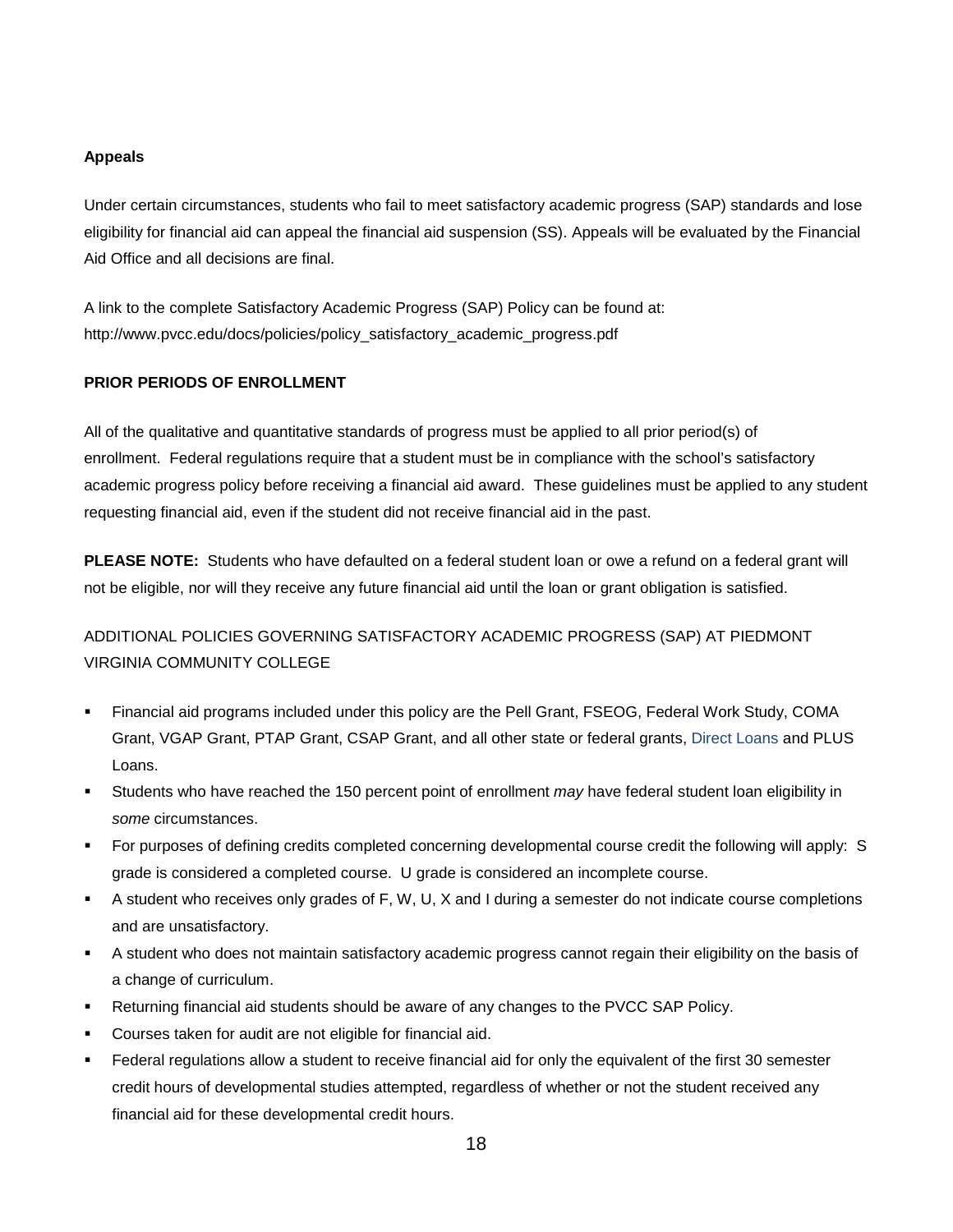#### **Refunds/Recovery**

When a Title IV (Federal Student Aid) recipient completely withdraws, drops out, or is expelled after receiving a disbursement, the college will determine whether the student has received an overpayment. If the federal aid disbursed exceeds the amount earned, the unearned funds must be returned. The college will calculate this amount based on a federally-mandated formula and will notify the student. The percentage of federal aid earned is equal to the percentage of the period of enrollment completed as of the student's withdrawal date. If this date occurs after the 60 percent point, 100 percent of the aid is considered to have been earned. Federal work-study earnings are not included. Loans will be repaid by the student in accordance with the terms of the promissory note.

The college will notify the student of the amount owed and will attempt to collect the repayment to federal student aid programs. If the student does not pay the determined amount he or she will be ineligible for further federal student aid and will be reported as being an overpayment. The student may be referred to the U. S. Department of Education for collection for failure to pay or failure to make payment arrangements. Payments that are collected from the student will be returned to the appropriate program accounts within 30 days of receiving the student's repayment. Repayments will be distributed in the following order: Unsubsidized Stafford Federal Direct Loans; Subsidized Stafford Direct Loans; Federal Direct PLUS Loan Program; Federal Pell Grant Program; Federal Supplemental Educational Opportunity Grants Program; and other Title IV programs.

Students withdrawing will have their academic progress evaluated and, even though a student may have repaid part or all of an award, failure to make satisfactory academic progress could result in loss of aid in future semesters.

#### **Recalculation of Awards/Repayment for Non-Attendance**

If a student fails to begin attending any class, financial aid awards will be recalculated. This may occur at any point during the semester/term that the Financial Aid Office is made aware of the situation and it may affect a student's enrollment status. In most cases, however, calculation of the award will be based on enrollment status on the last day to drop with a tuition refund.

#### **Work-Study Opportunities**

The college offers both on- and off-campus, part-time employment opportunities for students who qualify for the federal or work-study programs. Federal work-study is a need-based program and students are awarded workstudy based on eligibility and funding. Student who have been awarded work-study may access a list of available positions at [http://www.pvcc.edu/career\\_services/work\\_study\\_orientation.php](http://www.pvcc.edu/career_services/work_study_orientation.php)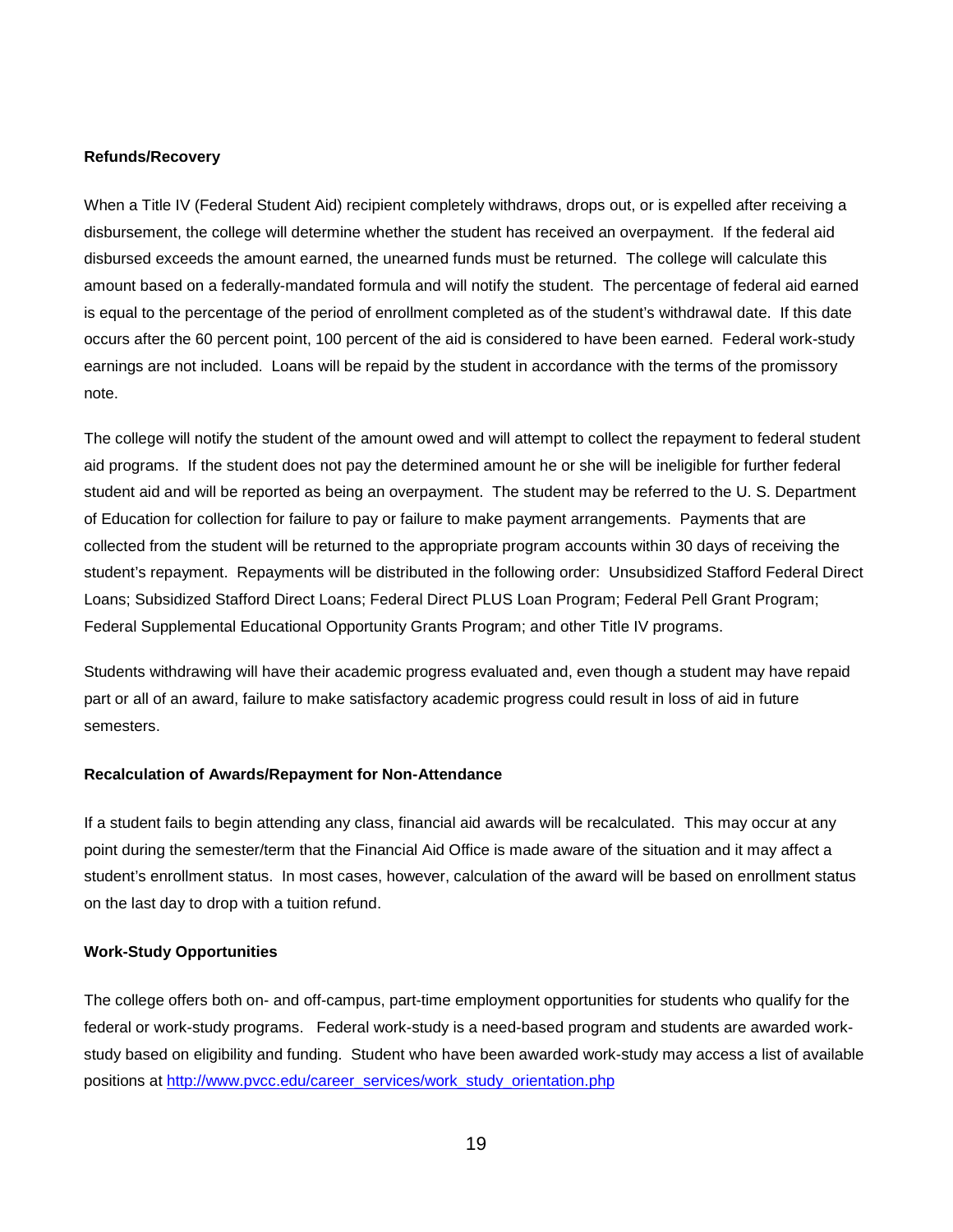# **STUDENT ACTIVITIES**

he student activities program seeks to assist students and the faculty in reaching the goal of integrating a variety of educational, cultural, recreational, and social experiences with the college instructional program. T

Types of student activities include the following: student government, publications, intramurals and recreation, dramatic activities, political organizations, professional and service organizations, and music activities. All student clubs and organizations work with an advisor or sponsor from the faculty and administration.

#### **ACTIVITIES CALENDAR**

The Office of Student Engagement and College Life maintains an activities calendar. All campus–wide activities and events of interest to the college generally appear on the calendars. All events sponsored by campus groups must be scheduled through that group's advisor. These will appear on the activities calendar. Dates of activities will also be posted on the college Web site calendar.

#### **PUBLICITY**

Student organizations are responsible for their own on-campus publicity for activities. On-campus publicity must be approved by the organization advisor. Students should check with the Student Activities Office for details concerning other publicity policies. The avenues for publicity include flyers on bulletin boards, AXIS TV, The Forum, and occasionally student wide emails.

#### **PUBLICATIONS**

A student, group, or organization of the college may not distribute written material on campus without prior approval of the faculty advisor or Coordinator of Student Engagement and College Life. Approval shall be granted unless the material is libelous, obscene, or preaches the disruption of normal college activities. Editorial freedom of the student press entails a corollary obligation under the canons of responsible journalism. All student communication shall explicitly state on the editorial page that the opinions expressed are not necessarily those of the college or its student body.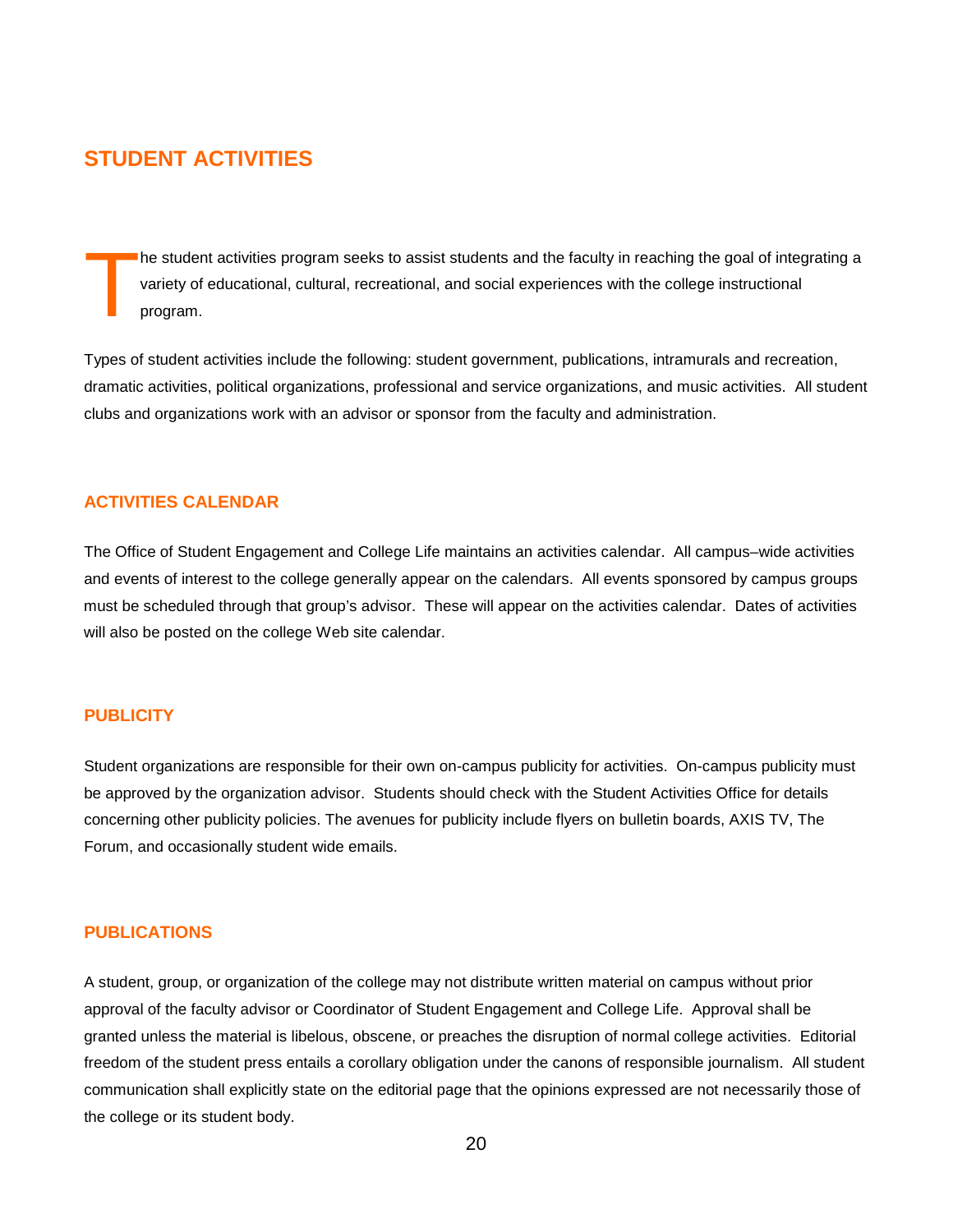# **EXPRESSIVE ACTIVITY POLICY**

According to [Virginia Code](https://law.lis.virginia.gov/vacode/title23.1/chapter4/section23.1-401.1/) §23.1-401.1, "Except as otherwise permitted by the First Amendment to the United States Constitution, no public institution of higher education shall abridge the constitutional freedom of any individual, including enrolled students, faculty and other employees, and invited guests, to speak on campus."

PVCC stands in full support of the First Amendment and believes in expressive activity for members of our community. This section is designed to explain how PVCC incorporates the rights of citizens within the academic environment to ensure full compliance with the law while allowing for student learning and engagement.

The aforementioned state code, also called the "speech law", addresses protected speech in the higher education environment.

The purpose of this policy is to set out the policy and procedures that will govern all expressive activities on campus. This applies to all buildings, grounds, and other spaces owned or controlled by Piedmont Virginia Community College (PVCC). The term "expressive activity" includes:

- Meetings and other group activities of students, student organizations, faculty, staff, and outside groups;
- Speeches, performances, demonstrations, rallies, vigils, and other events by students, student organizations, faculty, staff, and outside groups;
- Distributions of literature, such as distributing leaflets and pamphlets; and
- Any other expression protected by the First Amendment to the U.S. Constitution.

College property is primarily dedicated to academic, student life, and administrative functions. However, it also represents the vitally-important function of providing a "marketplace of ideas," and especially for students, many areas of campus represent a public forum for speech and other expressive 64 activities. PVCC will place restrictions on expressive activities occurring indoors that are likely to create a significant disruption to normal college operations, but the outdoor areas of campus remain venues for free expression, including speeches, demonstrations, and the distribution of literature.

Indoors or outdoors, PVCC shall not interfere with the rights of individuals and groups to the free expression of their views or regulate their speech based on its content or viewpoint. Even though PVCC has established reasonable time, place, and manner restrictions on expressive activity in order to prevent significant disruption of normal college operations, such restrictions are content-neutral, narrowly tailored to serve a significant college operational interest, and allow ample alternative channels for communication of the information.

No event or expressive activity shall be permitted to violate or hinder the rights of others within the campus community or substantially disrupt normal college operations. Hindering the rights of others, however, shall not be defined as promoting ideas that others find disagreeable, offensive, or even repulsive. Promoting unpopular ideas is fully protected. Examples of hindering the rights of others include, but are not limited to, preventing others from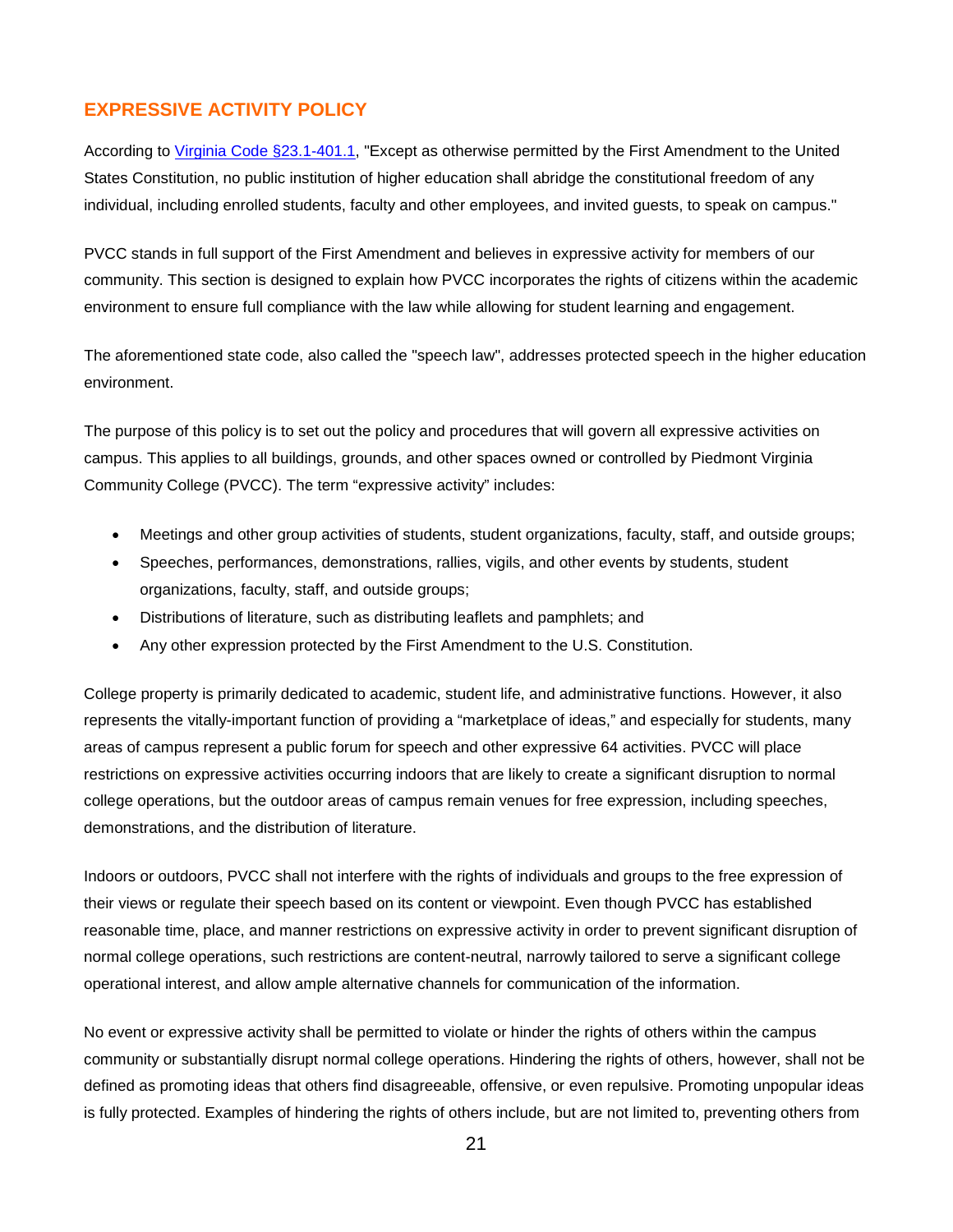expressing their views; threatening violence against another person (something more than hypothetical) or engaging in violent acts; acting aggressively to try to force others to take leaflets or brochures after the person has declined; blocking others' paths anywhere on campus; and other similar acts to deprive others of their rights.

The Vice President for Finance and Administrative Services shall be responsible for implementing the policy and is the appropriate official to receive inquiries about the policy. Procedures for Reserving Campus Facilities:

- 1. If students, student organizations, or college employees desire to reserve campus facilities, they shall submit their requests to the Vice President for Finance and Administrative Services. Requests must be made with at least 48 hours' notice. Under extraordinary and rare circumstances, more notice may be required to allow for sufficient logistical support and to ensure the safety and security of the campus. No facility request will be denied due to the nature of the topic to be discussed. Requests may only be denied for the reasons listed under this policy.
- 2. If individuals or organizations who are not members of the college community (i.e., not students, student organizations, or college employees) desire to reserve campus facilities, they must be sponsored and/or approved by a recognized student organization or the College to conduct expressive activities or events on campus. These individuals or organizations shall submit their requests for sponsorship or approval consistent with PVCC Policy II-100.0. No facility request will be denied due to the nature of the topic to be discussed. Requests may only be denied for the reasons listed under Section D (5) of this policy.
- 3. The college will assess appropriate fees for equipment and facility use to users who are not members of the campus community, as per PVCC Policy II-100.0. Reasonable security fees will be assessed to defray the actual costs of providing security when the size of the audience may pose a risk to safety. Security fees 65 shall not be assessed based on the anticipated reaction to the expressive activity.
- 4. Facilities available for use are available only during normal operating hours or as otherwise posted. Any and all expressive activities must not create noise levels that interfere with students' ability to study and learn in the classroom, library, and other rooms or that interfere with the ability of the college to conduct normal operations on behalf of students.
- 5. Students, student organizations, and college employees may request to reserve campus facilities on a first-come, first-served basis. These requests may be denied for the following reasons only:
	- a. The requested venue is an indoor facility that the college has designated as not available for expressive activity under section F of this policy;
	- b. The requested venue is an indoor facility and the request conflicts with restrictions enacted pursuant to section D (4) of this policy;
	- c. The venue is already reserved for another event;
	- d. The activity will attract a crowd larger than the venue can safely contain;
	- e. The activity will substantially disrupt another event being held at a neighboring venue (The expression of competing viewpoints or multiple speakers in proximity to each other does not, without more, constitute a substantial disruption)
	- f. The activity will substantially disrupt college operations (including classes);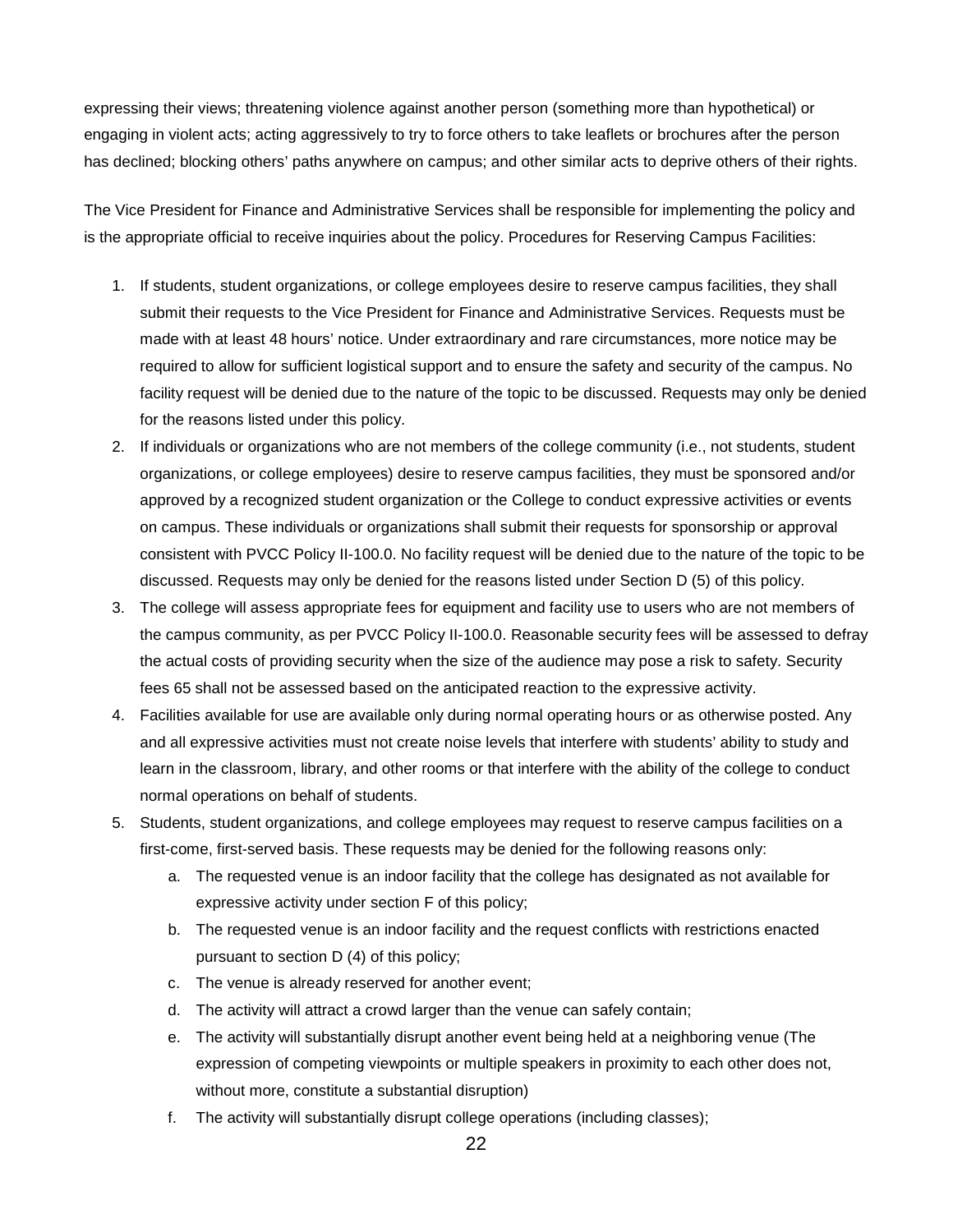- g. The activity is a clear and present threat to public safety, according to the college's police or security department;
- h. The activity will occur during college examination periods;
- i. The activity is unlawful
- 6. During an event, the student, student organization, or college employee requesting the reservation is responsible for preserving and maintaining the facility it reserved. If it causes any damage to those facilities, the person(s) or organization (and its officers, if applicable) shall assume full responsibility.
- 7. When assessing a request to reserve campus facilities, the college will not under any circumstances consider the content or viewpoint of the expression or the possible reaction to that expression. The college will not impose restrictions on external groups, students, student organizations, or college employees due to the content or viewpoint of their expression or the possible reaction to that expression. In the event that other persons react negatively to a student's, student organization's, college employee's, or external group's expression, college officials (including college police or security) shall take all necessary steps to ensure public safety while allowing the expressive activity to continue.

#### **Spontaneous Expressive Activity**

For outdoor campus facilities and areas, students, student organizations, and their sponsored guests may freely engage in spontaneous expressive activities as long as they do not

- a. block access to campus buildings,
- b. obstruct vehicular or pedestrian traffic,
- c. substantially disrupt previously scheduled campus events,
- d. substantially disrupt college operations,
- e. constitute unlawful activity; or
- f. create a clear and present threat to public safety, according to the college's police or security department.

The Bolick Student Center, North Mall Meeting Room, Dickinson Theater, and Fried Community Room are indoor areas that are available for spontaneous expressive activity, as long as noise levels do not become excessive to the degree that it interferes with classrooms and labs, the library, and offices in their ability to operate efficiently. Because of the configuration of the Bolick Student Center, it will not be available for any expressive activity, spontaneous or otherwise, that requires it to be blocked off from other areas during the activity because of the significant disruption in college operations this would create.

#### **Areas Not Available for Expressive Activity**

The following indoor areas/facilities are not available for expressive activity:

- **Library**
- Administrative/business offices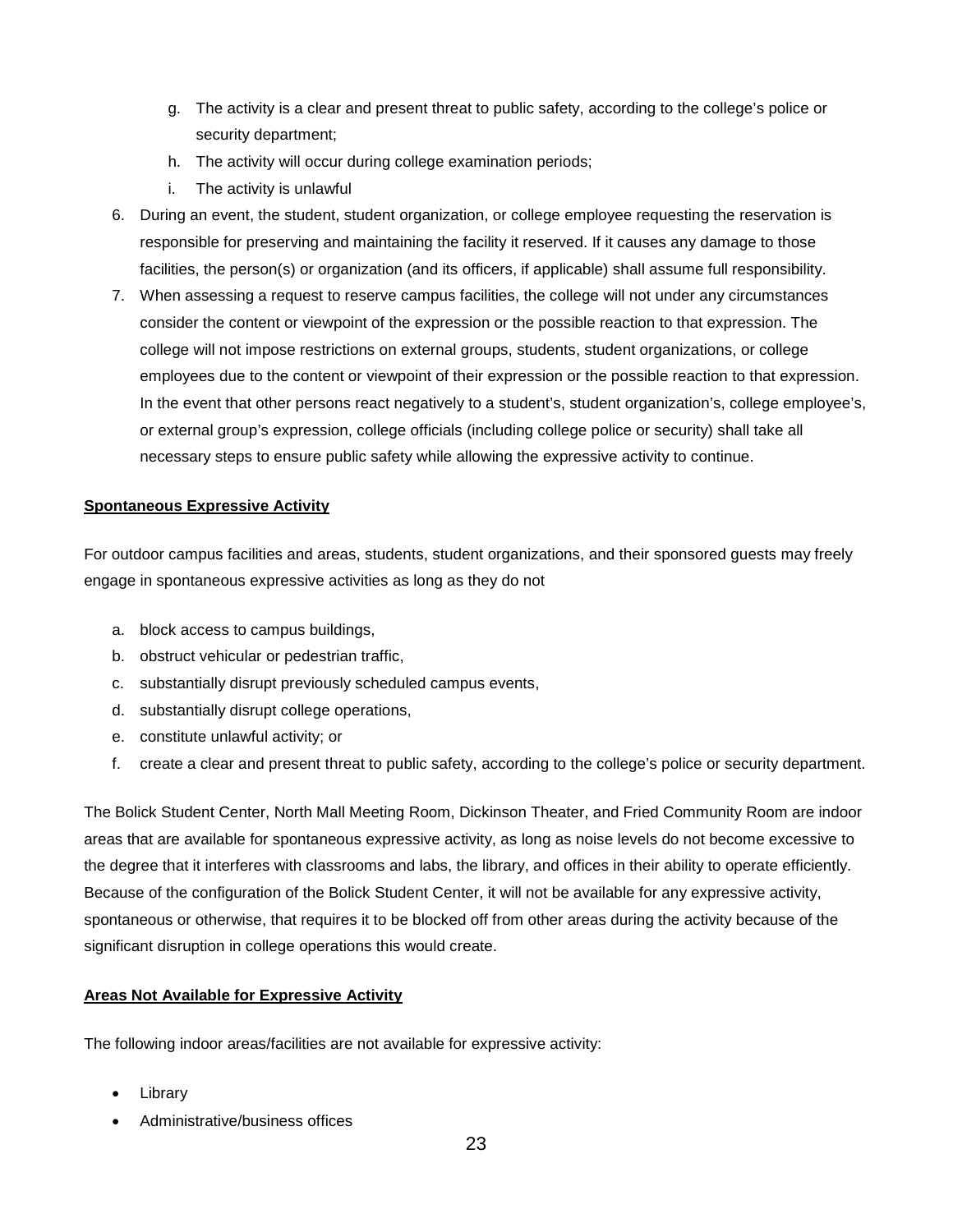- Classrooms and labs (during instructional hours)
- **Bookstore**
- Café
- **Hallways**
- Entrances to buildings within 25 feet of doors

#### **Banners and Distribution of Commercial Materials**

Banners used in expressing speech should be stand-alone, should comply with the provisions of this policy, and cannot be used to block, obstruct, or otherwise deny access to any pedestrian, block or obstruct vehicular traffic, deface any college or private property, create safety hazards, or require employees to assist with their deployment.

Distribution of commercial as well as noncommercial advocacy advertising or the placement of commercial and non-commercial material must follow PVCC Policy II-40.0, and is prohibited in the following areas

- Administrative offices
- Classrooms, computer rooms, laboratories, and all other places where instruction takes place
- **Libraries**
- Bulletin boards that are not listed as open bulletin boards under Policy II 40.0

#### **Expressive Activity Policy - Frequently Asked Questions**

1. What is expressive activity? (The words "speech" and "expressive activity" may be used interchangeably.)

Expressive activities are speech-related activities, including:

- meetings;
- other group events or activities by student organizations or their invited guests;
- speeches;
- performances;
- demonstrations;
- rallies;
- vigils;
- distributions of literature; and
- any other activity protected by the First Amendment.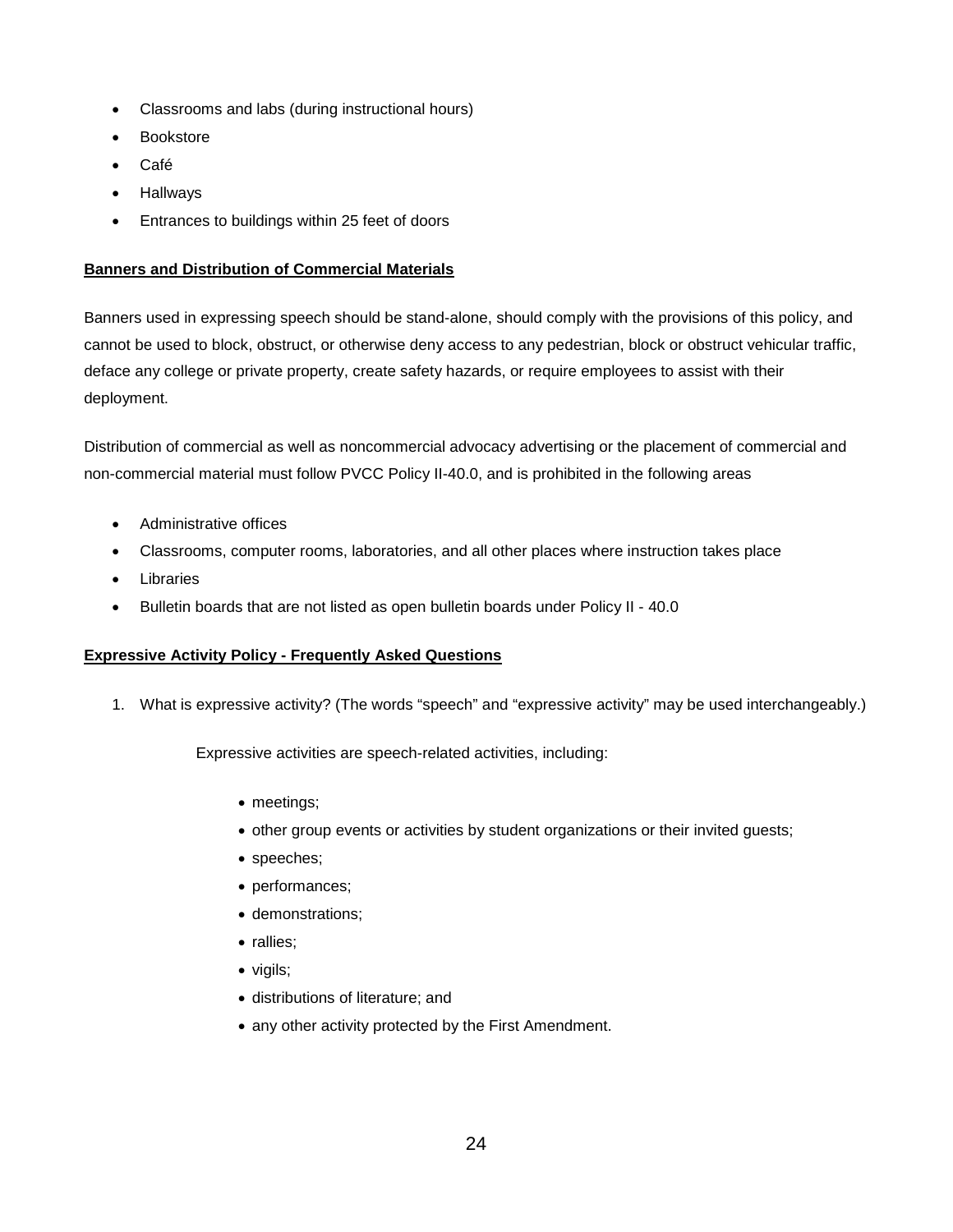#### 2. What kind of speech is protected by the First Amendment?

The U.S. Constitution protects most speech, with very limited exceptions. In outdoor spaces, the college may place reasonable limits only on the time, place, and, manner of your expressive activity, and those limits must not depend on the content or viewpoint of the expressive activity. In addition, for outdoor areas, students, student organizations, and their guests are not required to give notice before engaging in expressive activity. In other words, students, student organizations, employees, and guests may engage in spontaneous expressive activities as long as they do not engage in any of the conduct listed in Number 3 below. (There may be exceptions to this general rule; for example, your college may have an outdoor facility that requires a reservation to use.)

Indoors, colleges may place restrictions on expressive activities, as long as any rules apply to everyone equally and are not based on the content or viewpoint of the speech. The college may determine that certain indoor facilities are not available for expressive activity. Common examples of such areas include: (1) administrative offices, (2) libraries, (3) hallways, and (4) classrooms during instructional hours.

3. What kind of actions related to protected speech can be regulated?

Most speech is protected by the Constitution, but sometimes, the actions that a speaker takes during an expressive activity are disruptive enough to allow a college to intervene, regardless of what is actually being expressed. For outdoor facilities and areas, students, student organizations, and their guests may freely engage in expressive activity as long as they do not also engage in any of the following:

- block access to campus buildings;
- obstruct traffic (vehicles or pedestrians);
- substantially disrupt previously scheduled campus events;
- substantially disrupt college operations or violate or hinder the rights of others;
- break the law; or
- create a threat to public safety, according to the college's police or security department.
- 4. How can someone reserve campus facilities for speech activities?
- a. Request submission

Contact office of the Vice President for Finance and Administrative Services to reserve campus facilities. Spaces are reserved be on a first-come-first serve basis. The college can state in advance that certain spaces cannot be reserved for speech activities. Common examples include libraries, offices, hallways, and classrooms during instructional hours. Any other restrictions on expressive activities that occur in indoor facilities must apply equally to everyone and not depend on the content or viewpoint of the expression, or the possible reaction to the expression.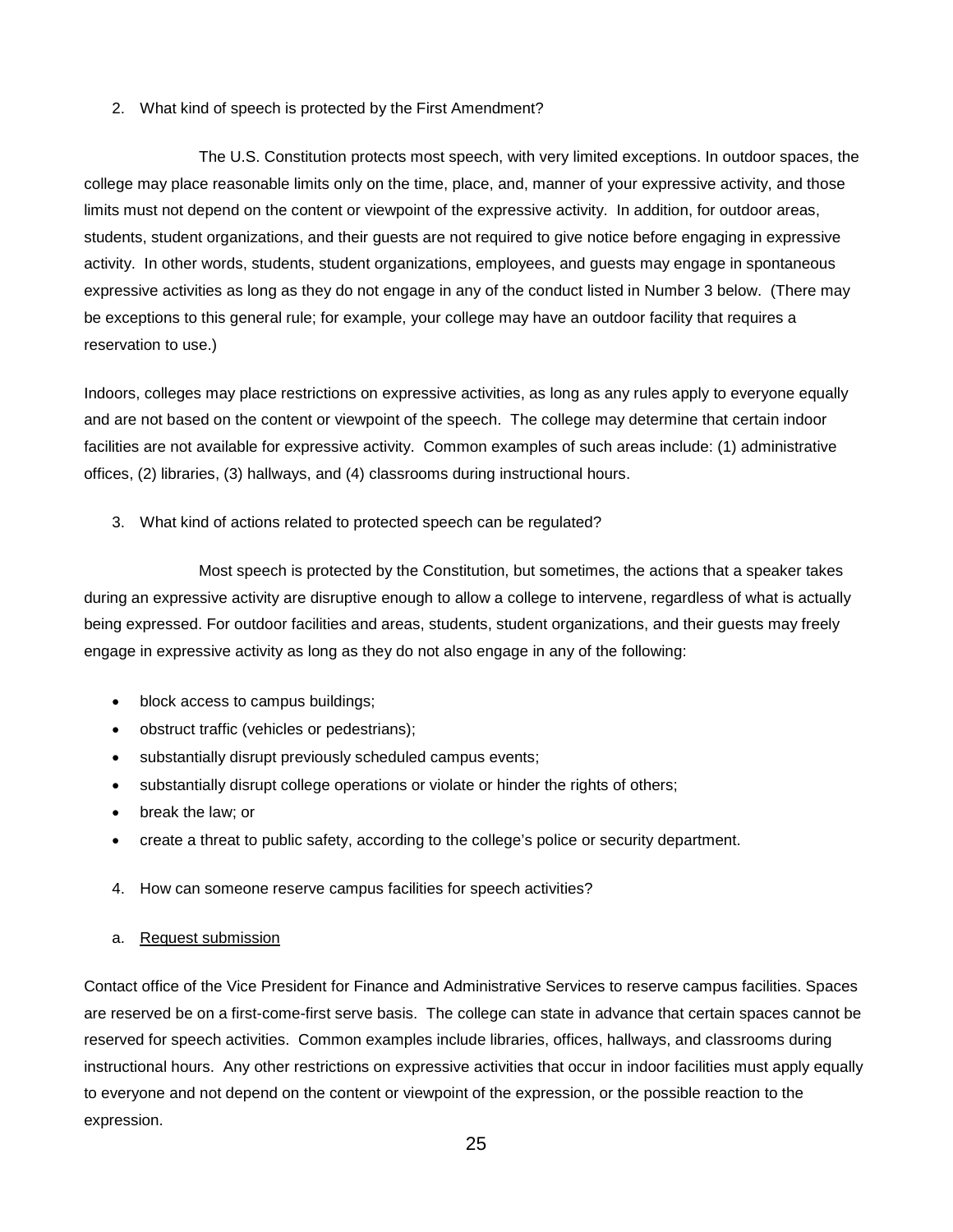#### b. Timing

Colleges usually cannot require more than 24-hour advance notice unless the event requires additional planning to ensure safety and sufficient logistical support. You are encouraged to request the facility as soon as possible.

#### c. Denials

When assessing a request to reserve a facility, the college must not consider the content or viewpoint of the expressive activity, or the possible reaction to the expressive activity. If a facility or space is generally available to be reserved, the college can refuse a reservation by a student, student organization, or employee only for the following reasons:

- The venue is an indoor facility that has been designated as unavailable for reservation.
- The venue is an indoor facility and the request is in conflict with any restrictions the college has placed on the facility. For example, a restriction could be that the indoor facility is unavailable on the weekends.
- The venue has been reserved already at the time requested.
- The size of the anticipated crowd is too large for the space.
- The activity would substantially disrupt another event occurring in close proximity.
- The activity would substantially disrupt college operations.
- The activity is a clear and present threat to campus safety, according to police or security.
- The activity occurs during college exam periods.
- The activity is against the law.

#### d. Responsibility for the space

Anyone who reserves a facility or space is responsible for maintaining the space and will be responsible for any damages, cleaning costs, or other costs.

#### 5. Is the college required to have indoor areas available for spontaneous expressive activities?

No. The college is not required to have an indoor area designated for spontaneous speech activities. However, if it chooses to create one or more, college officials must post that the area is available for students, student organizations, employees and guests to engage in expressive activities. The area must be available for all students, student organizations, employees, and guests equally, and not depend on the content or viewpoint of the expression or the possible reaction to it.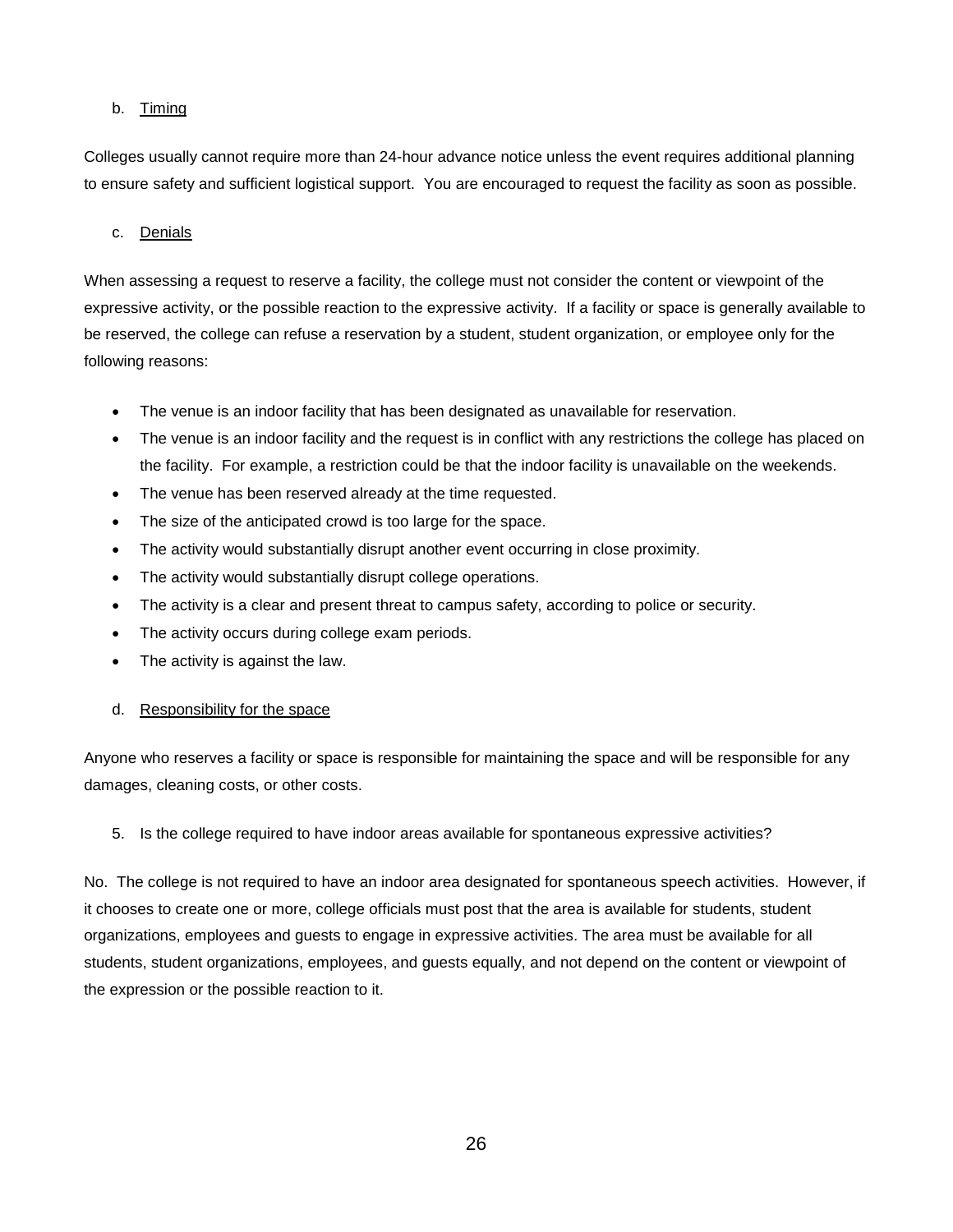6. What do I do if someone or a group tries to disrupt my, my organization's or invited guest's speech?

#### To report a disruption of protected speech, complete an [Incident Report](https://cm.maxient.com/reportingform.php?PiedmontVirginiaCC)

[\(https://cm.maxient.com/reportingform.php?PiedmontVirginiaCC\)](https://cm.maxient.com/reportingform.php?PiedmontVirginiaCC) or contact the office of the Vice President for Finance and Administrative Services.

In case of an emergency, please call 911 or PVCC Police at 434.981.6362.

7. I have additional questions.

For additional questions, please contact the office of the Vice President for Finance and Administrative Services.

Kim McManus, Vice President of Finance and Administrative Services

Main Building Room 241

(434) 961 – 5207

kmcmanus@pvcc.edu

To reserve campus space for expressive activity contact:

Becky Parkhill, Assistant to the Vice President of Finance and Administrative Services

Main Building Room 241

(434) 961 – 5208

rparkhill@pvcc.edu

# **SOLICITATION AND DISTRIBUTION OF MATERIALS ON COLLEGE PROPERTY**

The college welcomes and respects the free expression of ideas. In order that these activities not be disruptive to the regular operations of the college, conditions of time, place, manner, and frequency will generally be established by the Dean of Student Services. The following procedures will apply:

- A. When no special facilities, equipment of services (e.g., rooms, audiovisual equipment, duplicating equipment, maintenance or set-up services) are requested of the college:
	- 1. Distribution of materials or solicitation may be conducted with prior approval from the Dean of Student Services.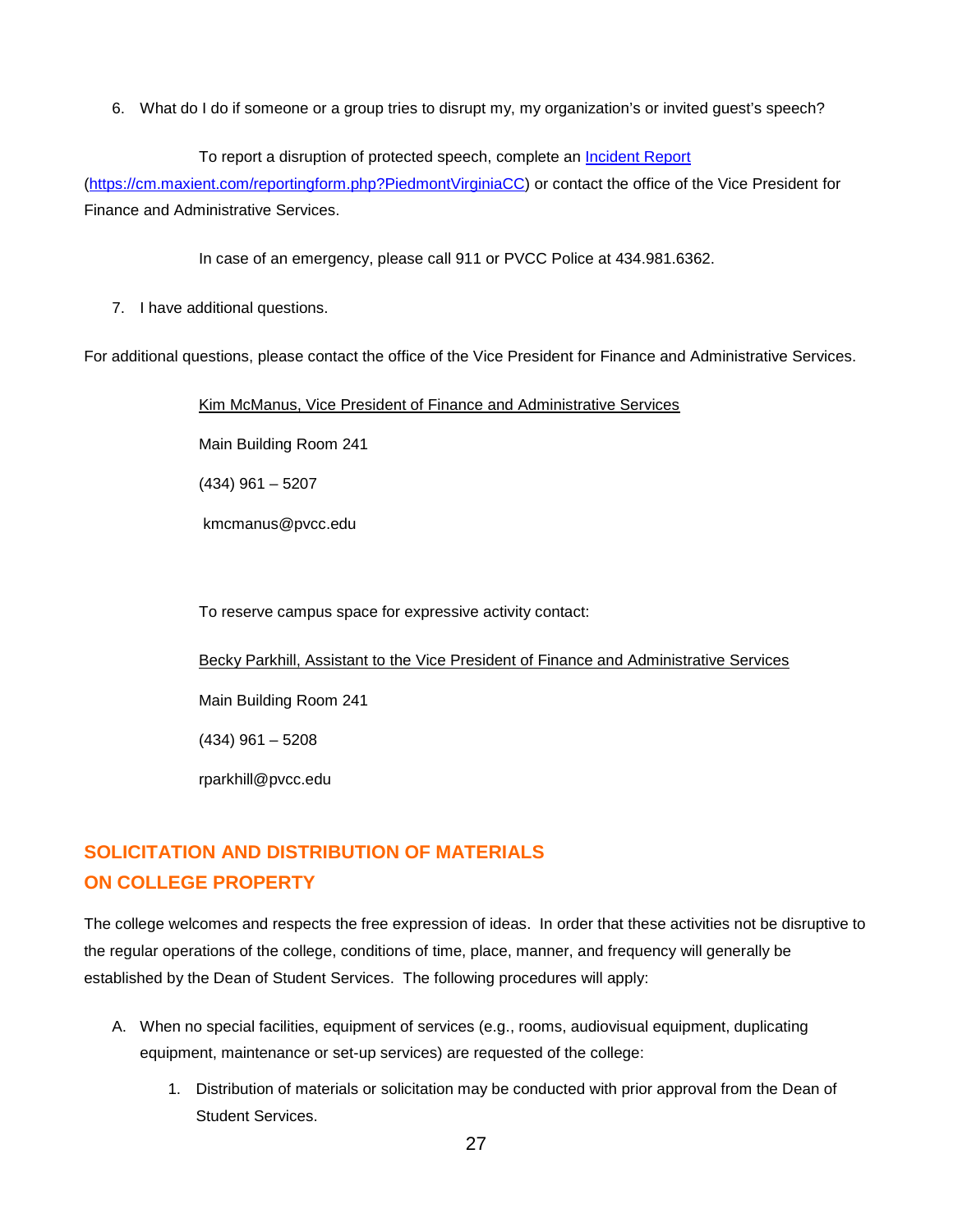- 2. Any material remaining after the distribution or solicitation must be properly discarded. Sponsors will be responsible for any littering.
- B. When special facilities, equipment or services are requested of the college:
	- 1. Contact the Dean of Student Services in the Admissions and Advising Center.
	- 2. A request for audiovisual or maintenance services must be submitted in accordance with campus policy.
	- 3. Arrangements for facilities must be made at the time the request is made.
- C. No commercial distribution or solicitation is permitted except with the approval of the Dean of Student Services or designee. Approval will be subject to regulation as to time, place, and manner to assure noninterference with operations of the college.
- D. All distribution or solicitation must be conducted with regard to conduct regulations contained in the current student handbook and club activity manual.
- E. College jurisdiction extends to the property boundaries of the college. Jurisdiction also includes all property owned, leased, controlled, used, or occupied by the college except where the college may be bound by legal restrictions which may be contrary to these regulations.
- F. Posting of printed materials by students and nonstudent groups will follow established campus procedures as to location, time limits, and responsibility for removing posted items. Approval for posting is granted only by the guidelines established by the college. Materials printed in a foreign language must be presented in the English translation prior to approval for posting.

# **INTRAMURALS/RECREATION**

Recreational events that are adaptable to intramural and extramural competition are encouraged, and are a part of the total student activities program at PVCC. The primary purpose of the recreation program is to provide an opportunity for students to participate in a variety of activities on a self-directed, self-selected basis.

The intramural recreational opportunities at the college include the following:

| Basketball   | <b>Cross Country</b>    | <b>Fitness Center</b> |
|--------------|-------------------------|-----------------------|
| Golf         | Soccer                  | Tennis                |
| Table Tennis | <b>Ultimate Frisbee</b> | <b>Board Games</b>    |

\*Students who are interested in pursuing some form of activity that is not listed should contact the student activities director.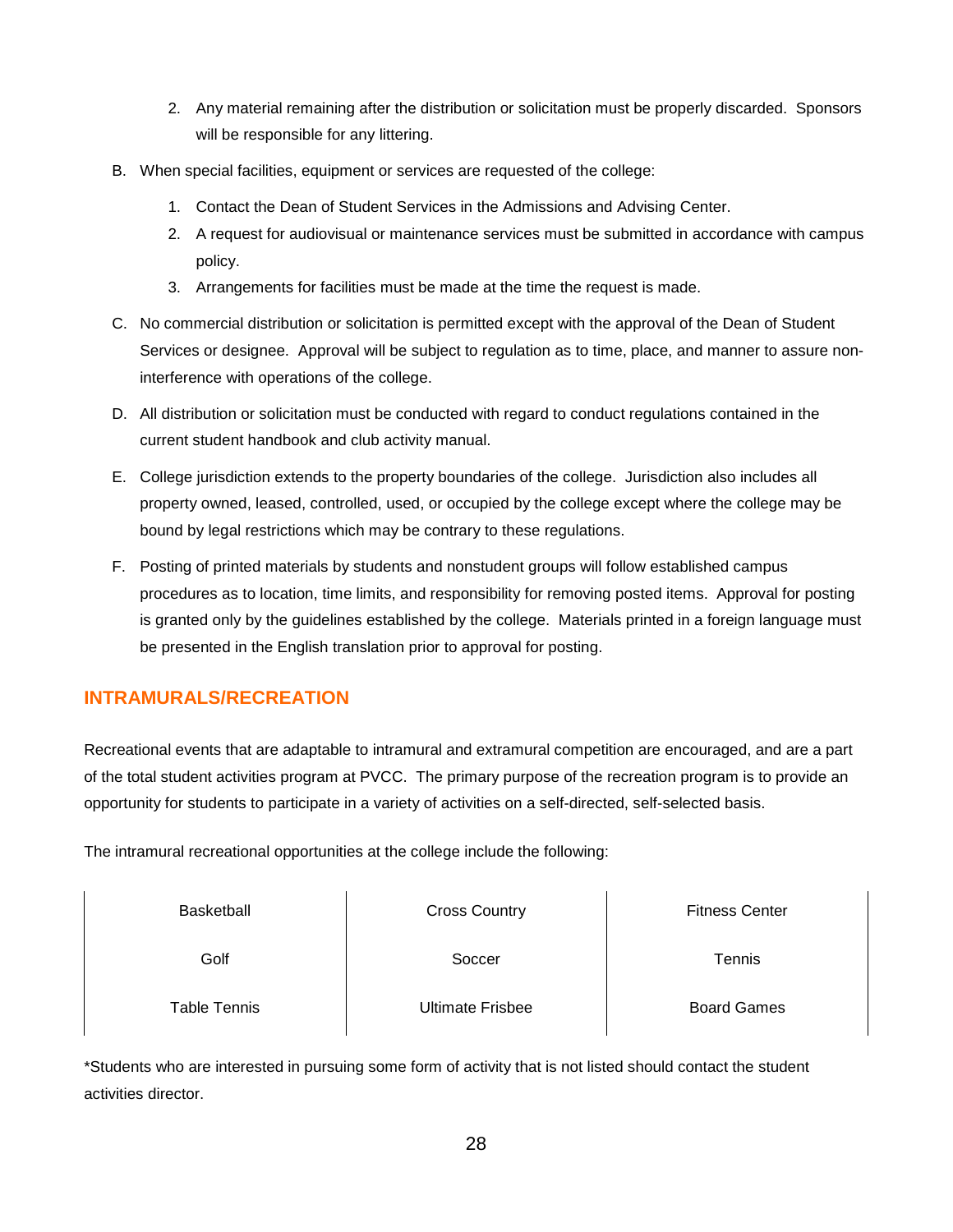#### **STUDENT ACTIVITY FUNDING**

Student activity funding is established to support all entities of the student activity program. The funds are derived from the college local revenue account which is in part generated from student activity fees. This fund is operated and controlled by the PVCC Board under methods and procedures established by the Virginia Community College System and approved by the state auditor. During spring semester, budget requests are submitted to the director of student activities and the Student Services Committee. Upon approval by the president's staff and the PVCC Board, monies are allocated for the ensuing year.

#### **STUDENT GOVERNANCE**

Students at the college are involved in student governance in many different ways. College-wide committees consisting of faculty, staff, and administration also include student members. The College Senate has three permanent seats for students and one for a student alternate.

In addition, students are primarily represented by the Student Government Association. The SGA has representation from all student clubs/organizations, the College Senate, and at-large student members. The Student Government constitution describes in detail the purpose and structure of this organization.

### **STUDENT ORGANIZATIONS**

Organizations may be established, as hereinafter provided, within the college for any legal purpose. Affiliation with an extramural organization such as a national society shall not, in itself, disqualify the college branch or chapter from institutional privileges. Specific policies related to establishment of student organizations are as follow and as stated in the following section, *Policies and Procedures for Recognition of Student Groups.*

- A. Full membership lists, including a list of officers of each student organization and copies of the organization's mission statement will be filed and maintained with the college student activities director.
- B. Private clubs, private associations, social fraternities, and social sororities will not be recognized by the college.
- C. All organization funds will be deposited with and expended through the PVCC Business Office and are subject to policies, procedures, and regulation pertaining to such funds as established by the State Board for Community Colleges.
- D. Recognition of an organization implies neither college approval nor disapproval of the aims, objectives, and policies of the organization. Recognition means only that the organization may use college facilities and receive other support as provided by college policies.
- E. Any organization that engages in illegal activities on or off campus may have sanctions imposed against it including admonition, probation, or withdrawal of college recognition.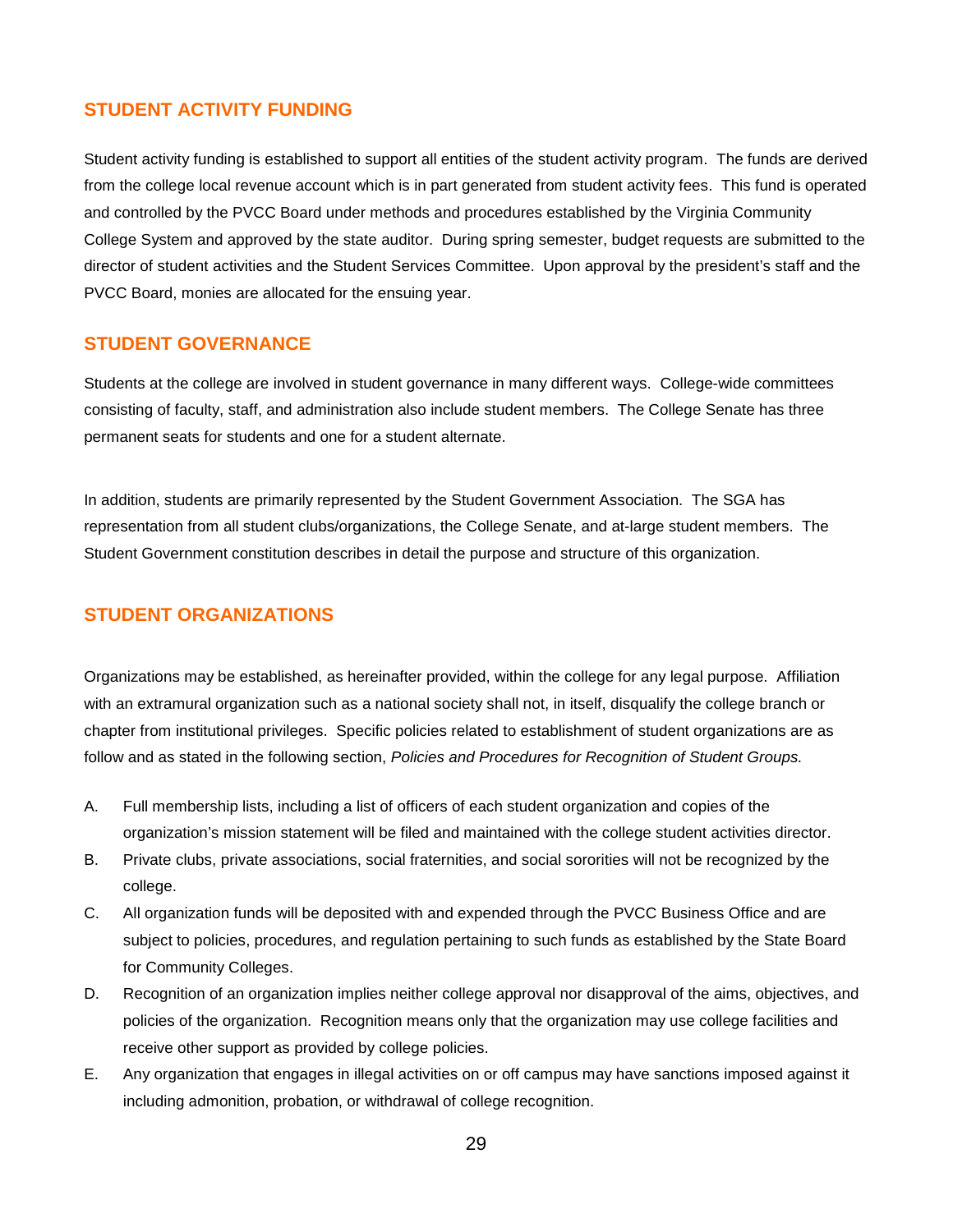- F. There must be a full-time faculty or staff advisor for each student organization.
- G. College facilities may be assigned to student organizations and community civic groups for regular business meetings, social programs, and all programs open to the public, unless in the opinion of the president, the group or the planned program poses a serious threat to the continued well-being and safety of the college.
- H. Reasonable conditions may be imposed to regulate the timeliness of requests, to determine the appropriateness of the space assigned, to regulate time and use, and to insure proper maintenance.
- I. An individual, group, or organization may use the college name only with the expressed authority of the college.
- J. Student organizations, including their officers and members, have no authority to speak for the college or commit the college to any agreement or undertaking. The college reserves the right to supervise oncampus activity, but does not assume any obligations to do so.

# **POLICIES AND PROCEDURE FOR RECOGNITION OF STUDENT GROUPS**

The following policies and procedures regarding the development of student groups are established to provide an orderly and timely process of official recognition to those groups organized to provide a particular service in keeping with the college's missions and goals. It is recognized that small groups of students may wish to meet, often on a short-term basis, to support a particular curricular or service interest. Because of the informal or temporary nature of the group, development of a mission statement may not be necessary. Such an interest group may be formed as noted in Section A of the following procedures. Those student groups anticipating a more continuing function and seeking college funding will go through a process of official recognition as a college organization.

#### **Recognition as a College Organization**

- 1. Initiating the Process
	- a. Any group of students wishing to form a recognized club or organization should contact the Coordinator of Student Engagement and College Life and obtain the necessary forms from the student activities director and manual.
	- b. An application for full recognition and a mission statement shall be completed and approved by the student activities director and the dean of student services. Notice of approval or disapproval of the application will be made by the student activities director.
	- c. An organization advisor designated from the full-time college teaching, administrative faculty, or staff will be required.
	- d. Until recognition has been granted, the group will not be allowed to use the college name in its title and no college funds or services will be provided to the group. However, the campus locations for meetings and activities may be designated.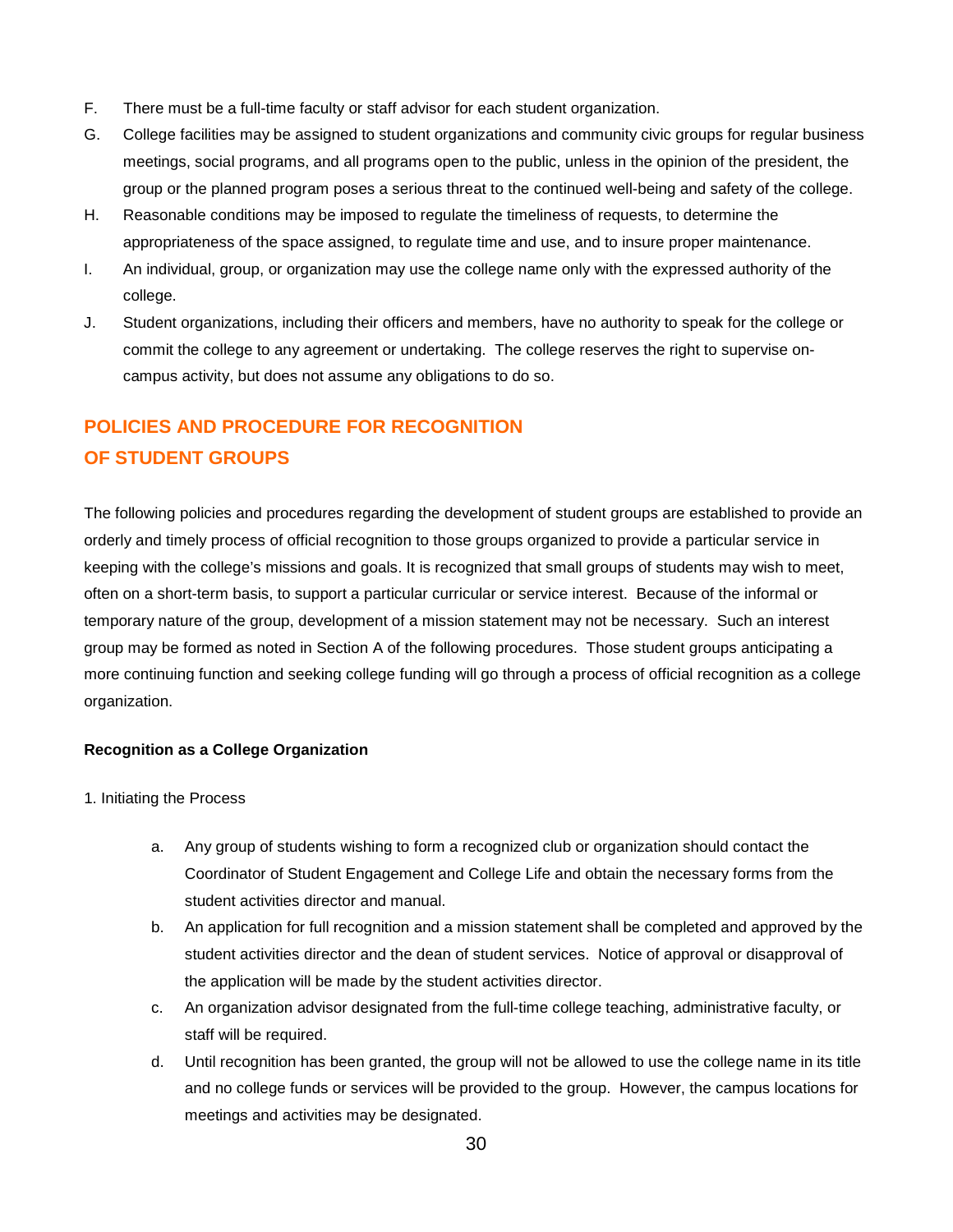- e. The group may sponsor revenue-producing activities.
- f. Funds collected or disbursed must be accounted for according to college and state fiscal policies.
- 2. Final Processing
	- a. As soon as the mission statement is reviewed and an advisor is secured the club may become active and enjoy all the privileges for clubs and organizations.
	- b. Once an organization has been fully recognized, it may utilize funds for approved purposes. If a club missed the deadline for requesting funds for an academic year it may request seed money from the Office of Student Activities.
	- c. Approved use of money and activities and all other information pertinent to having a successful club can be found in the student activity manual. This manual can be obtained from the Coordinator of Student Engagement and College Life.
	- d. Accountability of aforementioned funds is critical and as stated in the student activities manual is a major parameter for disbursement of funds the following year.

#### **Loss of Recognition**

Possible reasons for loss of recognition are:

- Evidence of failure to comply with college, local, state policies and regulation (financial policy, policy on scheduling of events, etc.)
- Evidence of failure to comply with its own mission statement.

#### **Procedure Following Loss of Recognition**

Funds accrued in the organization's account will revert back to the student activities account. An organization may be declared inactive and lose recognition by the Dean of Student Services and Coordinator of Student. Engagement and College Life. Appeal of this action may be submitted to the Student Government Association, Dean of Student Services and Coordinator of Student. Engagement and College Life.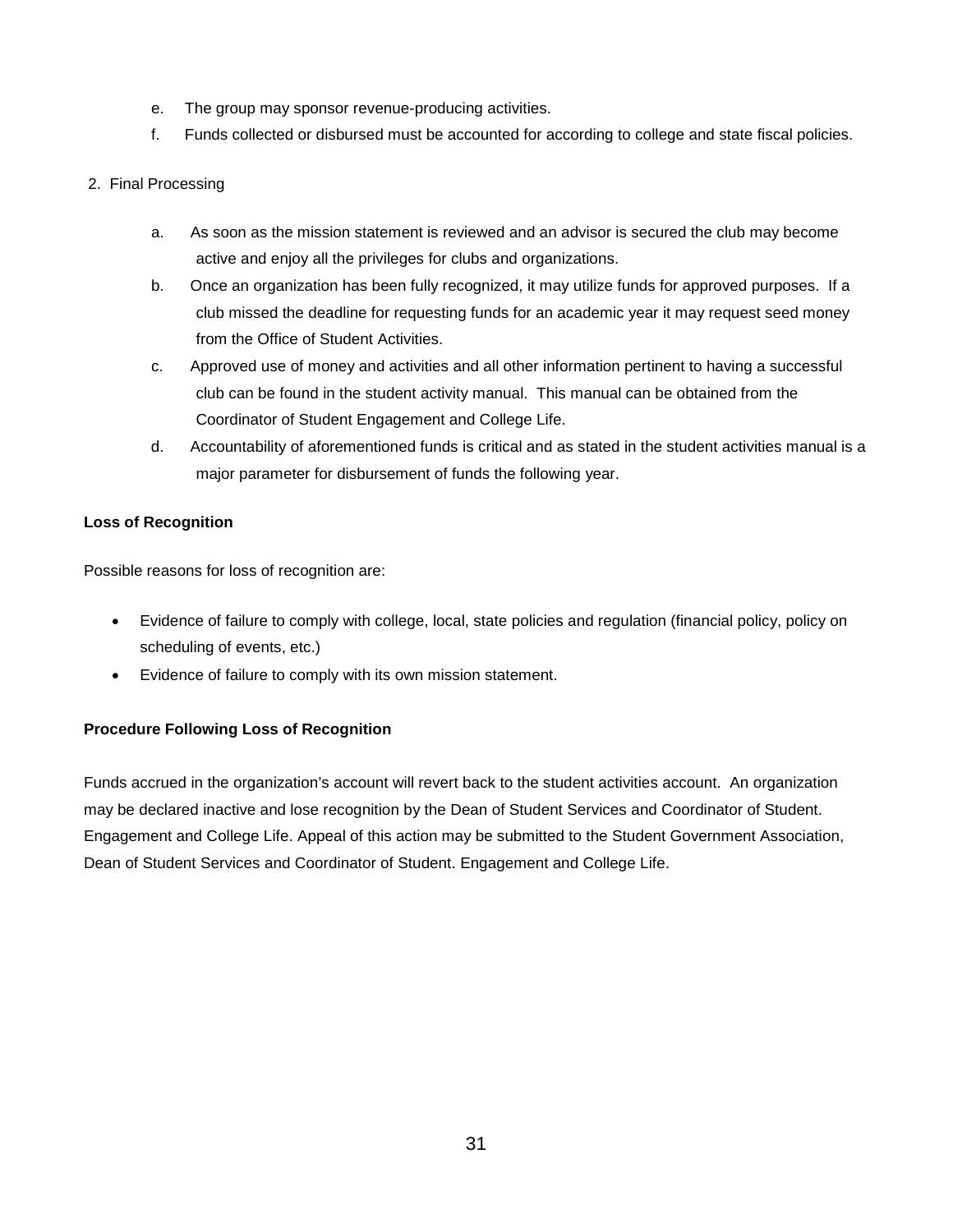# **Organization and Interest Groups Active at the College**

The following groups were active at PVCC as the 2018 – 2019 academic year began:

| Anime Club                         | Masquers                                      |
|------------------------------------|-----------------------------------------------|
| Art Club                           | Music Club                                    |
| <b>Black Student Alliance</b>      | <b>Outdoor Club</b>                           |
| <b>Book Club</b>                   | People Empowering People (PEP)                |
| <b>Chess Club</b>                  | Phi Theta Kappa                               |
| Christian Student Fellowship (CSF) | <b>Political Club</b>                         |
| Computer Technology Club           | Pottery Club                                  |
| <b>Creative Writing Club</b>       | Programming Club                              |
| Dance Club                         | <b>PVCC Volunteer Club</b>                    |
| <b>Engineering Club</b>            | Radiography Club                              |
| Film Making Club                   | <b>Recreational Sports</b>                    |
| Free Form Expression Club          | Spanish Club (Club de Español)                |
| French Club                        | Speech Club                                   |
| Game Design Club                   | <b>Student Government Association (SGA)</b>   |
| German Club                        | Student Nurses Association of Piedmont (SNAP) |
| <b>Graphics Club</b>               | Student Veterans of America (SVA)             |
| Horticulture & Environmental Club  | <b>Tennis Club</b>                            |
| International Club                 | The Forum                                     |
| <b>Investment Club</b>             | <b>Ultimate Frisbee Club</b>                  |
| Japanese Club                      | Virginia 21                                   |
| Latter Day Saint Fellowship        | Youth Mentorship Club                         |
| <b>LGBTQA</b>                      |                                               |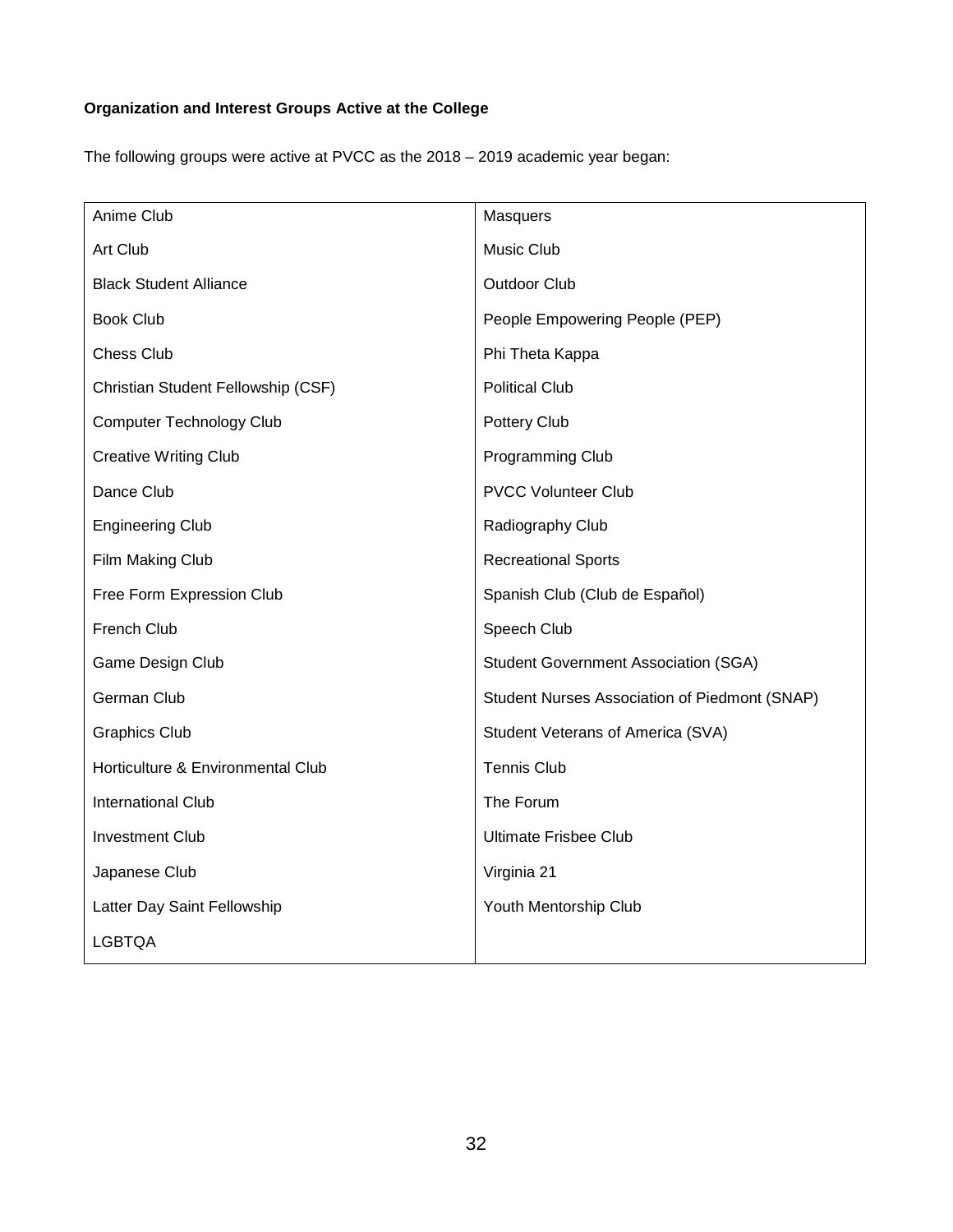# **OFFICE OF STUDENT ENGAGEMENT AND COLLEGE LIFE**

This office is responsible for coordinating and implementing the policies and procedures pertaining to the operation of campus organizations and activities. In addition to assisting the Student Government (where applicable), student publications, and clubs, the Student Activities Office helps individual students, informal groups, and faculty and staff to develop new activities and services to meet the needs of the campus community. Contact this office to find out what types of programs have been established at PVCC.

If students see a need that is not being met they are encouraged to tell someone about it, or better yet, DO something about it. Suggestions and requests for social, cultural, recreational, and co-curricular activities are most welcome.

### **STUDENT PUBLICATIONS**

Students are responsible for developing student publications that respond to the needs of the College. PVCC has a newspaper, *The FORUM*.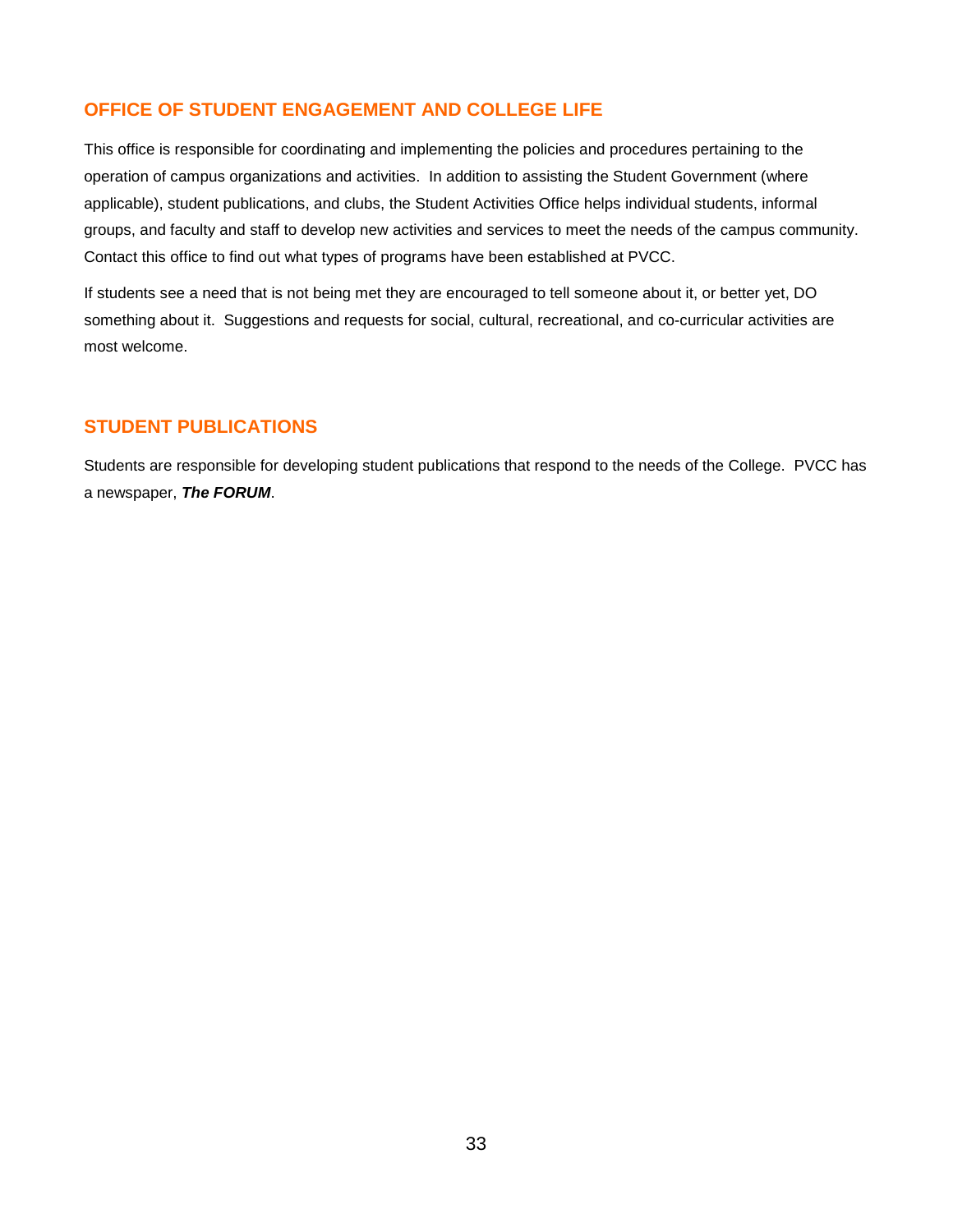# **PRIVACY OF STUDENT RECORDS**

he college is obligated to annually notify students of the *Family Educational Rights and Privacy Act of 1974, Sec. 438, Publ. L. 90-247*, as amended, which sets forth requirements governing protection of a student's right to privacy in educational records, and which affords students the right to inspect such **The Cords.** 

If a student believes the college has failed to comply with the above Act and/or regulations, he/she may file a complaint with the U. S. Department of Education; or alternatively, he/she may follow the college's procedures by contacting the dean of student services. The college has adopted a policy that summarizes in greater detail student rights under the Act and regulations, and describes a procedure for handling alleged violations of the above Act and/or regulations. Upon written request, a student may obtain a copy of the policy (or any page of his/her records, except transcripts from other institutions). Such requests shall be filed with the Admissions and Advising Center.

Every effort is made to protect the privacy and confidentiality of student records. A student's official academic records, supporting documents, and other records are maintained by appropriate members of the college administration. Separate files are maintained for academic and general education records, records of disciplinary procedures, medical records, job placement records, financial aid records of disciplinary procedures, medical records, job placement records, financial aid records, and student activities records. The registrar is responsible for the maintenance of all records.

# **STUDENT RECORDS DISCLOSURE TO FACULTY AND ADMINISTRATION**

Disclosure of student records to faculty and administrative officers shall be only for (1) internal educational purposes, (2) routine administrative and statistical purposes, or (3) legitimate inquiries made by faculty instructors pertinent to the specific instructor's need to review a student's background information in order to adequately instruct and guide the student in a specific academic area.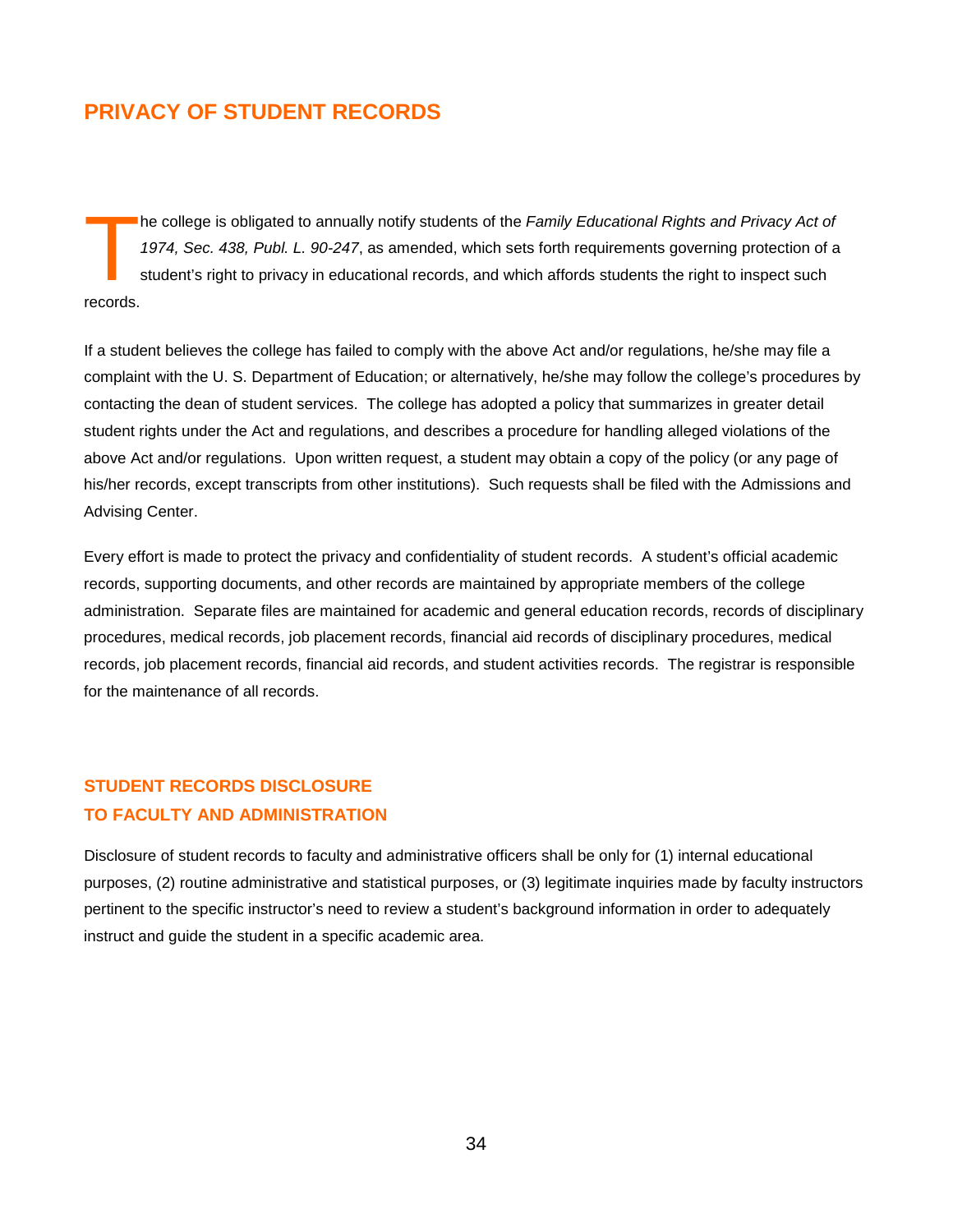# **STUDENT RECORDS DISCLOSURE TO PERSONS OUTSIDE THE COLLEGE**

The following is considered "directory" information and may be given to any inquirer unless a student specifically requests the Admissions and Advising Center to withhold such information by completing campus personal information – privacy settings in the Student Information System. Additional information is available in the Admissions and Advising Center.

- A. Whether or not a student is or has been admitted and/or enrolled at PVCC. Beginning and ending dates of attendance may be given.
- B. Credit enrollment status; i.e., less than ½ time, ½ time or full-time.
- C. Curriculum in which the student is currently enrolled.
- D. Degrees or certificates awarded
- E. Honors received
- F. Date of graduation.

Other information that is part of a student's records will not be released to anyone outside the college without the student's prior written consent except as noted here:

- A. Information requested under a court order or subpoena (an effort will be made to contact the student prior to the release of such information).
- B. Certain federal and state authorities as noted in the *Family Education Rights and Privacy Act of 1974* (including the secretary of the Department of Education, the comptroller general of the United States, and certain state educational authorities).
- C. In connection with a student's application for or receipt of financial aid.

Requests from research agencies or individuals making institutionally approved statistical studies may be approved without a student's prior approval, provided no information revealing a name or Social Security number is to be published.

# **STUDENT REVIEW OF RECORDS**

A student is guaranteed access to his/her permanent educational record, subject only to reasonable regulation as to time, place, and supervision. A student should direct requests to review educational records to the Admissions and Advising Center. Please note that copies of transcripts from other institutions may not be given to a student but that review of such transcripts is possible.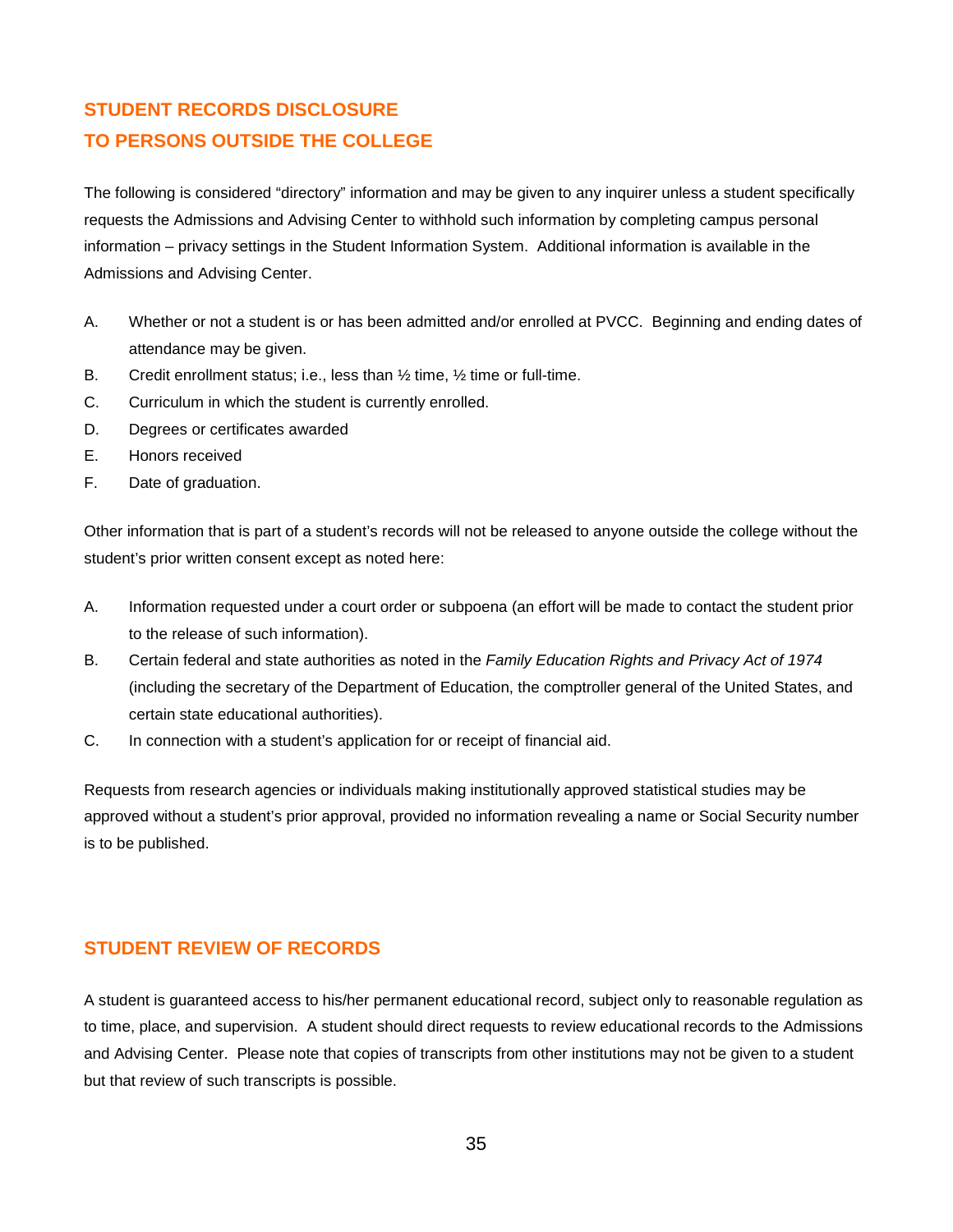Students should contact the Admissions and Advising Center to question the content of their educational records. Further appeal should be directed in writing to the dean of student services as a final appeal. Student access to the financial records of parents through the student financial aid file is not permitted.

# **STUDENT RECORDS RETENTION**

Official student academic records, financial aid data and applicant materials and documents are maintained by the college during a student's enrollment and for a specified period after enrollment. Some records such as courses attempted, grades, etc., are maintained permanently (electronically) in the college's computer systems. Documents related to admission and enrollment, such as the application for admissions, are maintained by the college. The retention period varies by document, with the longest retention period being five years subject to audit. Contact the Admissions and Advising Center for details on this policy.

# **USE OF STUDENT PHOTOGRAPHS**

Photographs taken of an individual student or groups of students, for example, in classrooms, student lounge areas, and outdoors on campus, may be used by the college for release to newspapers or other media and for reproduction in PVCC publications. If a student is included in such photographs, he/she will not be identified by name or position and will not have his/her name released to outside individuals or organizations without prior written permission.

# **MYPVCC STUDENT ID NUMBER**

The MyPVCC student ID number is used throughout a student's college career to identity him/her in the Student Information System (SIS) and college records. The SIS assigns 7-digit Student ID number at the time students apply for admission.

Applicants for financial aid are required to provide Social Security numbers. Pell Grant program applicants are advised that Social Security numbers are required by the U. S. Department of Education when processing applications. Also, student requesting deferments for previous loans are advised that the Social Security number is required.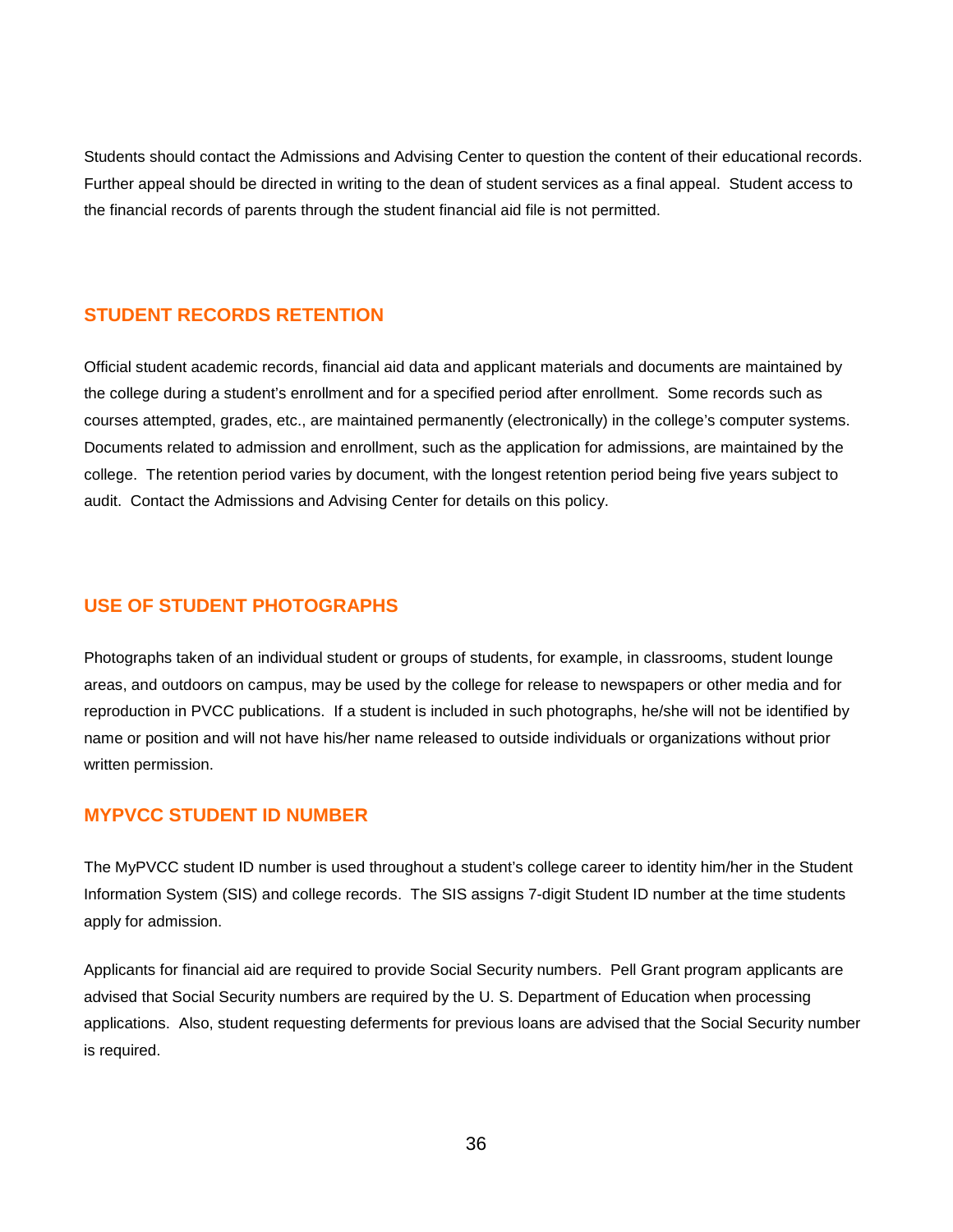# **GENERAL INFORMATION**

# **ACADEMIC HONORS**

### **Vice President's List**

Students will be placed on the *Vice President's List* for achieving a semester grade point average of 3.2 or higher and earning a minimum of 12 credit hours, with no grades less than C.

#### **President's List**

Students will be placed on the *President's List* for achieving a semester grade point average of 3.8 or higher and earning a minimum of 12 credit hours, with no grades less than C.

To be eligible for grading term honors, students must have 12 credits in graded courses (A,B,C).

Students achieving grade honors listed on PVCC's website and announced in the Daily Progress newspaper.

# **ACADEMIC STANDING**

Students are considered in good academic standing if they maintained a semester minimum GPA of 2.00, are eligible to re-enroll at the college, and are not on *academic suspension* or *dismissal status.*

The college will send students official notification by letter when they are having academic difficulty. Students will be given an appropriate period of time to show improvement. The college may determine that a student is best served by being prevented from further enrollment for a period of time if he/she shows no academic improvement.

The college provides the following official indications of academic difficulty:

#### **A. Academic Warning**

If a student fails to maintain a minimum GPA of 2.00 for any semester or fails any course, he/she will receive an *academic warning*.

#### **B. Academic Probation**

If a student fails to maintain a minimum cumulative *GPA of 1.50*, he/she will be placed on *academic probation*  until his/her GPA reaches *1.50* or better. The statement *"Placed on Academic Probation"* will be included on the student's permanent record. The student will be ineligible for appointive or elective office in student organizations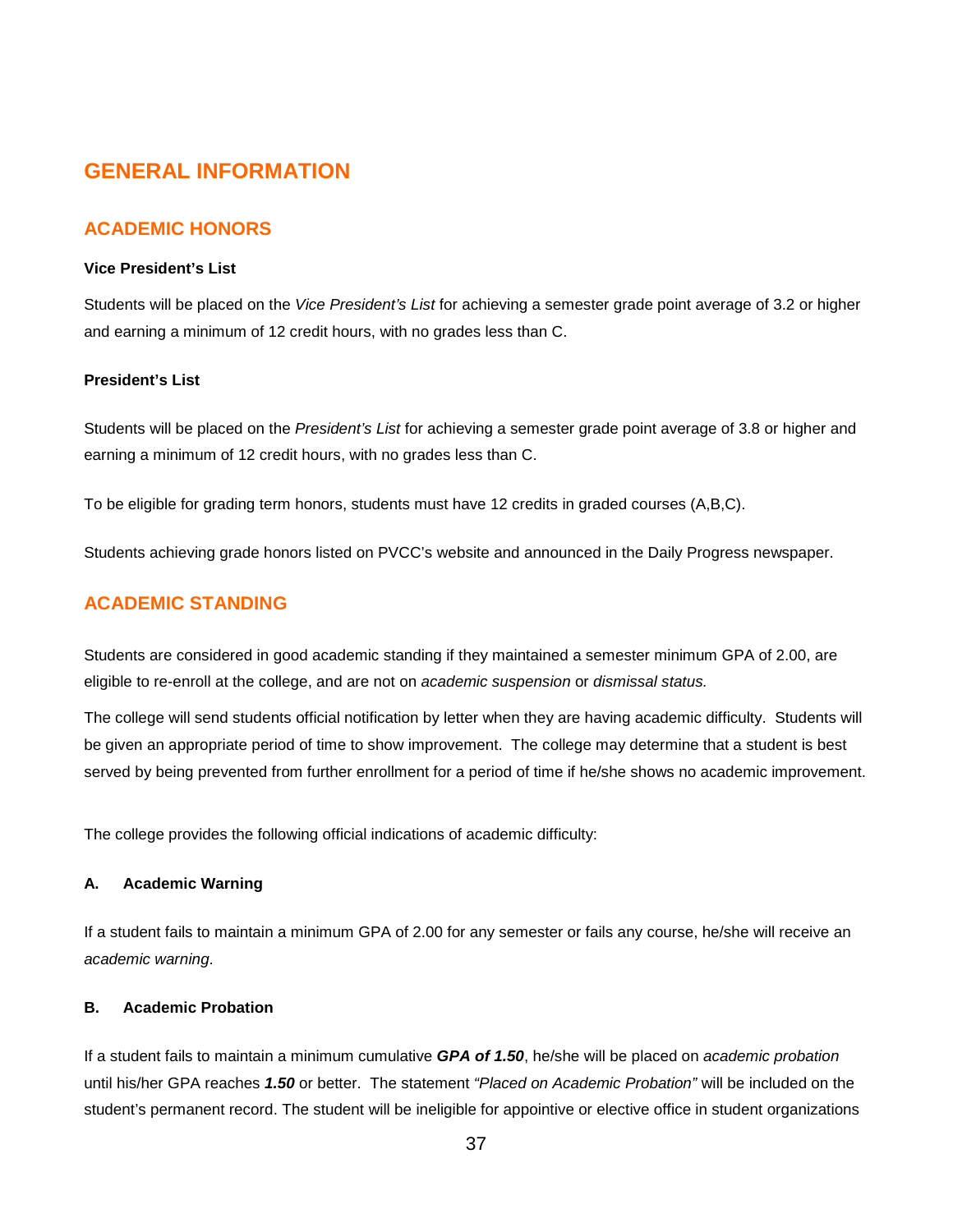and usually will be required to carry less than a normal course load the following semester. While on *academic probation* the student is required to consult a counselor. An average between *1.50* and *1.99* may not result in formal *academic probation*; nevertheless, a minimum of *2.00* in a student's curriculum is a prerequisite to the receipt of an associate. Part-time students will not be placed on *academic probation* until they have attempted *12 semester credit hours.*

#### **C. Academic Suspension**

If a student is on *academic probation* and fails to attain a minimum *GPA of 1.50* for the next semester, he/she will be placed on *academic suspension*. *Academic suspension* normally will be for one semester unless the student applies and is accepted for readmission to another curriculum of the college. The statement *"Placed on Academic Suspension"* will be included on the student's permanent record.

If a student is informer that he/she is on *academic suspension*, he/she may submit an appeal in writing to the dean of student services for reconsideration of the case. After termination of the suspension period, a student must meet with the dean of student services to be reinstated. Students will not be placed on suspension until 24 semester credit hours have been attempted.

Following reinstatement after *academic suspension*, a student must achieve a minimum *2.00 GPA* for the semester. He/she must maintain at least a *1.50 GPA* in each subsequent semester of attendance. A student remains on *probation* until his/her overall GPA is raised to a minimum of *1.50*

#### **D. Academic Dismissal**

If a student does not maintain at least a *2.00 GPA* for the semester of reinstatement to the college when on *academic suspension*, he/she will be *academically dismissed*. If a student has been placed on *academic suspension* and achieves a *2.00 GPA* for the semester of his/her reinstatement, he/she must maintain at least a cumulative *1.50 GPA* in each subsequent semester of attendance. The student will remain on *probation* until his/her cumulative GPA is raised to a minimum of *1.50*. Failure to attain a cumulative *1.50 GPA* in each subsequent semester until a student's cumulative GPA reaches *1.50* will result in *academic dismissal*.

*Academic dismissal* normally is permanent unless, with good cause, the student reapplies and is accepted under special consideration for readmission by the dean of student services. The statement *"Academic Dismissal"* will be placed on the student's permanent record.

#### **E. College Procedures for Students Academically Suspended or Dismissed**

The procedures listed below apply to students who have been academically suspended or dismissed: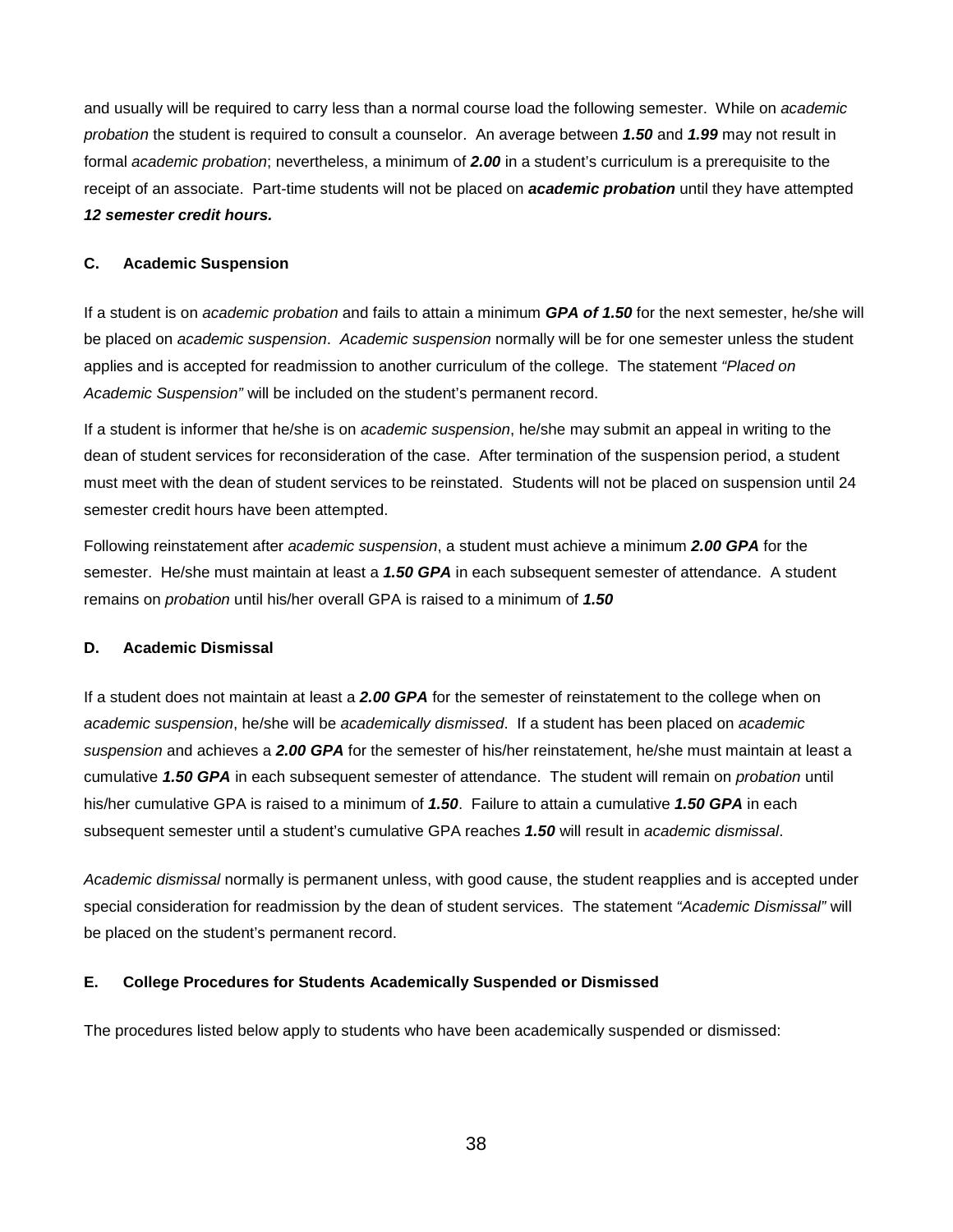- 1. The student is notified of the academic suspension/dismissal through both the PVCC grade report and a letter sent from the college that describes the suspension/dismissal policy and the steps available for an appeal.
- 2. A *"hold"* will be placed on the student's records so that he/she cannot enroll. The hold will indicate *"academic suspension"* or *"academic dismissal"* and is a part of your academic record.
- 3. If the student chooses to appeal, he/she is required to write a letter to the dean of student services requesting an exception to the policy. The letter should detail the causes for academic difficulties and describe remedies the student proposes to improve academic performance.
- 4. If the student is requesting reinstatement to the college, he/she must meet with a counselor and/or dean of student services.
- 5. The dean of student services makes the reinstatement decision.
- 6. The dean of student services' reinstatement decision may be appealed to the vice president of instruction and student services.

# **ALCOHOLIC BEVERAGE POLICY**

The serving, possessing, and consuming of alcoholic beverages is prohibited at all college-sponsored student events or activities.

# **BOOKSTORE**

Students may purchase books and other supplies at the bookstore during their regular posted hours. Students may purchase/rent textbooks and purchase some supplies at the bookstore's web site 24/7. The address for the web site is [www.pvcc.bkstr.com](http://www.pvcc.bkstr.com/) . Additional operating hours are provided during the beginning weeks of each semester allowing more flexible hours to purchase books. The bookstore is operated by a private company under an agreement with the college. Sometime during the last few weeks of each semester, the bookstore may buy back books at its discretion. Exact dates of "buy back" will be posted in advance. Questions concerning bookstore services should be directed to the bookstore manager.

### **Please Note:**

- A. Basic textbooks are selected and ordered by the academic divisions of the college.
- B. Supplementary materials may be used to accompany a basic textbook. Such materials may be selected and ordered for an individual instructor. These types of materials may or may not be required for a subsequent term.
- C. Save cash register receipts on book purchases. They are required for refunds when returning books due to add/drop/swap or class cancellation. Students should not write or mark in a book until they are sure they will need the book.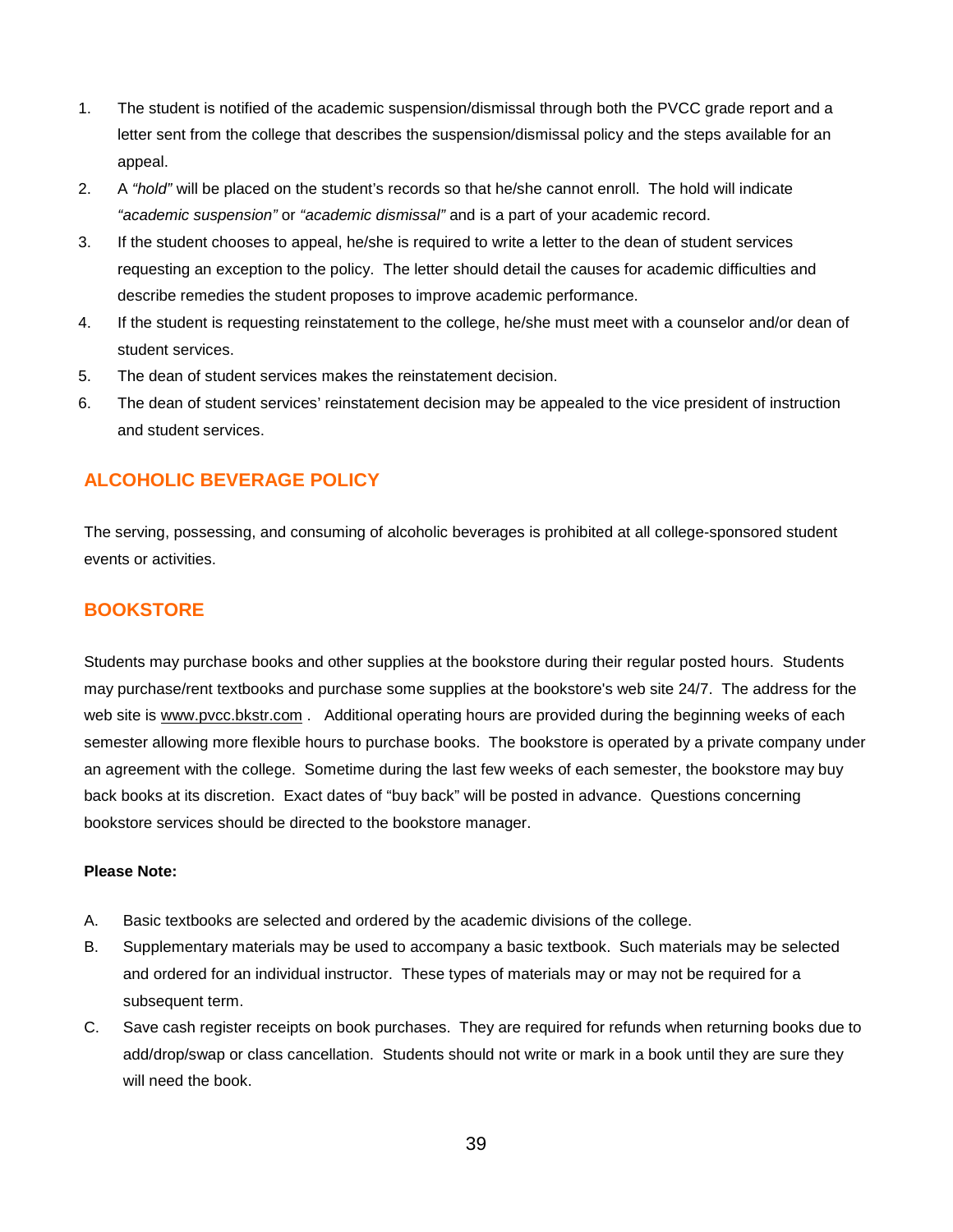# **CHILDREN ON CAMPUS**

College facilities, *including the library*, cannot accommodate the care of children while parents are working or attending class. Since the college and its staff cannot be responsible for the safety and welfare of a student's children, the student must make arrangements for them off campus. Children may not be brought into classrooms or laboratories without permission of the instructor.

# **COLLEGE CATALOG**

The PVCC Catalog is available online at [www.pvcc.edu.](http://www.pvcc.edu/)

### **COPYRIGHT**

Students are expected to comply with federal copyright law. The United State Copyright Law protects all copyrighted materials: printed materials such as books and journals, music, sound recordings; films, videocassettes, art works, and computer software. Most Internet sites and all their contents are protected by copyright.

The Copyright Act of 1976 grants copyright owners exclusive rights to publish, reproduce, perform, and display their works. Anyone publishing, reproducing, performing, or displaying all or part of a copyrighted work is guilty of infringing the copyright unless the act falls within one of the fair use exceptions, or unless she or he has acquired permission to use the work from the copyright owner. Read the law at [http://lcweb.loc.gov/copyright/.](http://lcweb.loc.gov/copyright/)

# **ELECTRONIC MAIL (EMAIL)**

The college's email system is provided by the Virginia Community College System to all students within the PVCC community. To protect student privacy, instructors may only use a student's official e-mail address. Students may forward their e-mail to another account if they choose. Instructors are able to issue assignments by e-mail and students are allowed to mail in their work. The college also provides faculty and students with access to Blackboard, a Web-based learning management system. This system allows instructors to post assignments and announcements, have students participate in asynchronous discussions, share written materials, etc.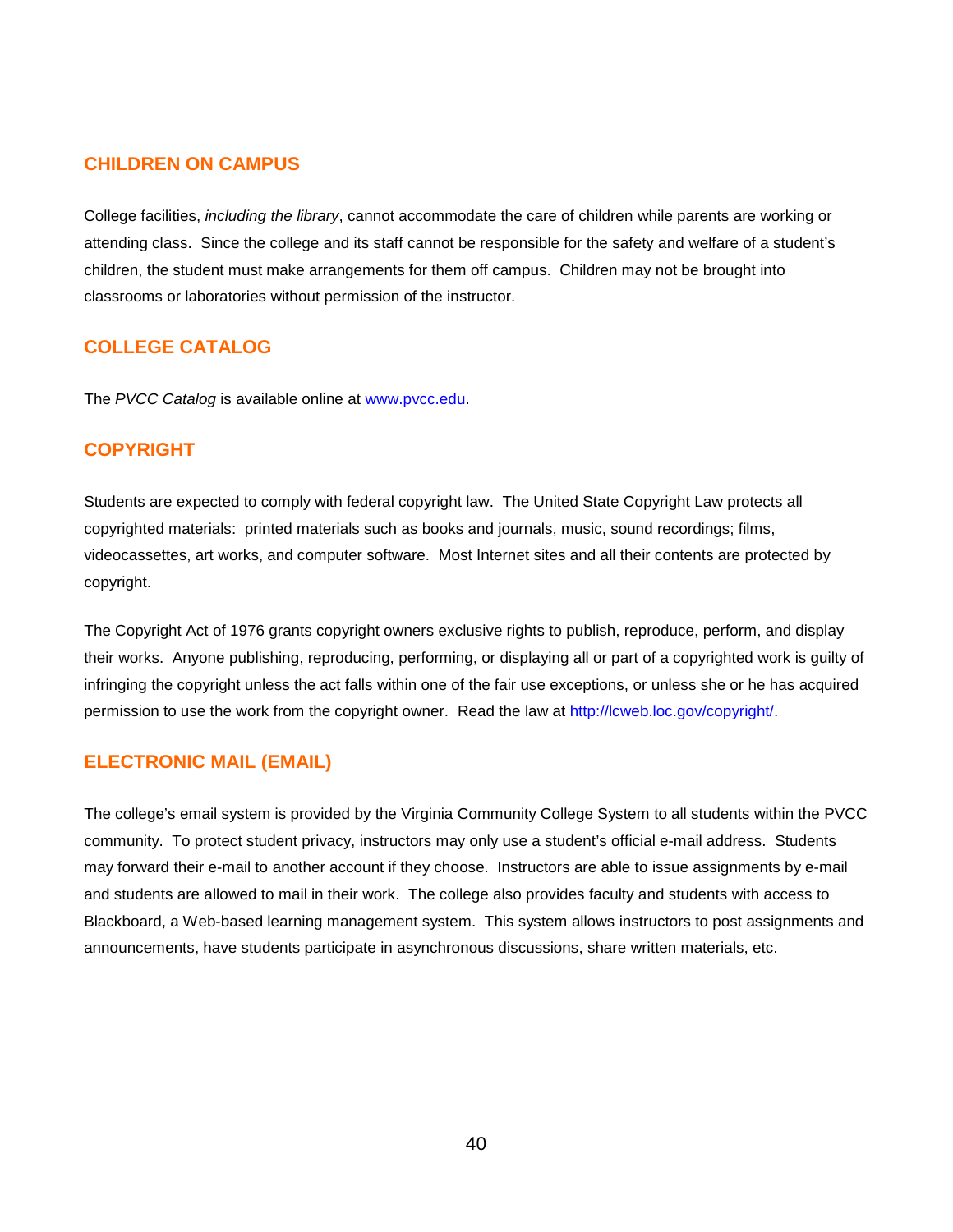# **EMERGENCIES**

The college makes every effort to prevent accidents and reduce risks, but emergencies or crisis situations can happen anywhere. College personnel will call the appropriate emergency service in the event of fire, accidents, or severe illnesses on campus. The appropriate emergency services will be called if anyone at PVCC exhibits symptoms of extreme illness, violent or potentially violent behavior, or other extreme or unexplainable behavior.

**PVCC EMERGENCY PROCEDURES**

| <b>Campus Telephone Numbers</b> |                             |
|---------------------------------|-----------------------------|
| Dial "911"                      | To Summon Rescue Squad      |
| Dial "0"                        | <b>PVCC Reception Desk</b>  |
| Dial "434.981.6362"             | Security Officer Cell Phone |

**MEDICAL AND OTHER EMERGENCIES**: In the event of an injury, illness, or other circumstances requiring immediate emergency assistance, the person on the scene should first call 911 and then contact either the receptionist (during the day) or a security officer (during the evening). The receptionist can be reached by dialing 0 from 8 a.m. to 6 p.m. Monday-Thursday, and 8 a.m. to 5 p.m. on Friday. A security officer can be reached by dialing 434.981.6362. To dial either 911 or 434.981.6362 from a college telephone, first dial 9 followed by the phone number. For situations that do not require immediate emergency assistance, the receptionist or a security officer should be contacted. The receptionist or security officer will summon emergency personnel if needed and notify appropriate persons at the college.

911 is a free call from any phone located on the PVCC campus. Public use house phones (for on-campus calls only) are located in the Bolick Student Center in the main building and in the Dickinson Building lounge area. The 911 addresses for PVCC are 501 College Drive for the main building and 400 College Drive for the Dickinson Building.

Only employees with the proper training should attempt to administer first aid. First aid kits are available in each laboratory and shop, the receptionist's desk in the main building, the Admissions and Advising Center (room 144), the Business Office (room 240), the Security Office (room 218), and the Humanities and Social Sciences Division Office (room 317) in the Dickinson Building.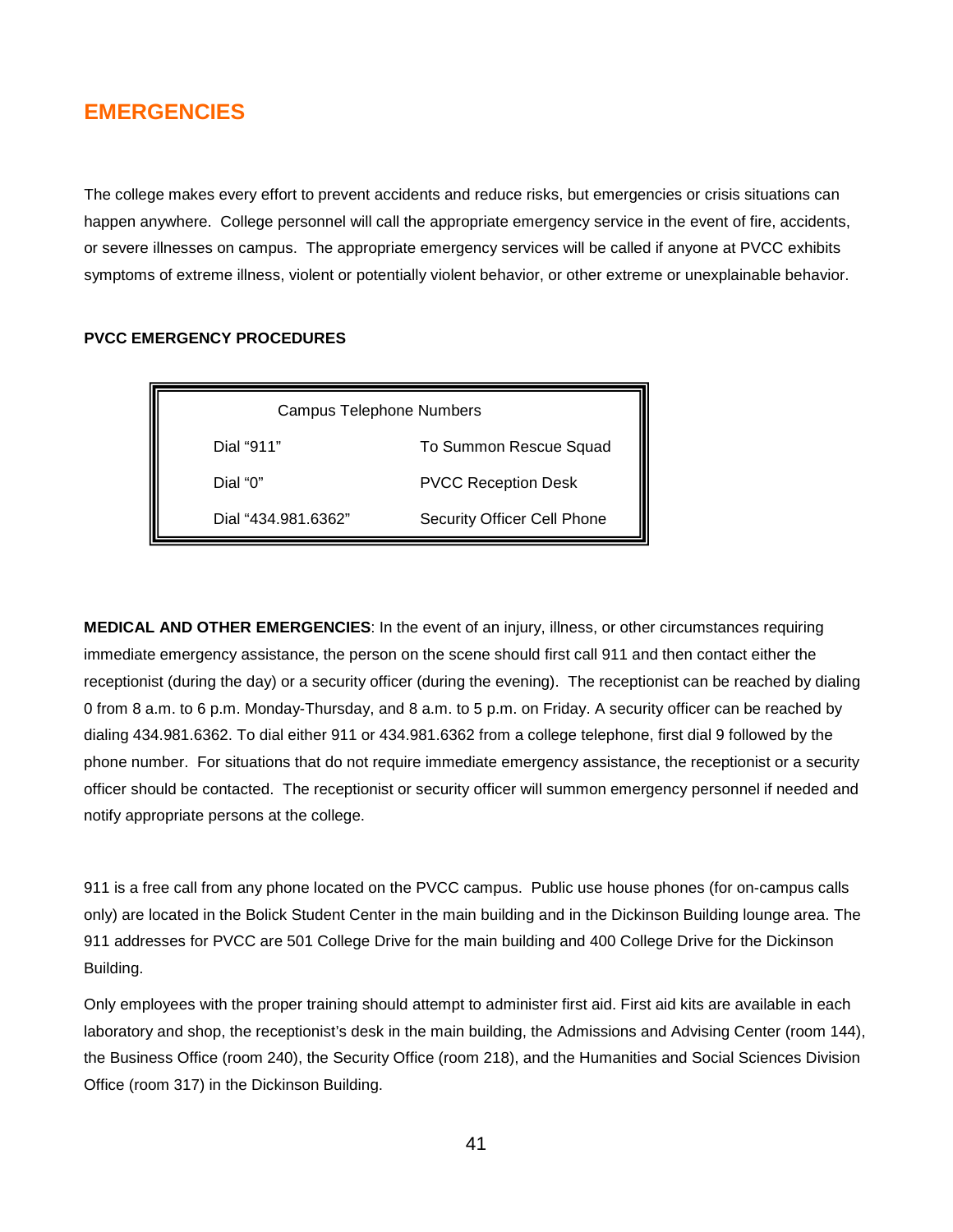**FIRE, GAS LEAK, OR BOMB THREAT:** When the fire alarm sounds (in case of fire) or when verbally instructed (in case of gas leak or bomb threat), all persons should immediately leave the building by the nearest exit. With the exception of emergency personnel, all persons must remain at least 500 feet from the building until such time as authorization is given to return to the building. Parking Lot 3 is the designated evacuation area for both the main building and the Dickinson Building. All persons without exception must leave the building when instructed to do so by authorized personnel.

**TORNADO OR SEVERE WINDSTORM:** In the event of a tornado or severe windstorm requiring shelter, all persons should evacuate to one of the following interior rooms:

**MAIN BUILDING (501 COLLEGE DRIVE):** 155, 158, 159, 160, 174, 175, 248, 249, 251, 601, 607, 701, 704, 813, 822, 823, 832, 834, 849, 850

**DICKINSON BUILDING (400 COLLEGE DRIVE):** 102**,** 106, 129, 130, 132, 222, 223, 226

**ADMINISTRATOR ON CALL:** When classes are in session, an administrator on call is assigned to deal with evening and weekend emergencies that require an executive level response. Typically, this would be a situation that requires the closing of the college. The administrator on call rotates between members of the president's executive staff. The security officer on duty has telephone access to the administrator on call.

**ACCIDENT REPORTS:** For accidents involving students or the general public, a PVCC accident report form should be completed by the supervising faculty or staff member, or by the person involved, as appropriate. Forms are available at the receptionist's desk and from the vice president for finance and administrative services (room 241). Reports of accidents involving students and the general public should be submitted to the vice president for finance and administrative services. For accidents involving PVCC employees, including student employees, the employee should contact the Human Resources Office (room 810) and complete a first report of accident form.

# **DIAL 911 TO SUMMON RESCUE SQUAD, COUNTY POLICE, and FIRE DEPARTMENT. REQUEST ESCORT SERVICES AT RECEPTION DESK OR CALL SECURITY OFFICER**

**PVCC RECEPTION DESK—DIAL 0 SECURITY OFFICER CELL PHONE—DIAL 434.981.6362**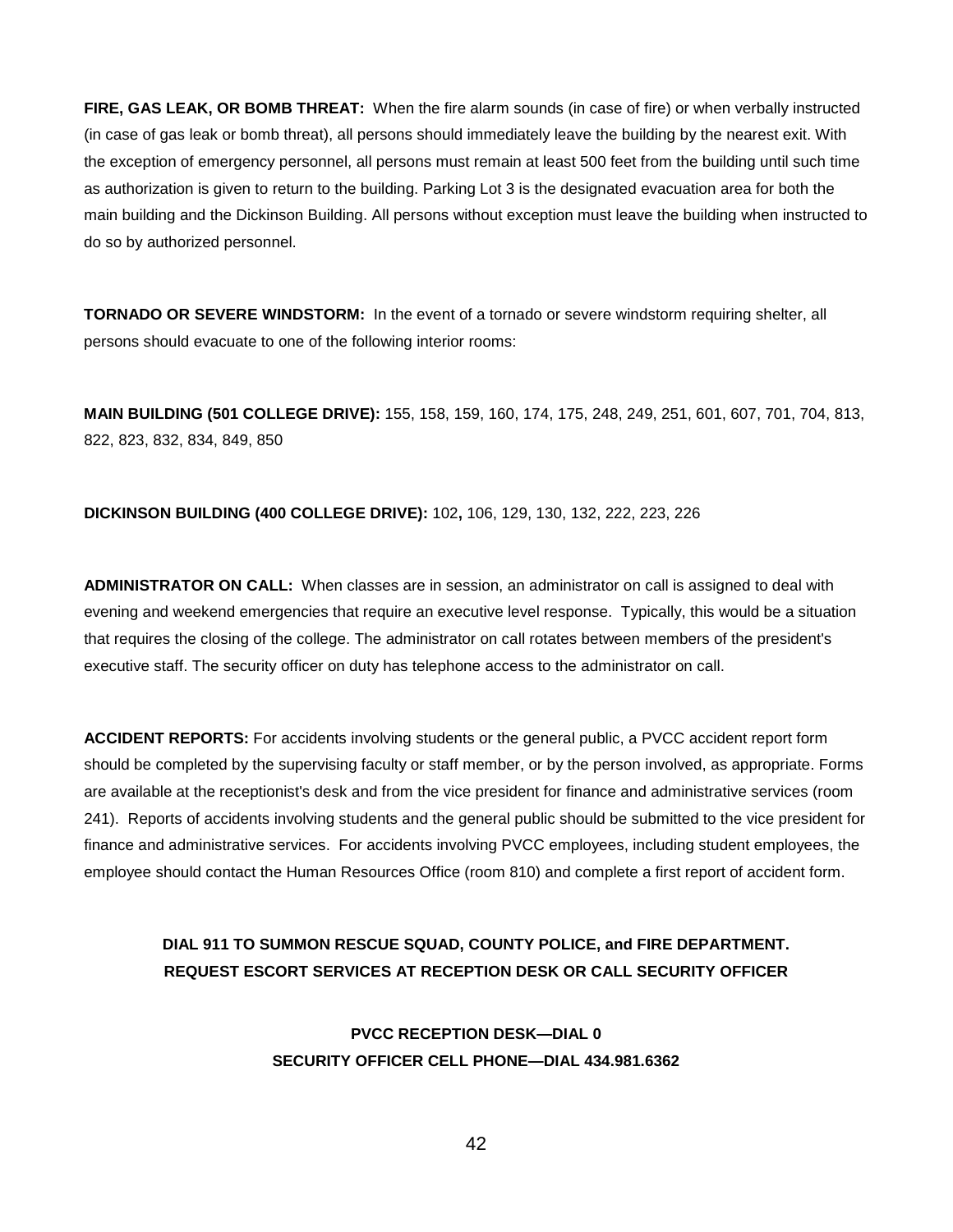# **DISTANCE LEARNING**

For students who prefer to study independently, distance learning courses taught by PVCC faculty are comparable to the same courses taught in the traditional classroom format. Distance learning courses have the same content, grading system, and course credit values as traditional courses. PVCC offers a variety of distance learning formats including online, hybrid, Web conferencing and video conferencing.

**Online Courses.** Online (Web-based) courses and several associate degree programs are offered through technologies that include the Internet, discussion forums, email, online conferencing, and other Web-based instructional strategies.

Students are responsible for providing their own hardware, software, and Internet service. Requirements to be on campus vary among the online courses; some courses require a minimal number of visits to the PVCC campus for orientation and/or testing. Online courses are delivered in a primarily text-based environment; therefore, reasonably good reading and writing skills are critical factors for adequate course participation. Additionally, research has shown that students who are self-directed and manage their time well are more likely to succeed using this delivery model. It is recommended that students carefully evaluate their readiness and abilities in these areas before selecting online courses. Resources to assist students in determining readiness for online courses may be found at [www.pvcc.edu/distancelearning.](http://www.pvcc.edu/distancelearning)

**Hybrid Courses.** In addition to online courses, PVCC offers a variety of hybrid courses. A hybrid course is one that blends online and face-to-face delivery. A substantial proportion of the course content is delivered online; the course typically includes online discussions and some face-to-face meeting times. Students are responsible for providing their own hardware, software, and Internet service.

**Web Conferencing and Video Conferencing.** Web conferencing is live, synchronous (real time) learning over the Internet. Video conferencing is live, synchronous, interactive audio and video using advanced technologies available on the PVCC campus. Students must be able to attend a Web conferencing class or video conferencing class during a scheduled time on PVCC's campus. These technologies provide an opportunity to collaborate with other institutions to promote programs that are available at PVCC.

Additional information regarding distance learning and technical requirements maybe found at: [www.pvcc.edu/distancelearning](http://www.pvcc.edu/distancelearning)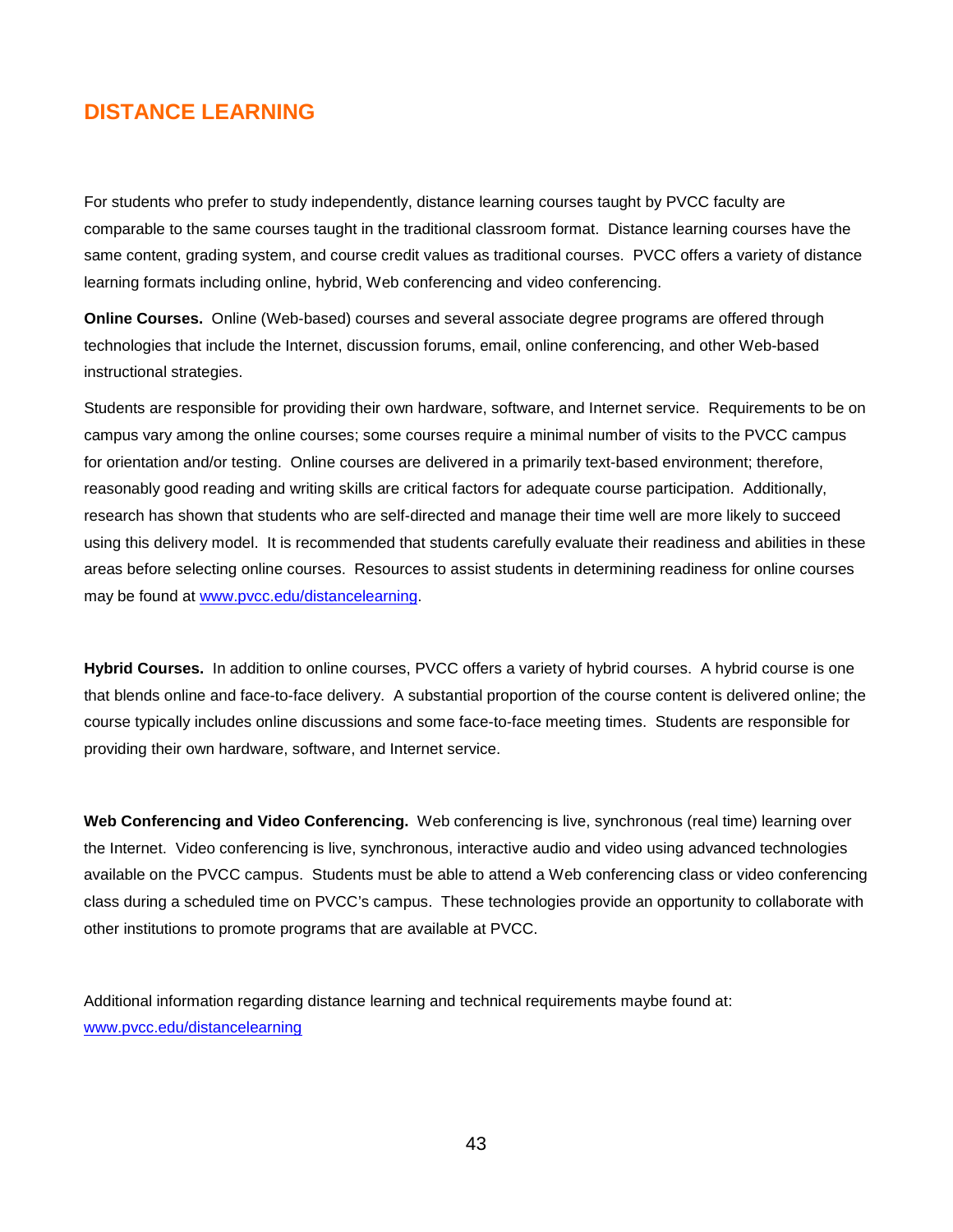# **FACULTY ADVISORS**

Students entering college should work with an academic advisor to plan their program for meeting their educational objectives. New and current students can receive advising services in the Admissions and Advising Center. Student Services staff and faculty advisors will work with students each semester to select courses, monitor academic progress and help students meet their academic and career goals. Faculty advisors are available for advising on a walk-in basis within the Admissions and Advising Center.

### **FIRE ALARMS**

When you hear a fire alarm, gather your belongings and quickly exit the building through the nearest emergency exit. Emergency evacuation plans are posted in all rooms on campus. You should become familiar with the exits for each room you use. Follow the directions of college faculty and staff members and move away from the building and out of the path of responding emergency equipment. Do not return to the building until you are directed to do so by faculty or staff members. Do not ever assume that an alarm is a drill. Treat every alarm as real.

### **FIREARMS AND OTHER DANGEROUS WEAPONS**

The information below outlines current policy:

#### **8VAC95-10-10. Definitions.**

The following words and terms when used in this chapter shall have the following meanings unless the context clearly indicates otherwise:

"Police officer" means law-enforcement officials appointed pursuant to Article 3 (§ 15.2-1609 et seq.) of Chapter 16 and Chapter 17 (§ 15.2-1700 et seq.) of Title 15.2, Chapter 17 (§ 23-232 et seq.) of Title 23, Chapter 2 (§ 29.1- 200 et seq.) of Title 29.1, or Chapter 1 (§ 52-1 et seq.) of Title 52 of the Code of Virginia or sworn federal lawenforcement officers.

"College property" means any property owned, leased, or controlled by a member college of the Virginia Community College System and the administrative office of the Virginia Community College System.

"Weapon" means (i) any pistol, revolver, or other weapon designed or intended to propel a missile of any kind by action of an explosion of any combustible material; (ii) any dirk, bowie knife, switchblade knife, ballistic knife, machete, razor, slingshot, spring stick, metal knucks , or blackjack; (iii) any flailing instrument consisting of two or more rigid parts connected in such a manner as to allow them to swing freely, which may be known as a nun chahka, nun chuck, nunchaku, shuriken, or fighting chain; (iv) any disc, of whatever configuration, having at least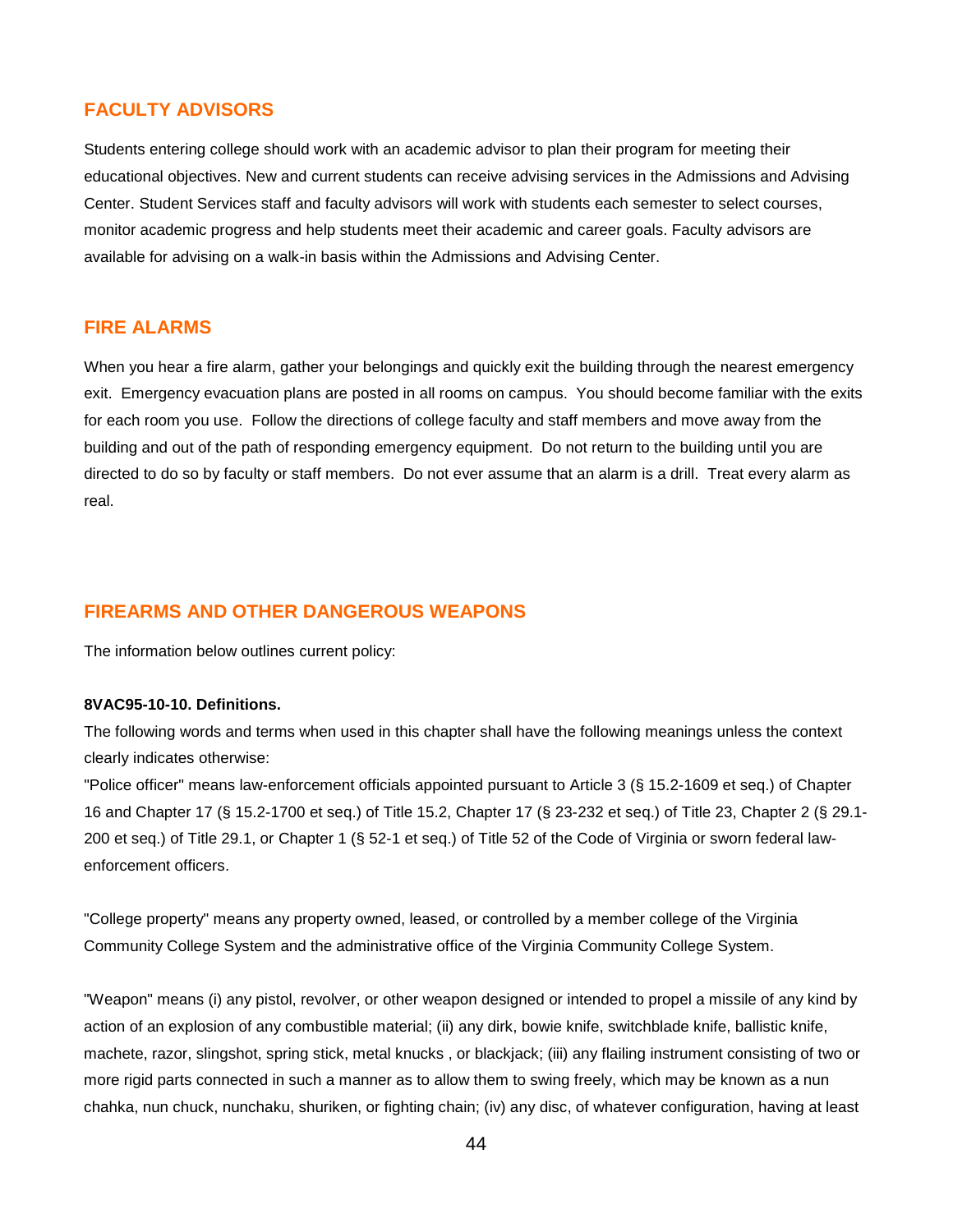two points or pointed blades which is designed to be thrown or propelled and which may be known as a throwing star or oriental dart; or (v) any weapon of like kind, to include but not limited to, tasers.

"Weapon" does not mean knives or razors used for domestic purposes, pen or folding knives with blades less than three inches in length, or knives of like kind carried for use in accordance with the purpose intended by the original seller.

### **8VAC95-10-20. Possession of weapons prohibited.**

A. Possession or carrying of any weapon by any person, except a police officer, is prohibited on college property in academic buildings, administrative office buildings, student centers, child care centers, dining facilities and places of like kind where people congregate, or while attending any sporting, entertainment, or educational events. Entry upon the aforementioned college property in violation of this prohibition is expressly forbidden.

B. Any individual in violation of this prohibition will be asked to remove the weapon immediately. Failure to comply may result in a student conduct referral, an employee disciplinary action, or arrest.

### **8VAC95-10-30. Exceptions to prohibition.**

A. The prohibition in 8VAC95-10-20 shall not apply to current sworn and certified local, state, and federal law enforcement officers with proper identification, nor shall it apply to possession of a weapon when stored securely inside the vehicle of properly permitted students and employees.

B. The chief of the college police department or head of security department, or his designee, may authorize in writing a person to possess, store, or use a weapon: (i) when used for educational or artistic instruction, display, parade, or ceremony sponsored or approved by

the college (unloaded or disabled only and with other specified safeguards, if appropriate); or (ii) for any collegeapproved training, course, or class.

### **8VAC95-10-40. Person lawfully in charge.**

Campus police officers or security, and other police officers acting pursuant to a mutual aid agreement or by concurrent jurisdiction, are lawfully in charge for the purposes of forbidding entry upon or remaining upon college property while possessing or carrying weapons in violation of this chapter.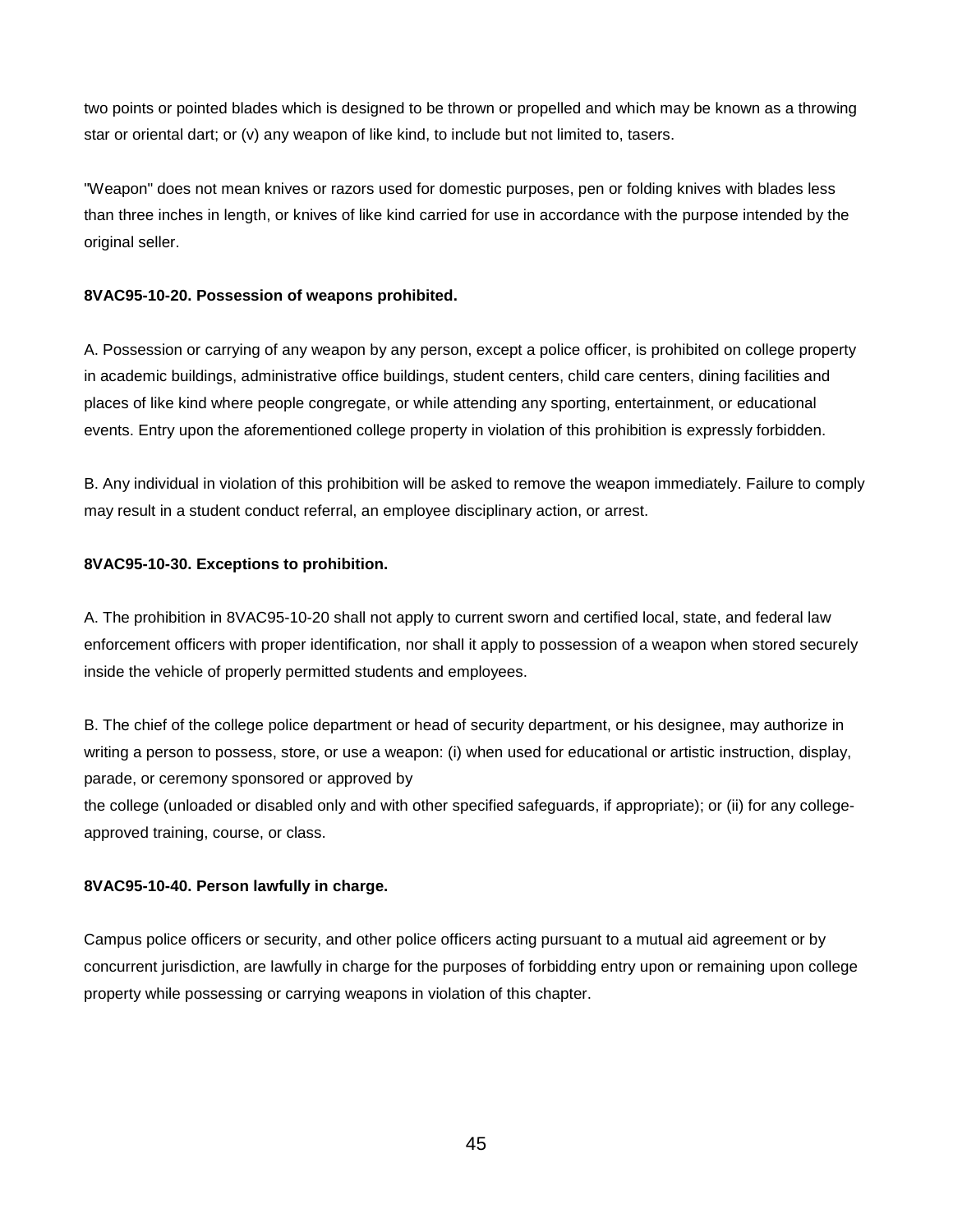# **FOOD SERVICES**

Little John's is located at the south entrance of the Main Building. Hours of operation are posted at the restaurant and online. Little John's serves breakfast and lunch, and is open several evenings a week as well. Little John's also offers catering service to on-campus events. Call 434.961.5337 for additional information.

PVCC also offers vending machines in the Main Building, Kluge-Moses Science Building, the Dickinson Building and the Stultz Center. Vending options include snacks, beverages, and bill changing machines.

Coffees and teas (hot or cold), lattes, hot chocolate, smoothies, pastries and biscotti are available from Perk's Place, in the kiosk near the Jessup Library in the Main Building. Hours are posted at the kiosk and online.

### **GRADUATION**

The college awards degrees and certificates at the end of each semester to those who have applied and met graduation requirements. A commencement ceremony is held each year at the end of the spring semester. Applicants for graduation are advised to check with the Admissions and Advising Center for information.

# **INCLEMENT WEATHER POLICY**

Piedmont Virginia Community College remains open when primary and most secondary roads are passable. When delays and closings are announced, the website is the first method of notification, followed by e2Campus text and e-mail emergency notification, local television stations, and then local radio stations (both FM & AM). Information will also be posted on PVCC's Facebook and Twitter accounts.

Closings and delays will affect all PVCC campus locations unless mentioned otherwise in the notification. The following phone numbers will also have late opening/closing information:

PVCC main phone: 434.977.3900

PVCC inclement weather/emergency message line: 434.971.6673

Due to the unpredictable nature of Virginia's weather, PVCC may be required to close or open late. The late opening is based on an 8:00 a.m. opening time. In the event of a late opening, you should attend the class that is in progress at the time you arrive at the campus. Examples are listed below: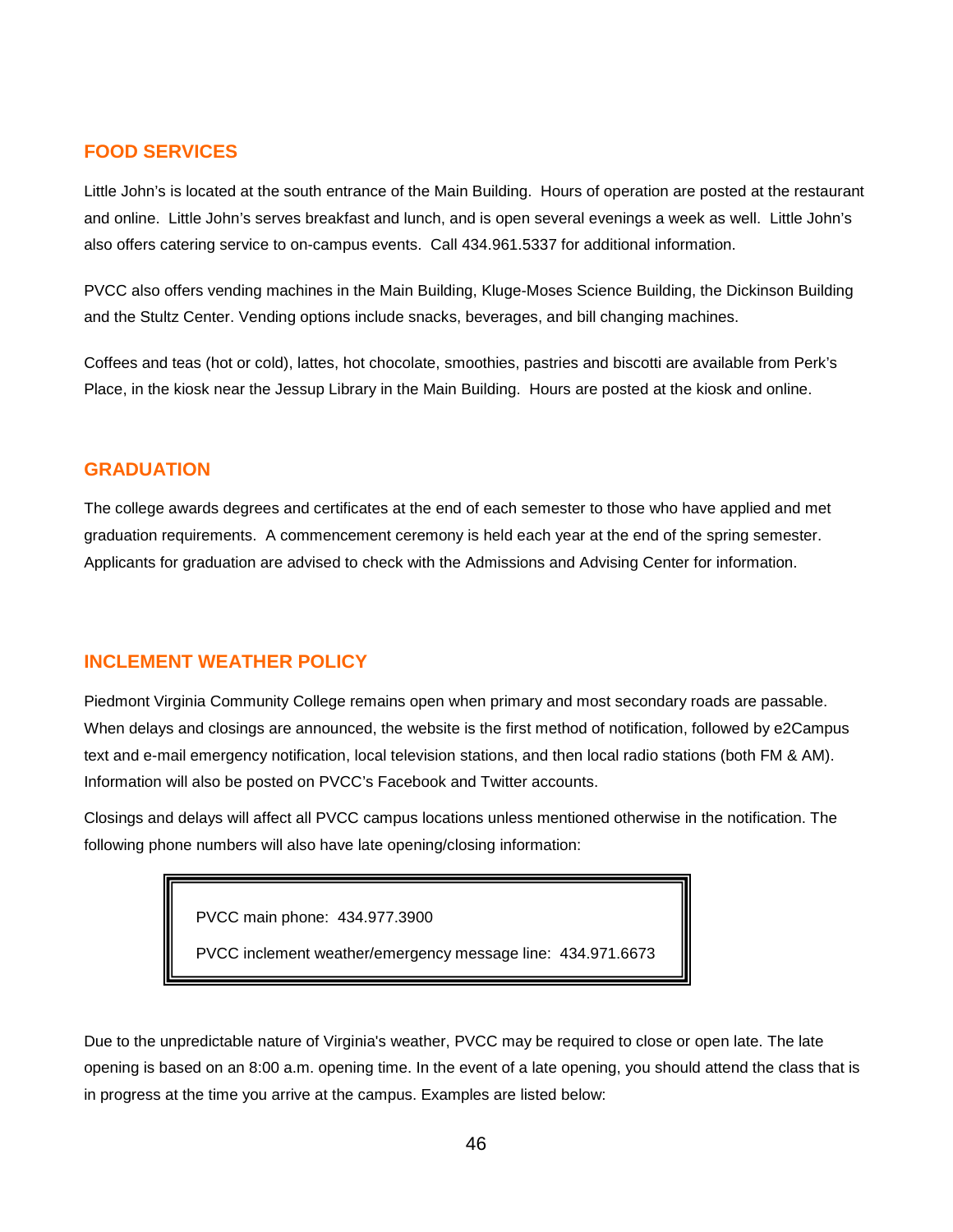- If the college does not open until 10 a.m., you would arrive at the campus at 10:00 a.m. to attend your 10:00 a.m. class (not your 8:00 a.m. class.)
- Classes that are in progress at 10 a.m. would begin at 10 a.m.

 $\circ$  A 9:30 a.m. – 11 a.m. class would instead run from 10 a.m. – 11 a.m.

- Classes that begin at 10 a.m. or later will be held at their usual time.
- If the College closes early due to inclement weather, classes affected by the closing should meet as scheduled, and end at the time the College will be closing.

PVCC uses the following television and radio stations to announce decisions regarding opening late or closing:

#### **Television Stations:**

WVIR-TV: NBC 29 [www.nbc29.com](http://www.nbc29.com/)

WVAW 16

WCVA 19

WAHU 27

<http://www.charlottesvillenewsplex.tv/closings> (Web site for channels 16, 19, and 27)

#### **Radio Stations:**

All local Charlottesville Stations

WKCI/WKDW/WSVO in Staunton/Waynesboro

WFLO in Farmville

WVTF in Roanoke

WMRA in Harrisonburg

Events sponsored by organizations other than PVCC are not necessarily canceled when the college closes. Listen for separate announcements for special events.

# **INSURANCE INFORMATION**

Student insurance is voluntary and not a prerequisite to enrollment; however, certain international applicants must give evidence of comparable coverage. The college reserves the right to require insurance in some programs such as allied health and nursing programs. Insurance companies sell the policy directly to the student. The college is not affiliated with any insurance companies in coverage of the student body with accident and health insurance. Payment of premiums and filing of claims are matters between the student and insurance company.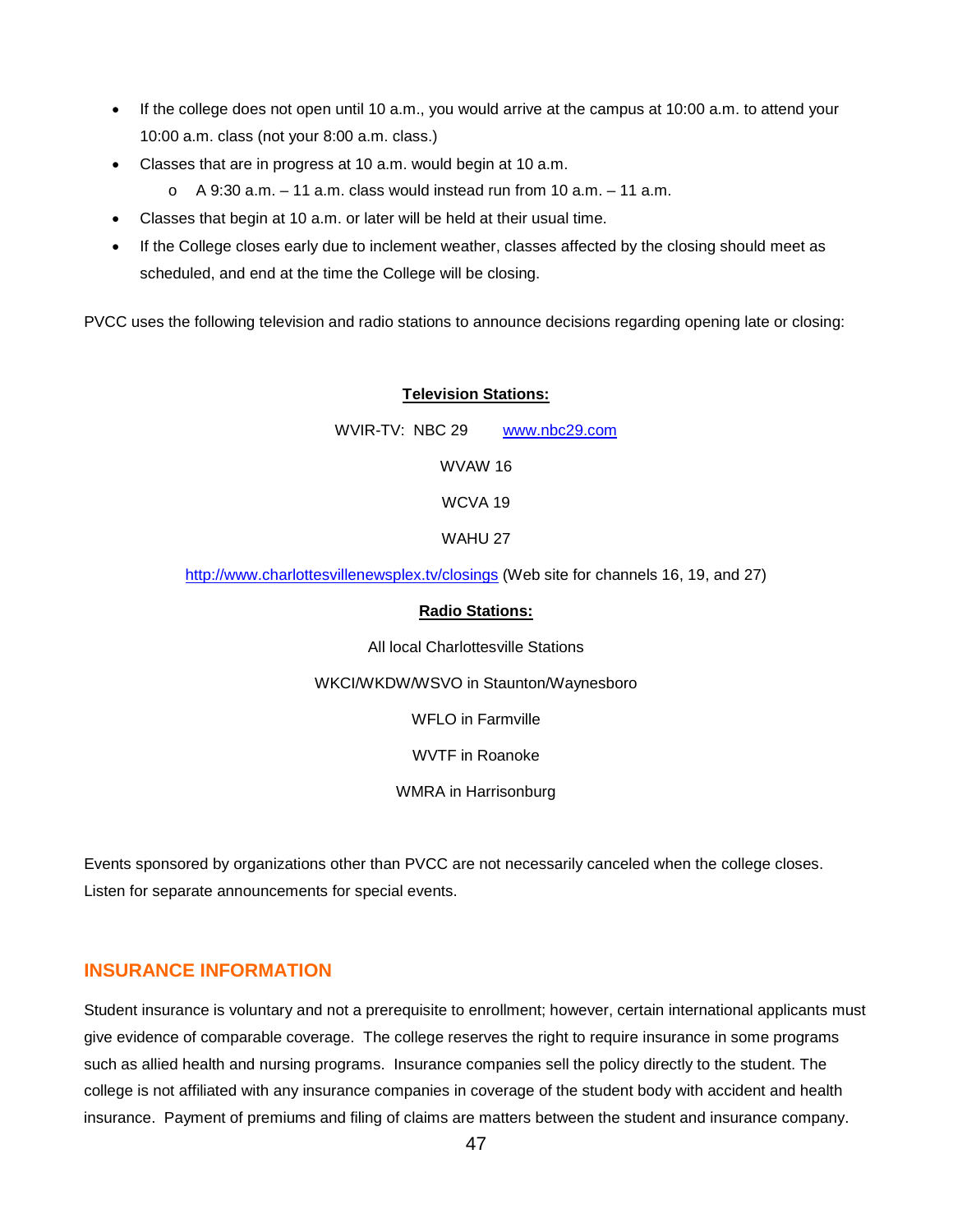# **BETTY SUE JESSUP LIBRARY**

he Betty Sue Jessup Library was named in memory of a Charlottesville woman known for her care and concern for area residents. It was formally named and dedicated in a ceremony held September 11, 1991. T

The library collection consists of over 37,000 prints; over 60,000 e-books; 165 print periodicals; 1,849 audiovisual units, including DVDs, CDs, maps, slides, videotapes, etc. The Jessup Library also has access to full-text periodicals and databases on the Internet. Some of these full-text periodical services include EBSCO, Factiva and Literature Resource Center.

Other electronic tools include APA PsycNet, FirstSearch, CQ Researcher and Cambridge Scientific Abstracts. These databases have restrictions that require the college to limit access to students, faculty and staff. Access to these databases is available from off-campus. Instructions for remote access and a list of all electronic databases can be found on the library's web page: [www.pvcc.edu/library.](http://www.pvcc.edu/library)

Books from the circulating collection may be checked out for 28 days. Students may renew materials twice until the end of the semester unless another user requests the item. Periodicals, newspapers and magazines may be checked out for one week and renewed once. Videos may be checked out to students for use within the library. Materials may be placed in the reserve collection by faculty for students; most are circulated within the library. Reference librarians are present to assist in locating information and to provide instruction in using library materials, information sources and the Internet. Students at remote sites may phone (434.961.5309), or e-mail (reference@pvcc.edu), or instant message [\(http://jessuplibrary.blogspot.com/\)](http://jessuplibrary.blogspot.com/) the reference librarians for assistance. The staff conducts student orientation to the library as well as instruction for classes with special assignments.

The library is committed to providing students with the resources they need to make their academic experiences at PVCC successful.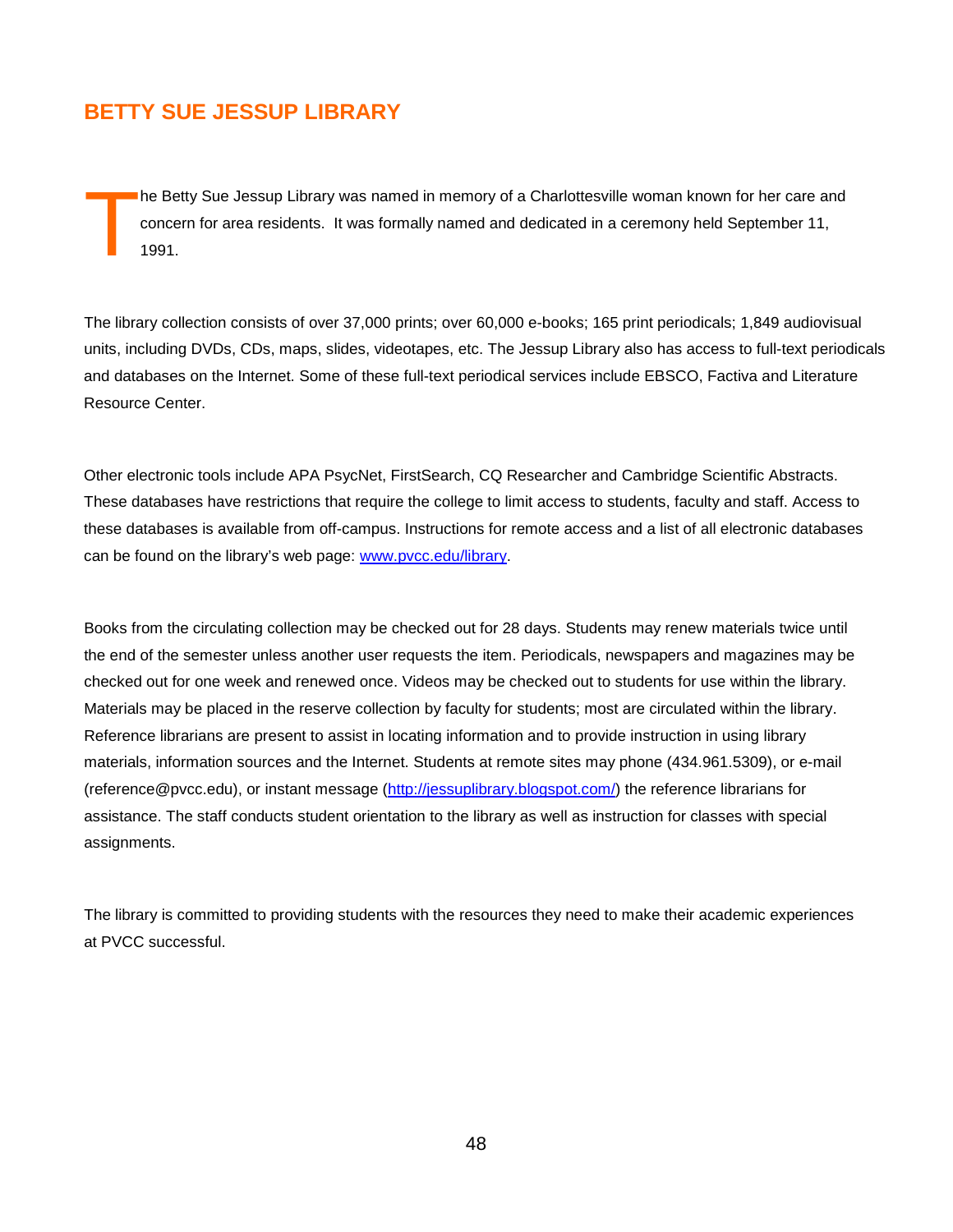# **LOCKERS**

PVCC has a limited number of lockers available on the 100 hallway. Lockers are primarily for use by students taking a physical education class. Any lockers that remain after the first two weeks of class may be used by the remaining student body. PVCC does not provide locks, but the student can bring a lock and reserve a locker with the Fitness Room staff.

# **LOST AND FOUND**

Lost personal articles are stored in the PVCC Security Office. They may be claimed upon appropriate demonstration of ownership.

### **SAFETY INFORMATION**

The annual College Safety Report is available on the college web site at [http://www.pvcc.edu/security\\_safety/clery\\_act.php.](http://www.pvcc.edu/security_safety/clery_act.php)

# **SMOKING**

Smoking is permitted in personal vehicles and within parking lots. Smoking is also permitted within designated smoking areas identified by "DESIGNATED SMOKING AREA" signs and the presence of smoking urns.

Except as noted above, smoking is not permitted on college grounds.

Smoking is not permitted inside college buildings.

Smokers are responsible for properly disposing of smoking materials.

Non-compliance of the smoking rules and regulations will result in a \$30 fine.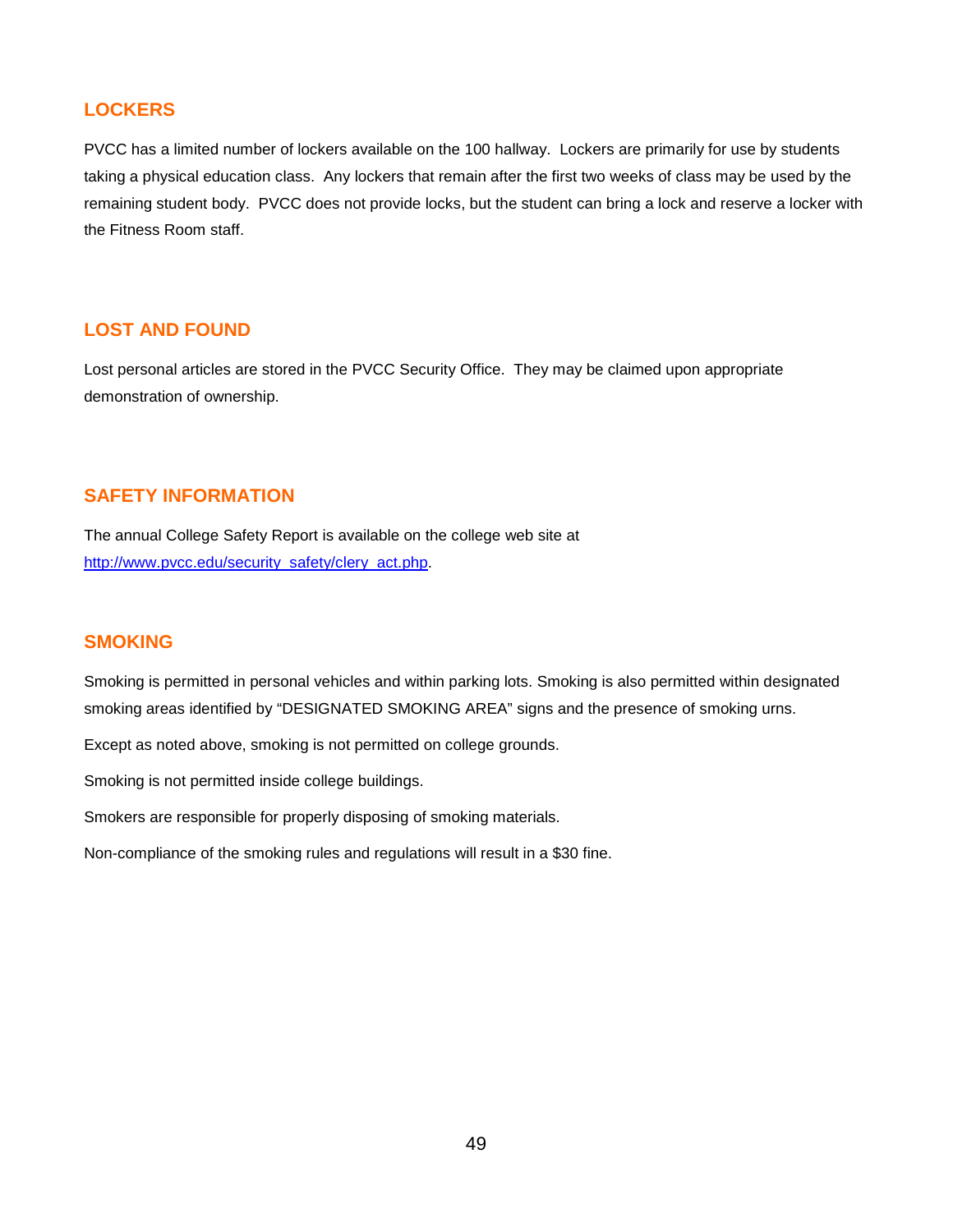# **COLLEGE FEES AND FINES**

### **TUITION PAYMENT**

Tuition is due and payable at the time of registration or by the dates posted each term. Tuition charges are subject to change at the discretion of the State Board for Community Colleges. The most current tuition is posted on the college Website: [www.pvcc.edu.](http://www.pvcc.edu/)

Payment of tuition enables students to use the library, bookstore, student study areas, and other facilities of the college.

Dishonored checks received from the bank must be made good within five working days after notification from the Business Office. There is a service charge for each check returned. In addition, the check writer is responsible for all reasonable administrative costs, collection fees, or attorney fees incurred in the collection of the check.

Refer to the schedule of classes and college Web site for payment deadlines.

# **TUITION PAYMENT PLAN**

To help you meet educational expenses during the fall and spring semesters, PVCC offers a convenient and affordable payment plan administered by [Nelnet](https://www.factstuition.com/ecashier/Index?OpenForm&query=piedmont) (formerly FACTS). **This payment program is not available for classes taken during the summer semester.** This is not a loan program, so you incur no debt. There are no interest or finance charges, only a modest enrollment fee and there are no credit checks.

The earlier you enroll in the program, the more likely the lowest monthly payment option will be available. For more information go to the financial aid pages of the PVCC Web site or contact the Cashier's Office.

# **TUITION REFUND**

Students shall be eligible for a refund for those credit hours dropped during the add/drop period. After the add/drop period has passed, there will be no refunds.

For exact add/drop dates, consult the schedule of classes or the calendar on the college Web site. Short courses (less than one term in length) have shorter add/drop and withdrawal periods.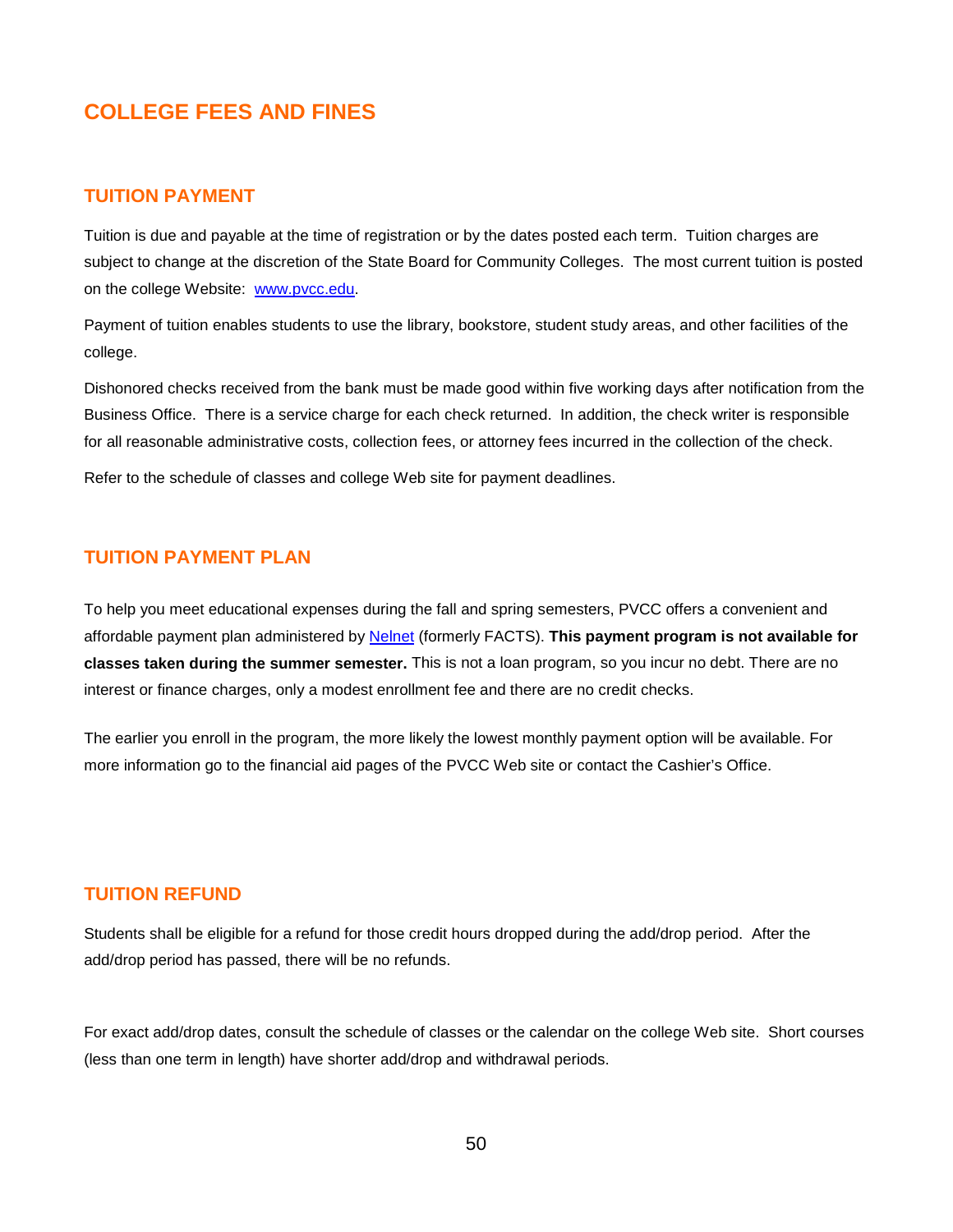# **DOMICILE/TUITION APPEAL PROCESS**

To be eligible for in-state tuition, an applicant must be and have been legally domiciled in Virginia for a period of at least one year prior to the semester for which he/she is enrolling. An applicant must establish by clear and convincing evidence, that he/she is eligible for in-state tuition. All applicants must complete the domiciliary items included on the application and provide any documentation that may be deemed necessary.

All independent applicants under the age of 24 must meet one of the following criteria or provide clear and convincing evidence of independent domicile:

- Veteran or active duty member of the U. S. Armed Forces;
- Married;
- **If both parents are deceased, no adoptive or legal guardian;**
- **Graduate or first professional student post bachelor degree;**
- Ward of the court or was a ward of the court until age 18; or
- **Legal dependents other than spouse.**

For all dependent applicants under the age of 24, a parent or legal guardian will need to complete domiciliary items included on the application.

Documentation may include the following forms from Virginia: driver's licenses, vehicle registration, state income tax forms, employment verification from employer, voter registration, etc. Factors used to support in-state tuition must have existed for a period of one year prior to the first day of class.

The Admissions and Advising Center is responsible for making decisions on domicile matters. The applicant who is denied in-state tuition has a right to appeal. PVCC's appeals process is as follows:

- Within five working days of notification of denial, the applicant must submit a written appeal with any additional supporting documentation to the dean of student services. Within five working days of receiving the information, the dean will notify the applicant of the decision.
- If the applicant is denied again, an appeal, in writing, may be made to the vice president for instruction and student services within five working days. The vice president will chair a committee to review the case. The applicant will be notified of the committee decision within 10 working days from date the appeal was received.
- A final appeal may be made to the circuit court in Charlottesville within 30 days of receipt of the decision by the dean. A copy of the petition for review must be filed with the college when it is filed with the court.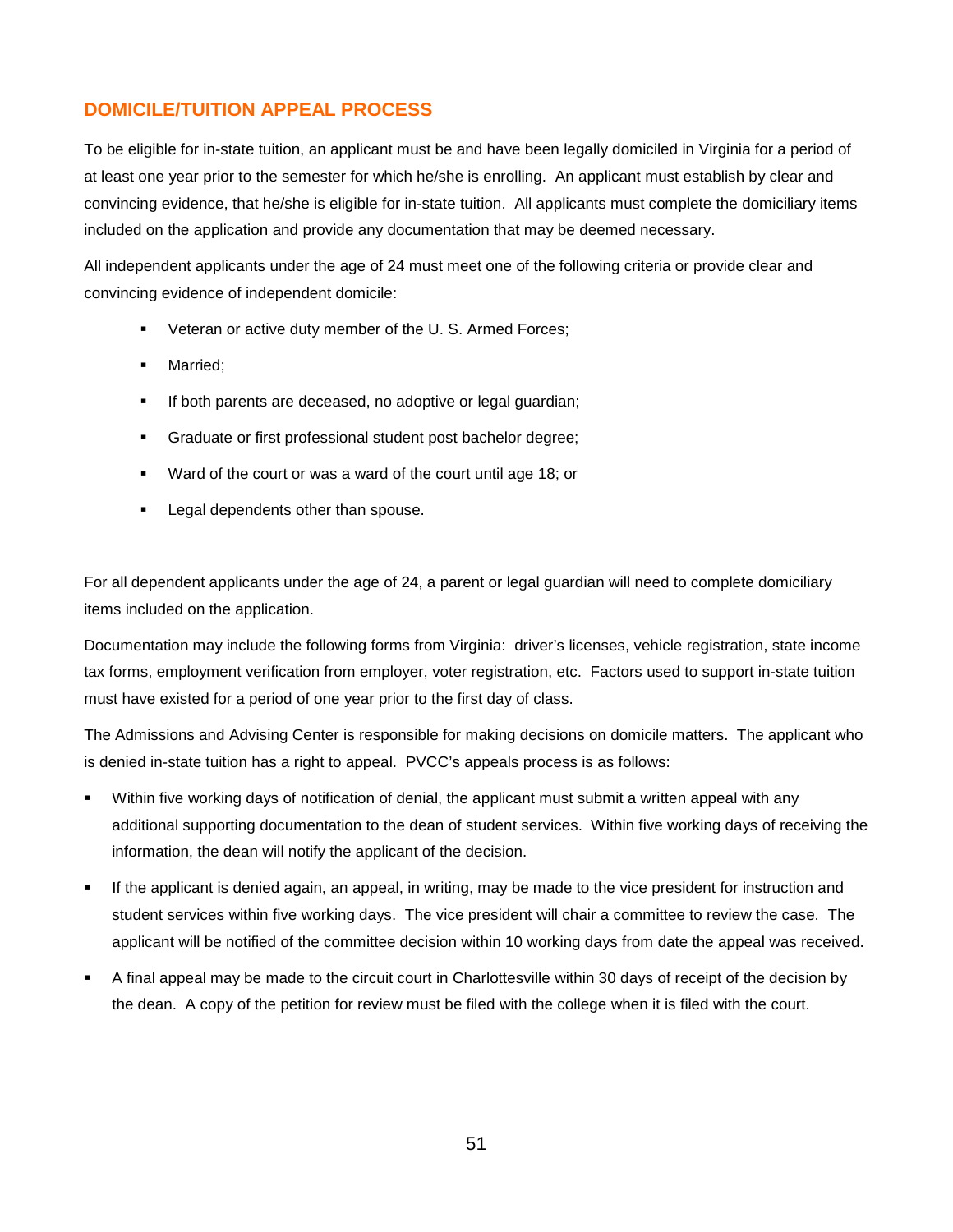# **LIBRARY CHARGES**

Jessup Library charges no fines for overdue books. A hold is placed on the records of students with overdue books at the end of the semester; the student is prohibited from receiving a transcript and may not register for classes. A borrower who loses or damages library material shall be charged the cost to replace the item. A minimum charge of \$50.00 for books no longer in print shall be charged. Payments for lost materials are not refundable.

# **PHYSICAL EDUCATION CHARGES**

Some physical education courses, such as ice skating and bowling, have additional charges that must be paid at the first class meeting of the semester. For further information, the schedule of classes should indicate if there are additional costs.

# **PHOTO IDENTIFICATION**

Student photo identification cards are provided to credit students through the student activities fee. ID cards may be needed for library material use, campus copying and printing, admissions to special student activities, parking, and so forth. The photo identification cards can be obtained from the Security Office.

### **PVCC STUDENT ID POLICY**

#### **A student photo ID card is a student's official Piedmont Virginia Community College identification.**

Student photo identification cards are provided to students through the student activities fee. The photo identification cards can be obtained from the Security Office. ID cards must be presented for admission to special student activities, obtaining parking decals, and to purchase discounted bus passes. ID cards can be used for library material use and discounts at local merchants.

Identification cards for students and employees of PVCC are available from the Security Office during normal operating hours of the College. The office is located in room M218 in the Main Building.

All applicants must present a copy of current class schedule and some other form of valid ID (i.e., valid driver's license, passport, military/gov't ID, birth certificate, social security card, voter registration card). Students must present their student ID card if requested by college personnel. Failure to present an ID is a student code of conduct violation and may result in disciplinary action

Information for students:

- Students should only have the most current ID card in their possession.
- Contact security if their ID card is lost or stolen. An incident report will be filed and a new card issued to the student.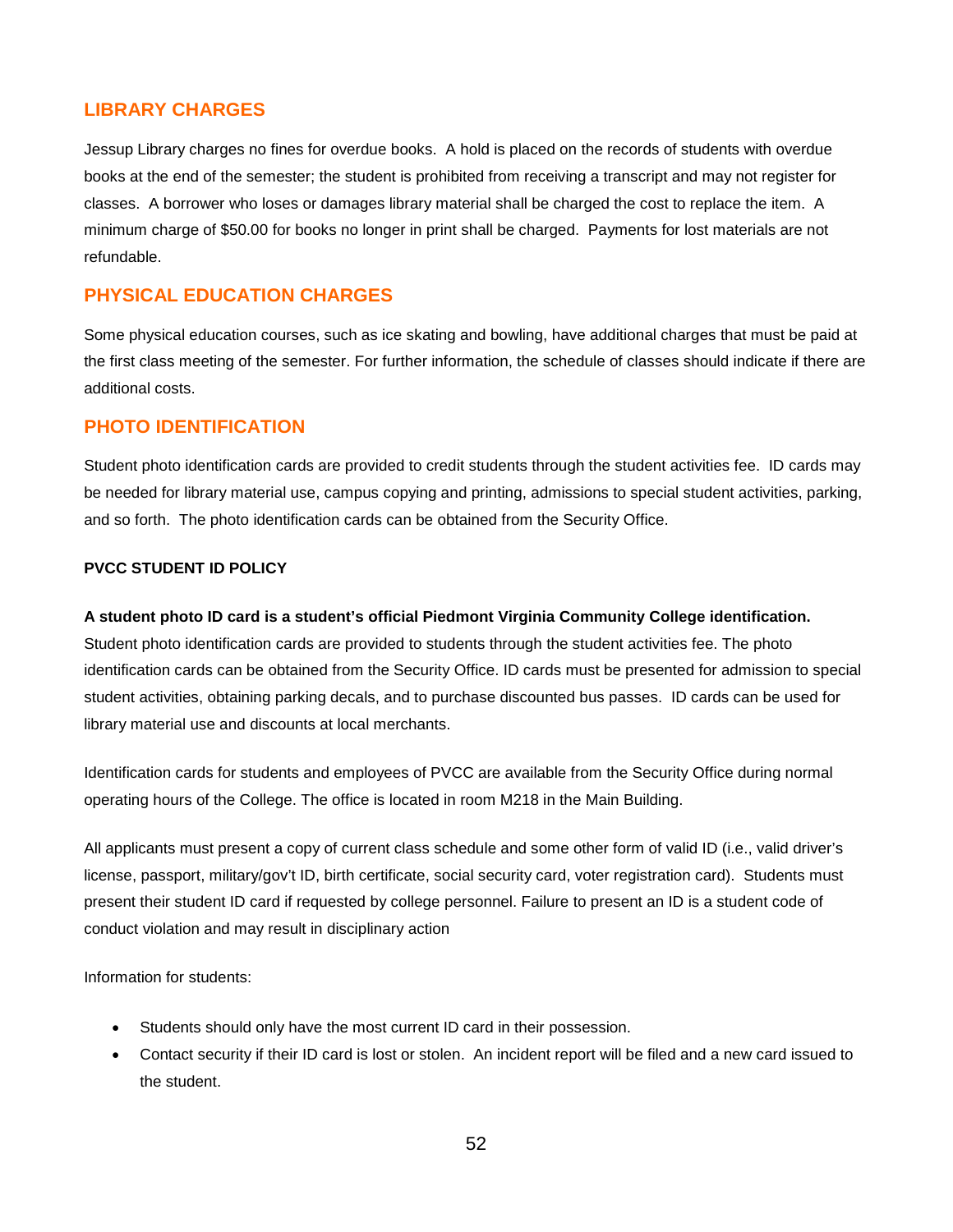- If a card is damaged or unusable, return the damaged card to security for issuance of a new card.
- Cards are non-transferrable to another person.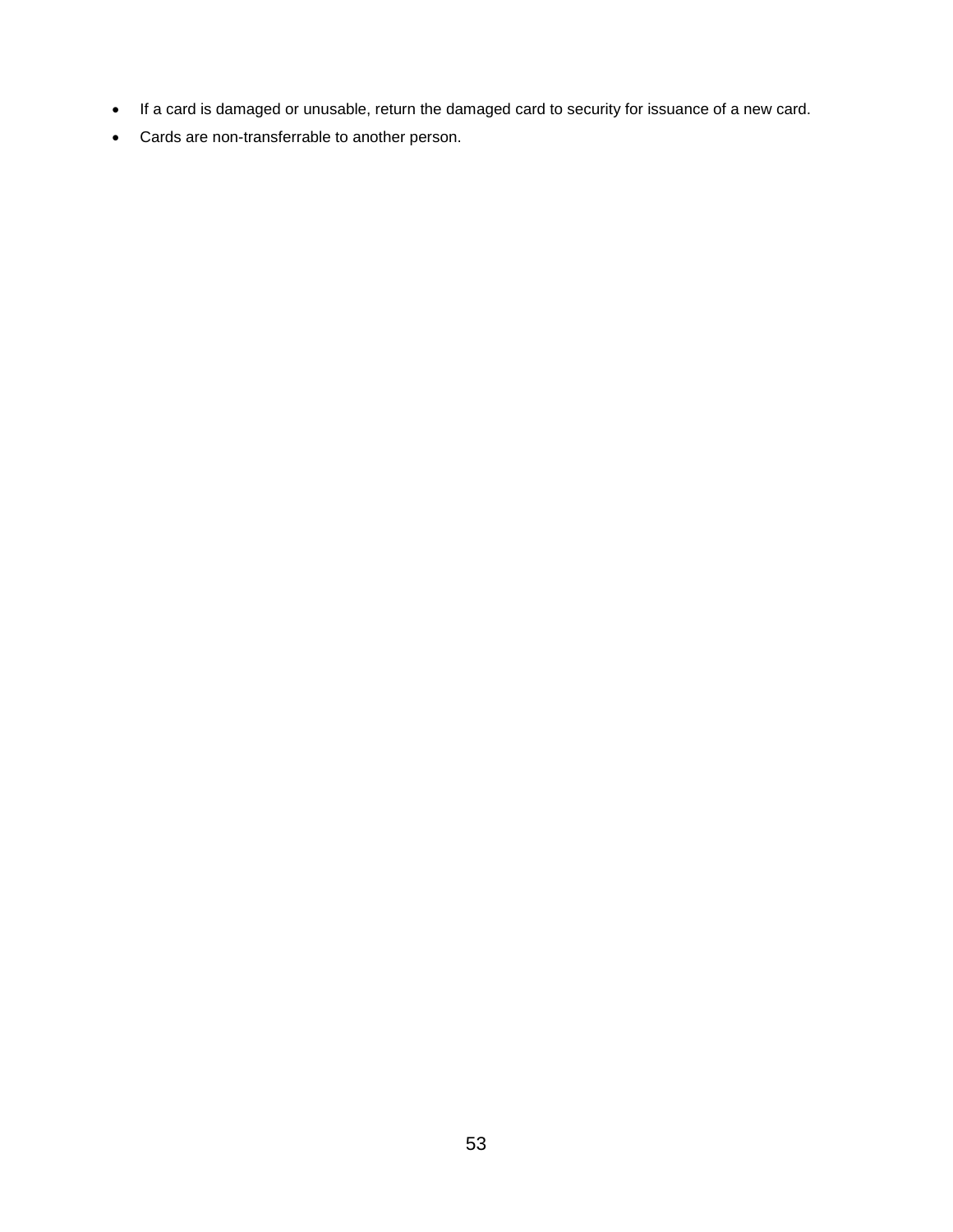# **STUDENT CONDUCT, RIGHTS AND RESPONSIBILITIES**

# **PVCC CODE OF CONDUCT**

# **INTRODUCTION**

iedmont Virginia Community College is an academic community in which all members and visitors share the duty and responsibility of securing and maintaining the freedom to learn. Freedom carries responsibilities; chief among these is the respect for the rights and the values of others. In order to iedmont Virginia Community College is an academic community in which all members and visitors s<br>the duty and responsibility of securing and maintaining the freedom to learn. Freedom carries<br>responsibilities; chief among th functions, the Code of Conduct was developed by a committee of students, faculty, staff, and administrators.

Within the college community, individuals are accorded respect in a learning environment that is free of discrimination on the basis of race, color, religion, national origin, political affiliation, disability, veteran's status, sex, age, or sexual orientation. All students are expected to exhibit and practice appropriate behavior when participating in instructional settings, including field experiences, internships, athletic and cultural events, or any other related college endeavor.

The college faculty and staff recognize their role in developing this sense of responsibility through example and guidance. Additionally, every student is presumed to have sufficient maturity, intelligence, and concern for the rights and values of others to preserve the standards of the academic community. This Code enumerates clear expectations of students as members of the college community, the kind of unacceptable behavior that may result in disciplinary action, and sanctions and disciplinary proceedings utilized when the Code is not observed. While on college property or at college-sponsored/supervised events, all persons, including guests of students, are required to abide by all college policies, procedures, practices, and related rules and regulations.

**The submission of an application to PVCC represents a voluntary decision on the student's part to abide by the PVCC Code of Conduct.** It is the student's responsibility to become familiar with the PVCC Code of Conduct. Lack of awareness is not an excuse for non-compliance with PVCC policies and regulations. All new students are oriented to the Code of Conduct in the PVCC SDV orientation course, and the Code of Conduct is referenced on the course syllabus in all classes. The Code of Conduct is available on the PVCC website at [http://www.pvcc.edu/files/media/code\\_of\\_conduct.pdf.](http://www.pvcc.edu/files/media/code_of_conduct.pdf)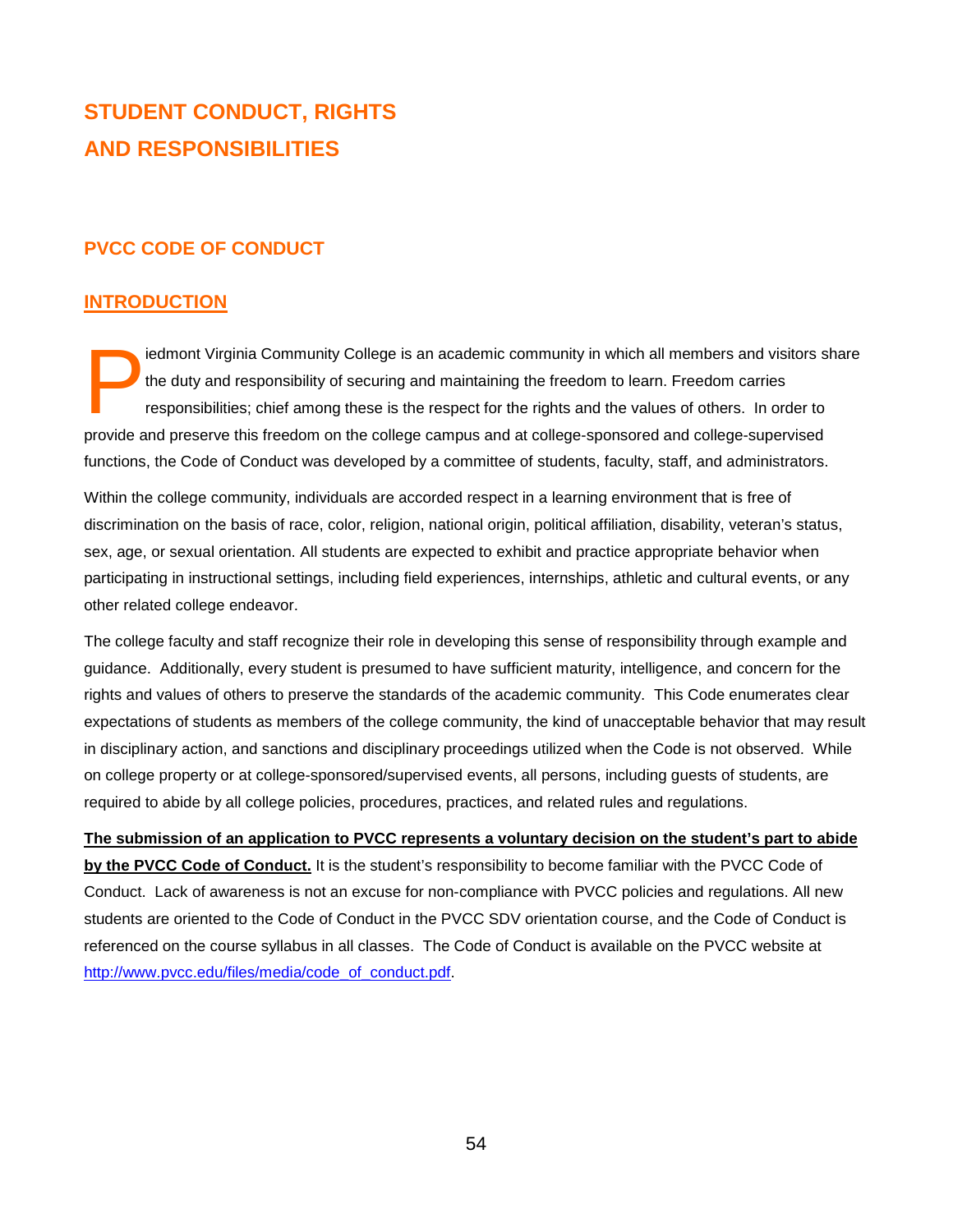# **Definitions**

When used in this Code of Conduct:

- 1. The term "college" means Piedmont Virginia Community College (PVCC) and, collectively, those responsible for its control and operation.
- 2. The term "student" includes all persons registered for credit courses and noncredit courses on a full-time or part-time basis.
- 3. The term "faculty member/instructor" means any person hired by PVCC to conduct educational activities. In certain situations, a person may be both "student" and "faculty member/instructor" and is subject to the rights and responsibilities of both.
- 4. The term "college official" pertains to all college employees.
- 5. The term "college community" includes students (credit and noncredit) and all college employees.
- 6. The title "Dean of Student Services" refers to the current Dean or his/her designee.
- 7. The term "student club" means a number of persons who have complied with the formal requirements for college recognition.
- 8. The term "working days" means any day when PVCC is open for regular business.
- 9. The term "college premises" includes all land, buildings, facilities, and any other property in the possession of, owned, used, or controlled by PVCC.
- 10. The "Misconduct Hearing Committee" refers to the body authorized to implement the conduct hearing process.
- 11. The term "policy" includes all written regulations of PVCC as found in, but not limited to, the college catalog.
- 12. The term "recommendation" refers to a remedy proposed by the Misconduct Hearing Committee. A recommendation is not binding.
- 13. The term "decision" refers to a determination by the Dean of Student Services or his/her designee, or the President or his/her designee. A decision is binding.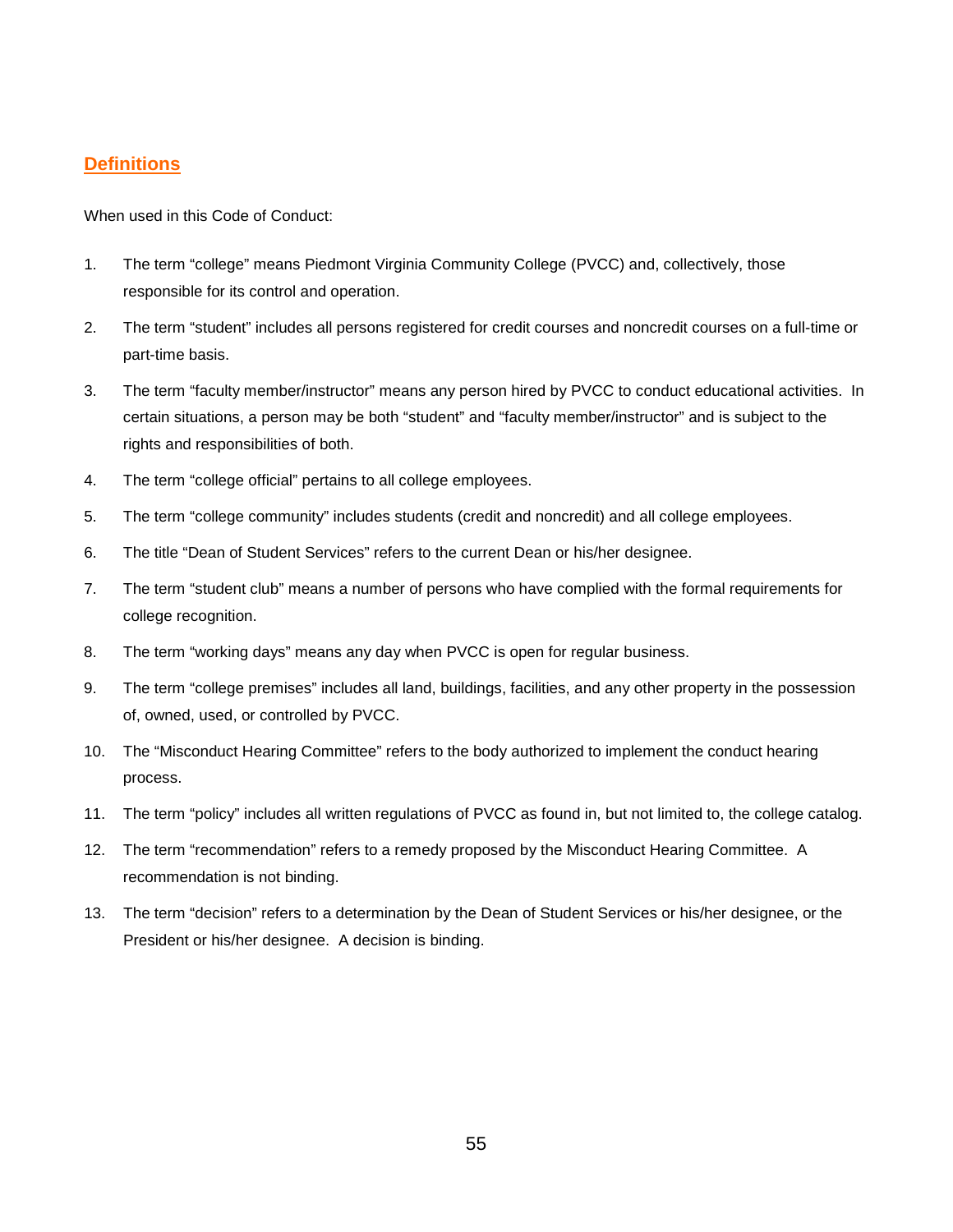# **Judicial Authority**

- 1. The Dean of Student Services or her/his designee is responsible for the administration of the student Code of Conduct.
- 2. The Misconduct Hearing Committee is the body authorized to implement and conduct the hearing process.
- 3. Any decision(s) made by the Dean of Student Services or her/his designee shall be final unless the student(s) or complainant(s) initiates the appeal process within the specified time frame.

# **Student Rights and Responsibilities**

The following statement of rights and responsibilities is designed to clarify those rights that the student may enjoy as a member of the community college. It also defines the responsibilities and obligations of the student in joining the college community.

# **Student Rights**

- Each student is guaranteed the privilege of exercising his or her rights without fear of prejudice.
- Students are free to pursue their educational goals. Appropriate opportunities for learning in the classroom and on the campus are provided by the college through the curricula offered.
- Students have the right to freedom of expression, inquiry, and assembly, subject to policy, rules and regulations.
- Students have the right to inquire about and offer suggestions to improve policies, regulations, and procedures that affect their welfare.
- Students are entitled to due process as required by law and by the Code of Conduct.
- The student as a member of the college community has the right to expect safety, protection of property, and the continuity of the educational process.
- A student has the right to access the college catalog and the Code of Conduct which lists the policies and procedures of the college.
- Each student is informed at the beginning of each course how the course will be graded. A written syllabus is provided to the student which will include a course outline and a grading and attendance policy.

# **Student Responsibilities**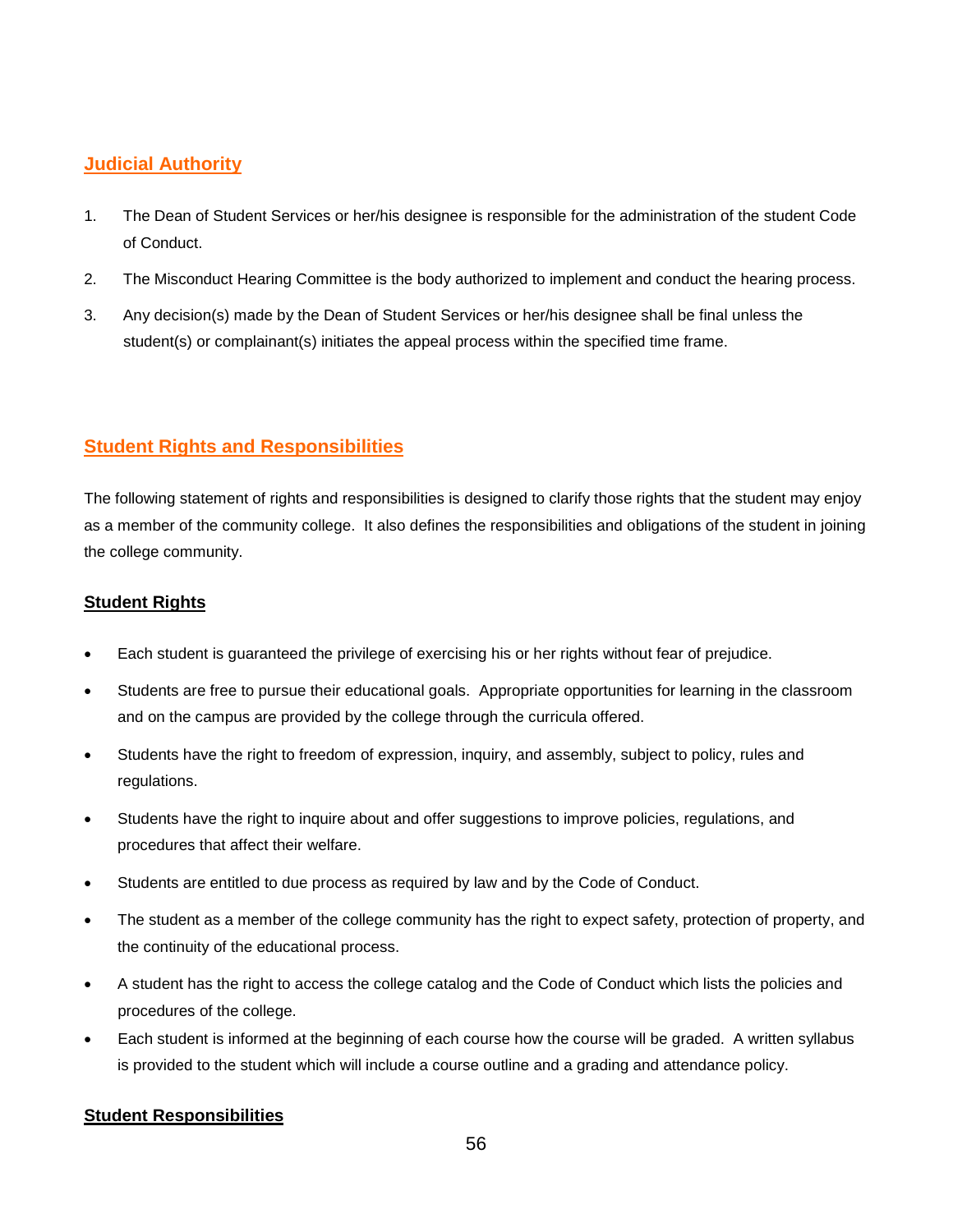- The student has a responsibility to demonstrate respect for self and others in the college community (including faculty, staff, and other students).
- The student has the responsibility to know and abide by the regulations and policies of the college, including registration deadlines, payment of tuition, withdrawal dates, and graduation application deadlines.
- The student has the responsibility to pay all fines and debts (including parking fines incurred at the college).
- The student has the responsibility to maintain academic integrity.

### **Student Conduct across the PVCC Campus**

Each student at Piedmont Virginia Community College is considered a responsible adult and is expected to maintain standards of conduct that are appropriate to membership in the college community. Disorderly conduct threatens a positive learning environment and will not be tolerated. Emphasis is placed on standards of conduct rather than on limits or restrictions of students. The PVCC Code of Conduct applies to both conduct within the classroom and outside of the classroom.

# **Conduct in the Classroom**

Faculty may establish their own policies addressing attendance and other standards of behavior in the classroom and in labs. Students are responsible for following the course syllabus which lists the requirements and expectations of the course. Exceeding the allowable number of absences permitted in an instructor's attendance policy may adversely affect the course grade or result in withdrawal from the course. Coming to class chronically late or engaging in inappropriate use of cell phones or other technology also violates acceptable conduct and may also affect the course grade or result in withdrawal from the course. If a student exhibits unruly or disruptive conduct in classroom or lab, the instructor may ask the student to leave the classroom immediately.

If the student refuses to leave or continues the disruption, the faculty member can call security for assistance. If the student is asked to leave the classroom, it is the student's responsibility to contact the instructor as soon as possible and at the latest, before the next meeting of the class or lab to attempt to reconcile the problem. If not resolved, and/or in the most serious cases, such as when the student has previously been removed from the class or when the behavior is a serious violation of the rights of others (i.e. threats of violence or other acts of hostility) the faculty member may deny the student's return to the course. In these cases the faculty member must file a charge of misconduct with the Dean of Student Services. Once a charge is filed, the case will be settled by following the College Disciplinary Process (see below).

# **Conduct Outside of the Classroom**

Appropriate behavior is also expected outside of the classroom on all college premises, such as hallways, offices, all common areas of the college, and the parking lots and grounds. Excessive fines and repeated violations of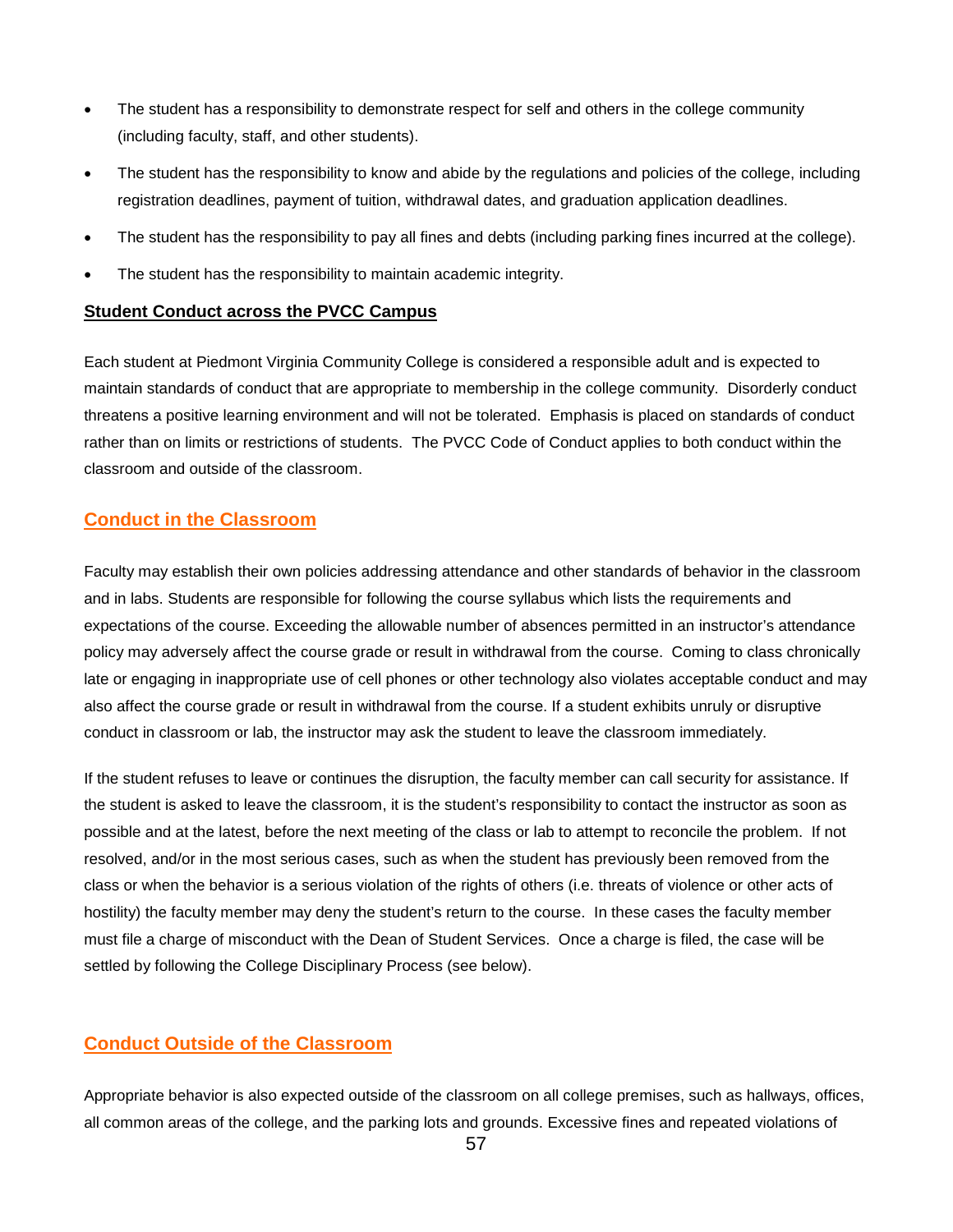parking lot regulations or violations of the smoking policy may result in a charge of misconduct. In addition, this same Code of Conduct applies to PVCC classes held online and at off campus sites throughout the service area.

# **Prohibited Conduct**

The following misconduct, which is not all-inclusive, is subject to disciplinary action:

- 1) Failure to furnish identification upon the request of a college official.
- 2) Intentionally providing false information on any college application, transcript, or written document.
- 3) Intentionally making false material statements to the college.
- 4) Forgery, alteration, or misuse of any college documents, records, equipment, or identification.
- 5) All forms of academic dishonesty including cheating and plagiarism (See section on Academic Dishonesty).
- 6) Obstructing or acting in a manner disruptive or disturbing to the normal educational functions of the college, administration of the college, disciplinary procedure, or other college activities.
- 7) Any disruptive behavior in the classroom that interferes with the faculty member's ability to teach or the student's ability to learn.
- 8) All forms of violence, threatening behavior, verbal/non-verbal harassment, physical and/or psychological abuse, stalking and/or conduct that threatens or endangers the health and safety of any person. This includes harassment and threatening behavior using email and social media sites.
- 9) All forms of sexual harassment and sexual assault (see PVCC Sexual Misconduct Policy).
- 10) Engaging in any type of lewd or obscene conduct on PVCC property.
- 11) Stealing, concealing, defacing, or damaging college property or the property of a member of the college community or campus visitor.
- 12) Unauthorized entry to or use of college and off-campus properties, including the failure to leave any of the buildings or grounds after being requested to do so by an authorized employee of PVCC.
- 13) Attending a course without being properly registered.
- 14) Bringing unregistered visitors, including children to class without prior approval of the instructor.
- 15) Leaving a child for whom you are responsible unattended at any time.
- 16) Use of alcoholic beverages including the purchase, serving, consumption, possession, or sale of these items on college property or at any college-sponsored student event or activity.
- 17) Possessing, using, selling, or distributing illegal drugs or controlled substances as defined by Virginia law.
- 18) Gambling or holding a lottery on campus or at any college function without proper college approval.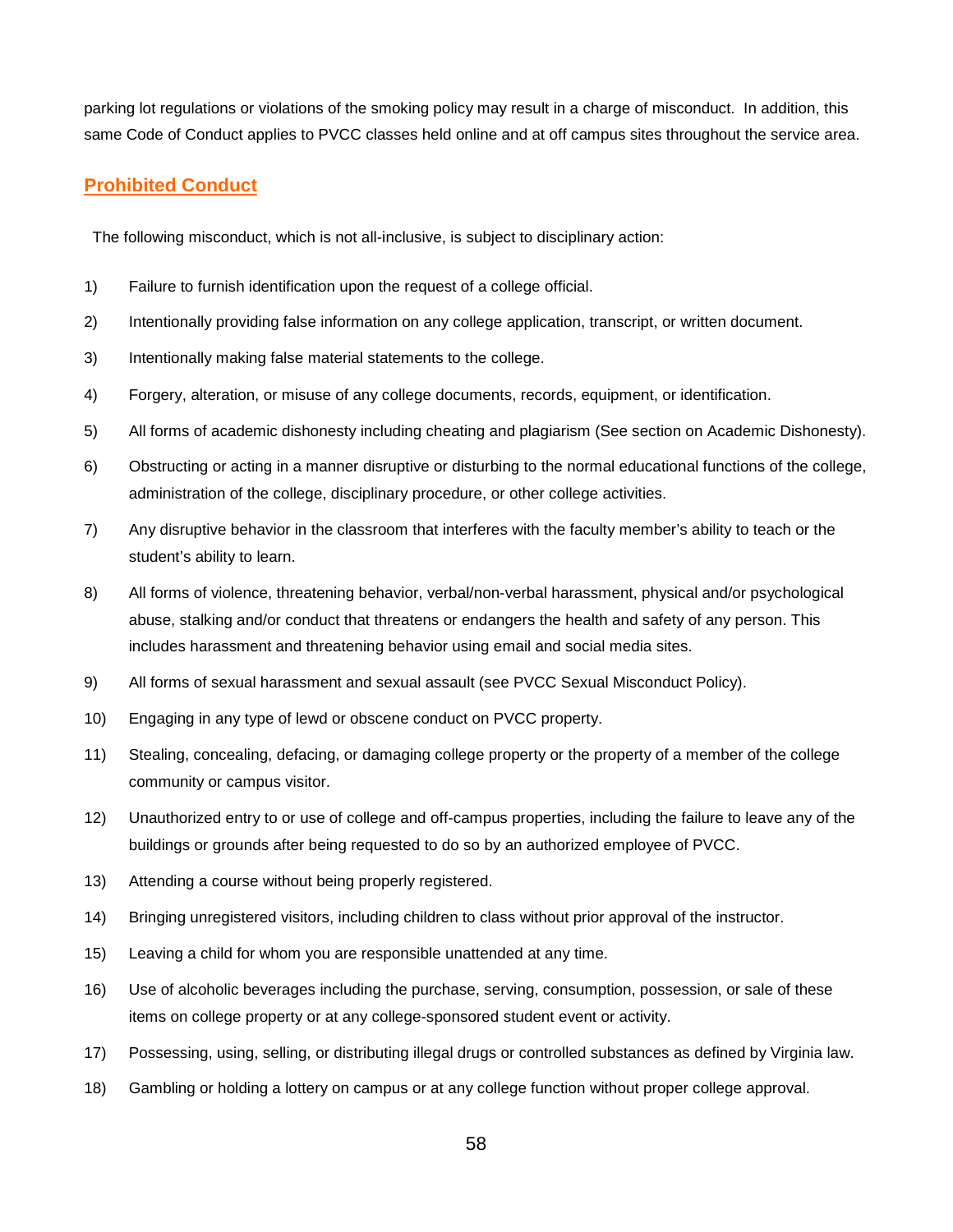- 19) Possession or use of firearms, explosives, or any other dangerous or deadly weapons, except as expressly permitted in writing by the college. An instrument designed to look like a weapon, which is used by a student to cause reasonable apprehension or harm, is expressly included within the definition of weapon. (See PVCC Firearms and Dangerous Weapons Policy XII-4.0)
- 20) Activating a fire alarm, making a threat to bomb or damage college property, or encouraging others to commit such an act. These acts will be disciplined by the college as well as turned over for criminal prosecution.
- 21) Violation of the PVCC smoking policy.
- 22) Failure to comply with PVCCs computer use policies.,
- 23) Failure to comply with lawful directions of college officials acting in performance of their duties.
- 24) Violations of the Code of Conduct or of other college policies or regulations, including those concerning the registration of student organizations, the use of college property, or the time, place, and manner of public expression. (See PVCC Expressive Activity Policy 11-6.0)

# **Charges of Misconduct**

Any faculty member or college official may file a charge(s) of misconduct against a student. The charge(s) of misconduct shall be submitted, in writing to the Dean of Student Services within ten (10) working days of the point at which the alleged misconduct occurred or within ten (10) working days of the point at which the alleged misconduct could reasonably have been known to occur. An incident report submitted by a college security officer to the Dean of Student Services can also serve as a written charge of misconduct.

Pending action on any charge of misconduct by the Dean of Student Services shall not alter the status of a student or his/her right to participate in all class(es), college-sponsored, or college-supervised functions, or to be present on any college premises except in circumstances where: (a) there is concern for the student's physical or emotional safety, the well-being of any other member of the college community, or potential damage to college premises; or (b) the student persistently disrupts or obstructs teaching/learning, or is continuously disrespectful in the classroom.

### **Process for Charges of Misconduct**

#### **When a charge of misconduct is received, the Dean of Student Services will:**

- a. Review the charge of misconduct.
- b. Meet with the faculty or staff member who filed the charge of misconduct to get further details and explain the process for charges of misconduct.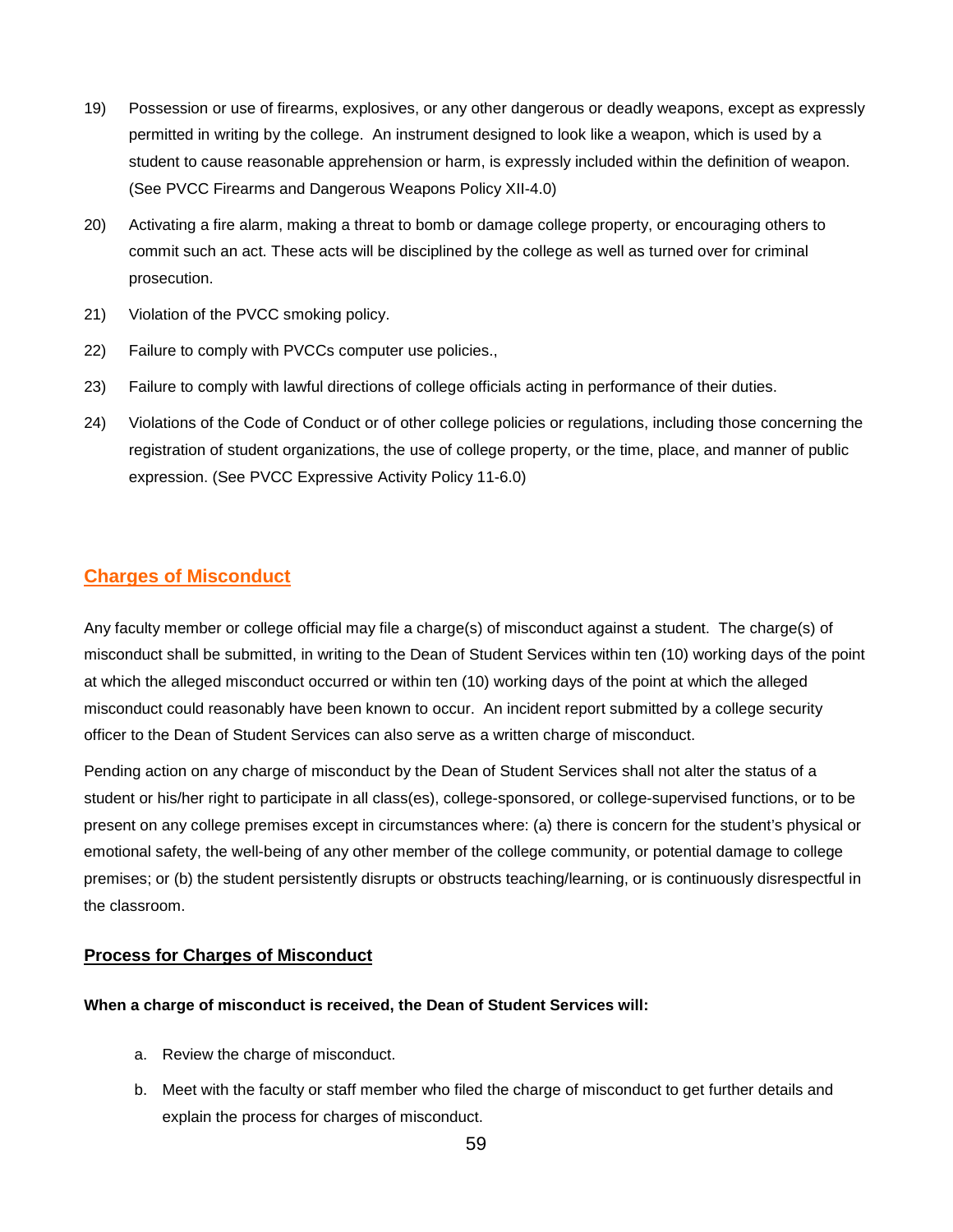- c. Meet with the student who has been charged with misconduct to review the charge, explain the process for charges of misconduct and review the student's due process rights.
- d. Investigate fully the charge of misconduct by interviewing witnesses and other parties involved.
- e. Decide the appropriate action(s) to be taken.
- f. If the charge(s) of misconduct involves more than one student, the process for charges of misconduct will be conducted separately for each student.
- g. If the misconduct charge violates another college policy, the student may be charged under that policy as well.
- h. If the charge of misconduct does not violate the Code of Conduct or the Dean of Student Services decides that the student is not guilty of misconduct, there will be no subsequent proceedings under the Code of Conduct policy.
- i. The Dean of Student Services has the authority to impose minor sanctions. Minor sanctions may include: warnings, fines, restitution, campus or community service, or mandated counseling. Once these sanctions are imposed, there will be no subsequent proceedings unless the student decides to appeal the sanction imposed by the Dean for Student Services. To appeal the sanction, the student must contact the Vice President of Instruction and Student Services in writing, within seven (7) working days after the sanction was imposed. The decision of the Vice President is final and there is no further appeal.
- j. Any misconduct charge in which the possibility of a major sanction could be imposed shall be referred by the Dean of Student Services to the Misconduct Hearing Committee. The Misconduct Hearing Committee shall be convened no later than ten (10) working days after the Dean of Student Services refers the case. See the Sanctions section below.

### **Misconduct Hearing Committee**

# **A. Purpose and Membership of Committee**

- 1. The Misconduct Hearing Committee is convened to review and take action on cases referred by the Dean of Student Services that are related to student conduct violations and that may result in a major sanction (See major and minor sanctions on p. 11).
- 2. The Misconduct Hearing Committee shall be composed of six voting members: two full-time instructional faculty, two students, one administrator, and one member of the classified staff. The Misconduct Hearing Committee shall elect its own chairperson who must be a college employee.
- 3. All Misconduct Hearing Committee members shall be present to conduct all business.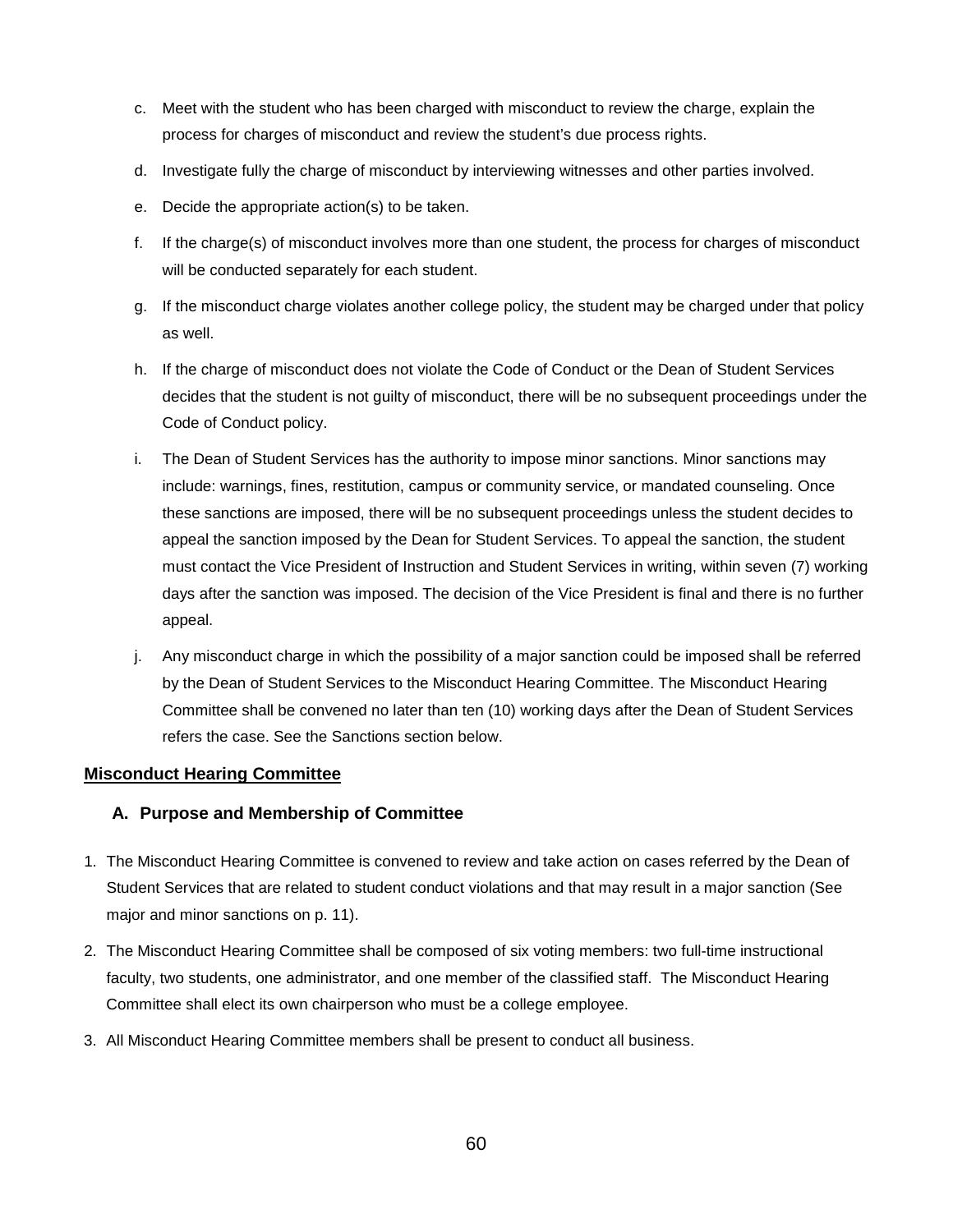- 4. If a Misconduct Hearing Committee member becomes unavailable during the hearing for reasons such as illness, but is able to return within a reasonable time frame, the conduct hearing shall be postponed until all members of the Misconduct Hearing Committee are available.
- 5. If a Misconduct Hearing Committee member becomes unavailable during the conduct hearing and is unable to return within a reasonable time frame, the Dean of Student Services will choose a replacement.

### **B. Procedures to Convene the Misconduct Hearing Committee**

- 1. All proceedings under the Code of Conduct may be carried out prior to, at the same time, or following any civil or criminal proceedings, criminal arrest, or prosecution at the discretion of the Dean of Student Services.
- 2. The Dean of Student Services will brief both the faculty or staff member who filed the charge of misconduct, and the student accused of misconduct on the Misconduct Hearing process before the committee convenes.
- 3. The Dean of Student Services will inform the accused student that he or she can have an advisor or support person present during the proceedings. The advisor/support person, however, cannot take an active part in the hearing.
- 4. The Dean of Student Services will consult with all parties involved in the Misconduct Hearing process in an effort to schedule a reasonable and mutually acceptable date for the committee to convene.
- 5. The hearing will be held within ten (10) working days after the Dean of Student Services has referred the case to the committee
- 6. All parties involved in the case will receive written notice of the date for the Misconduct Hearing Committee at least five (5) working days in advance of the hearing
- 7. The Dean of Student Services will provide all members of the Misconduct Hearing Committee all documents pertaining to the case before the Misconduct Hearing committee convenes.
- 8. The Dean of Student Services will instruct all parties involved in the Misconduct Hearing Committee to refrain from discussing the Hearing Committee proceedings with any person outside the committee.
- **9.** The hearing(s) will be conducted in such a manner as to afford due process and shall be private. Due to the confidential nature of the hearing, attendance is limited to the Misconduct Hearing Committee, Dean of Student Services, the complainant, the accused student, the student's advisor/support person, and witnesses.

### **C. Misconduct Hearing Procedures**

- 23. The Dean of Student Services meets with the Misconduct Hearing Committee first to present the case and answer any questions from the committee.
- 24. The Misconduct Hearing Committee selects a chairperson to run the hearing.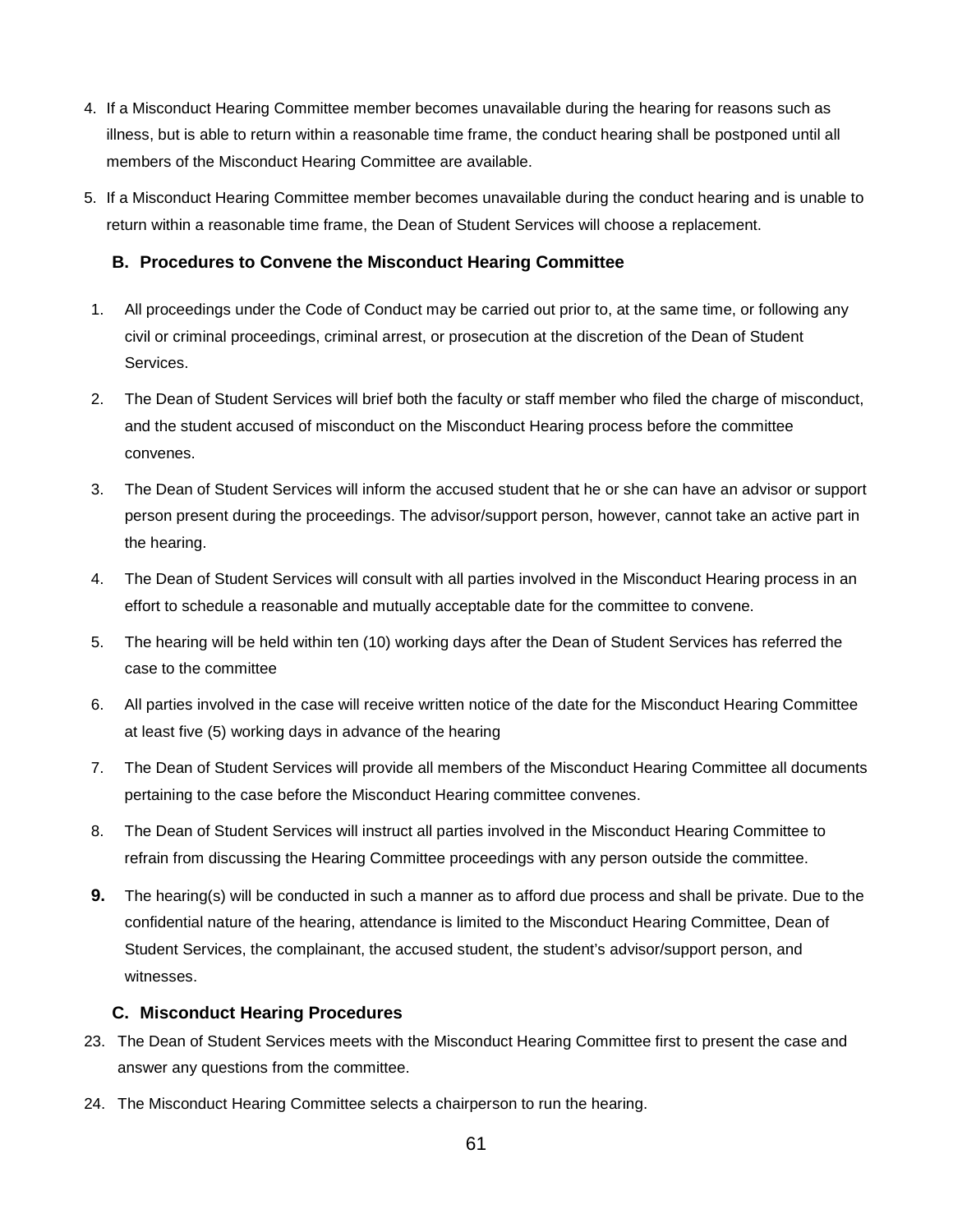- 25. The burden of proof rests on the person filing the complaint. All decisions will be based on the evidence presented before the Misconduct Hearing Committee.
- 26. The person filing the charge of misconduct proceeds first and presents the charge of misconduct to the committee.
- 27. Following the presentation by the complainant, the Misconduct Hearing Committee may ask follow up questions for more information and clarification.
- 28. The student accused of misconduct proceeds next and responds to the charge of misconduct.
- 29. Following the presentation by the accused student, the Misconduct Hearing Committee may ask questions for clarification.
- 30. Both the complainant and the accused student may present witnesses or provide additional documentation to support their case.
- 31. In most cases, the complainant and the accused will meet separately with the committee to present their cases.
- 32. The Misconduct Hearing Committee may impose reasonable time limits on all presentations.
- 33. All procedural questions are decided by the chairperson of the Misconduct Hearing Committee.
- 34. The Misconduct Hearing Committee reserves the right to go into closed session at any time in the proceedings.
- 35. No ruling can be made, nor sanctions imposed solely on the failure of the accused to answer the charges or to appear at the hearing. In such a case, the hearing will continue and evidence in support of the charges will be presented and considered.
- 36. Following all the presentations, the Misconduct Hearing Committee will go into closed session to render a decision on the case.
- 37. The Misconduct Hearing Committee will determine, by majority vote, whether the student violated the Code of Conduct. In a case of a tie vote, the Dean of Student Services will cast the deciding vote.
- 38. The committee may choose by majority vote any one of the following actions:
	- a. Dismiss the case.
	- b. Refer the case back to the Dean of Student Services for assignment of a minor sanction.
	- c. Issue a warning, orally or in writing, that continuation or repetition of conduct found wrongful, within a period of time stated in the warning, may be case for more severe disciplinary action (minor sanction).
	- d. Impose fines (minor sanction).
	- e. Require restitution in the form of reimbursement for damage to or misappropriation of property (minor sanction).
	- f. Assign disciplinary probation through a written notice that continuation or repetition of conduct found wrongful, during a designated period of time not exceeding one year, will be cause for more severe disciplinary action such as suspension or expulsion (minor sanction).
	- g. Assign disciplinary probation with revoked privileges through a written notice that continuation or repetition of conduct found wrongful, during a designated period of time not exceeding one year, will be cause for more severe disciplinary action such as suspension or expulsion. During the probationary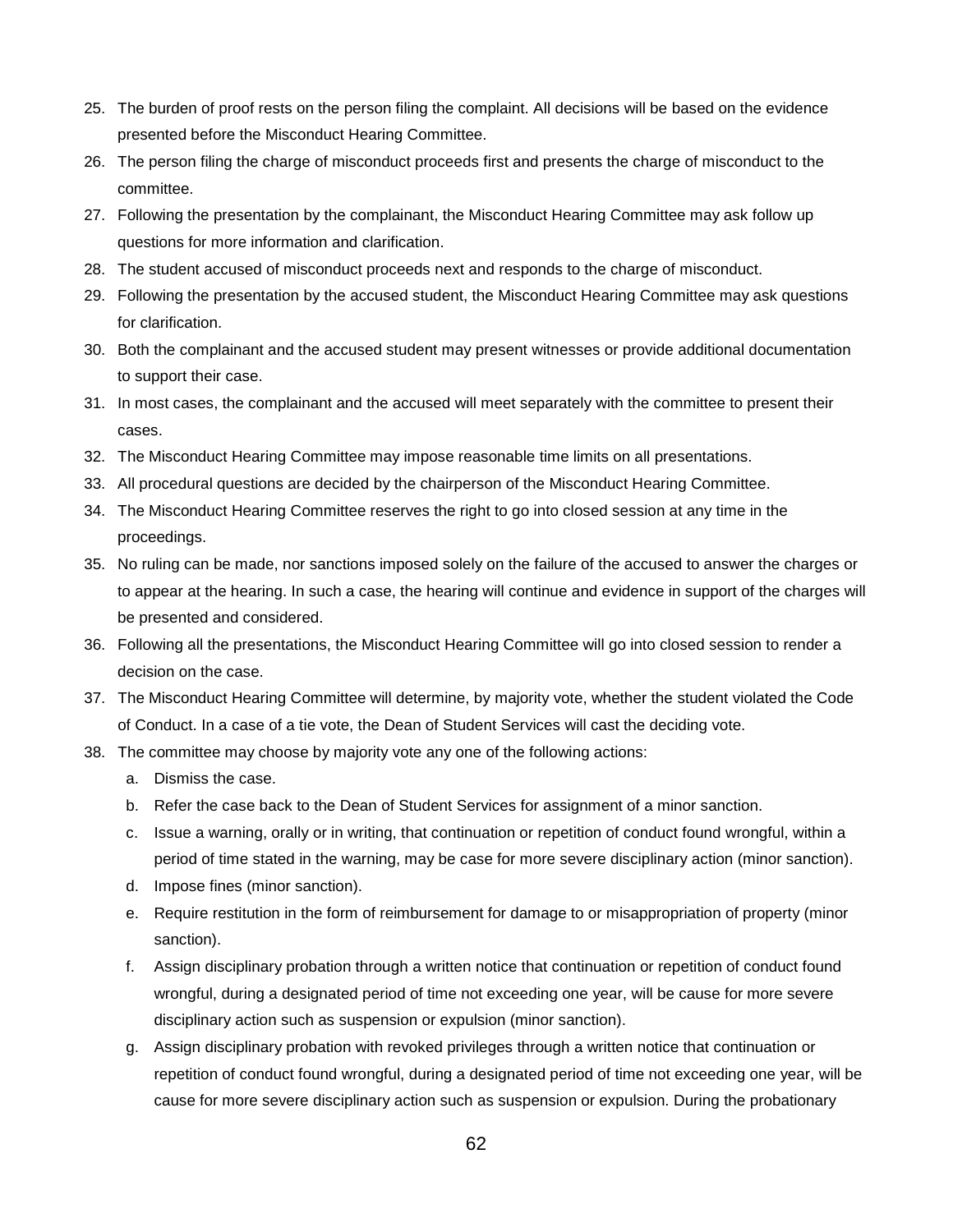time period, the student is excluded from participation in privileged or extracurricular institutional activities (minor sanction).

- h. Assign interim suspension in cases where there is evidence that the continued presence of the student poses a substantial and immediate threat to him/herself or to others, or to the continuance of normal college functions, during pending disciplinary proceeding or medical evaluation. A student placed on interim suspension who is unable to complete course work for the semester in which the interim suspension was issued will be given W grades (major sanction).
- i. Require mandatory counseling as a condition to return to the college, such as counseling sessions with a licensed professional counselor in the community to work on inappropriate behavior and promote positive change (major sanction).
- j. Place the student on suspension from the college. Exclusion from courses and other privileges or activities for a defined period of time not to exceed two years. Whether or not a student may make up missed academic work due to the suspension will be determined as part of this sanction (major sanction).
- k. Dismiss the student from the college for an indefinite period of time. The conditions for readmission, if any, shall be stated in the order of dismissal. In the case of dismissal, all document related to the violation shall be maintained permanently (major sanction).
- 39. A transcript of the proceedings will be kept in the Office of the Dean of Student Services for five (5) years.
- 40. The Misconduct Hearing Committee will submit its recommendations in writing to the Dean of Student Services within two (2) working days of completion of the hearing.
- 41. The Dean of Student Services will notify the accused student in writing of the College Hearing Committee's decision within five (5) working days of the completion of the hearing.

# **Appeal Procedure**

An appeal of the Misconduct Hearing Committee's decision by either party can be made to the President of the College within ten (10) working days of the decision. The appeal must be submitted in writing and must state on what grounds the appeal is based. The president shall take one of the three following actions: 1. Uphold the sanction, 2. Revise the sanction, 3. Dismiss the sanction. The decision of the president is final.

# **Procedural Safeguards**

During the misconduct hearing process, the student has the following safeguards:

1. Students will receive written notification of the time, place, and date of the hearing at least five (5) working days in advance to give a reasonable amount of time to prepare the case.

2. The Dean of Student Services will give an account of the misconduct charge filed against the student and will answer questions on procedure and process.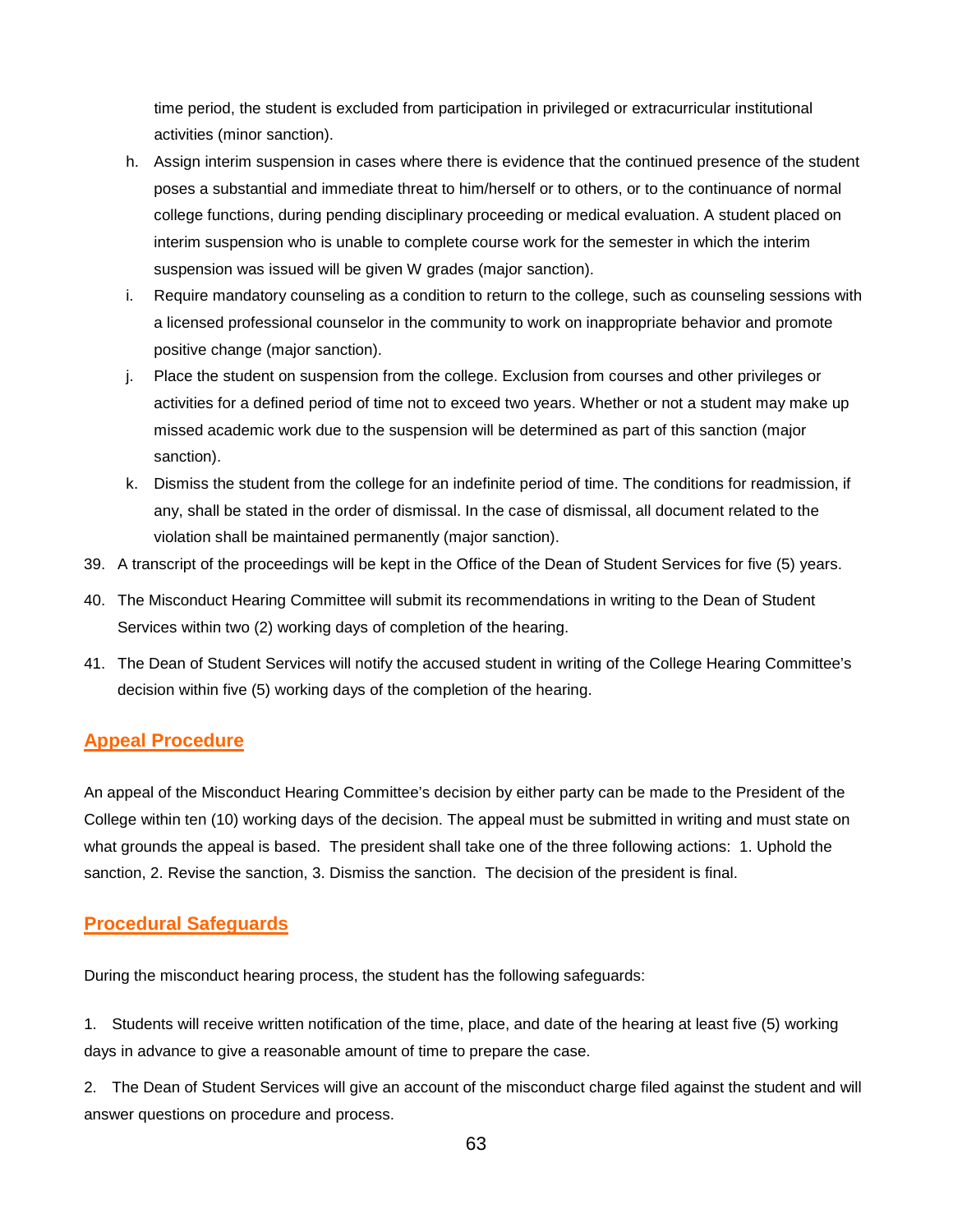3. Students can have an advisor/support person during the hearing process, but that person cannot take an active role during the misconduct hearing.

4. Students will be notified of the decision of the Misconduct Hearing Committee within five (5) working days after the committee has met and reached their decision.

5. Students have the right to appeal the Misconduct Hearing Committee's decision to the President within ten (10) working days of receiving notification of the Misconduct Hearing Committee's decision.

# **Academic Dishonesty**

Piedmont Virginia Community College sets high standards for academic integrity, and takes academic dishonesty very seriously. The following misconduct is considered a violation of academic honesty and is subject to disciplinary action:

- A. All forms of academic dishonesty, including cheating, plagiarism, knowingly furnishing false information to the college or instructors, and the forgery, alteration or use of college documents or instruments of identification with the intent to defraud whether intentional or not.
	- 1. Plagiarism is the appropriation of passages, either in word or in substance, from the writings of another and the incorporation of those passages as one's own written work offered for credit. It is always assumed that the written work offered for credit is the student's own unless proper credit is given to the original author by the use of quotation marks and footnotes or explanatory inserts;
	- 2. Collaboration with another person in the preparation or editing of notes, themes, reports, or other written work offered for a grade is prohibited unless such collaboration has been specifically approved in advance by the instructor. Examples of collaboration include extensive use of another's idea for preparing a creative assignment and receiving undue assistance in the preparation or editing of written materials.
	- 3. Giving or receiving, offering or soliciting information on any quiz, test, or examination is prohibited; this includes the following:
		- copying from another student's paper;
		- use of non-approved prepared materials during an examination;
		- collaboration with another student during the examination;
		- buying, selling, stealing, soliciting or transmitting an examination or any material purported to be the unreleased contents of a (coming/pending) examination or the use of any such material;
		- substituting for another person during an examination or allowing such a substitution for one's self;
		- providing test question information to students prior to that student taking the test.
	- 4. Using electronic or internet resources without the permission of the instructor is prohibited.

# **Consequences**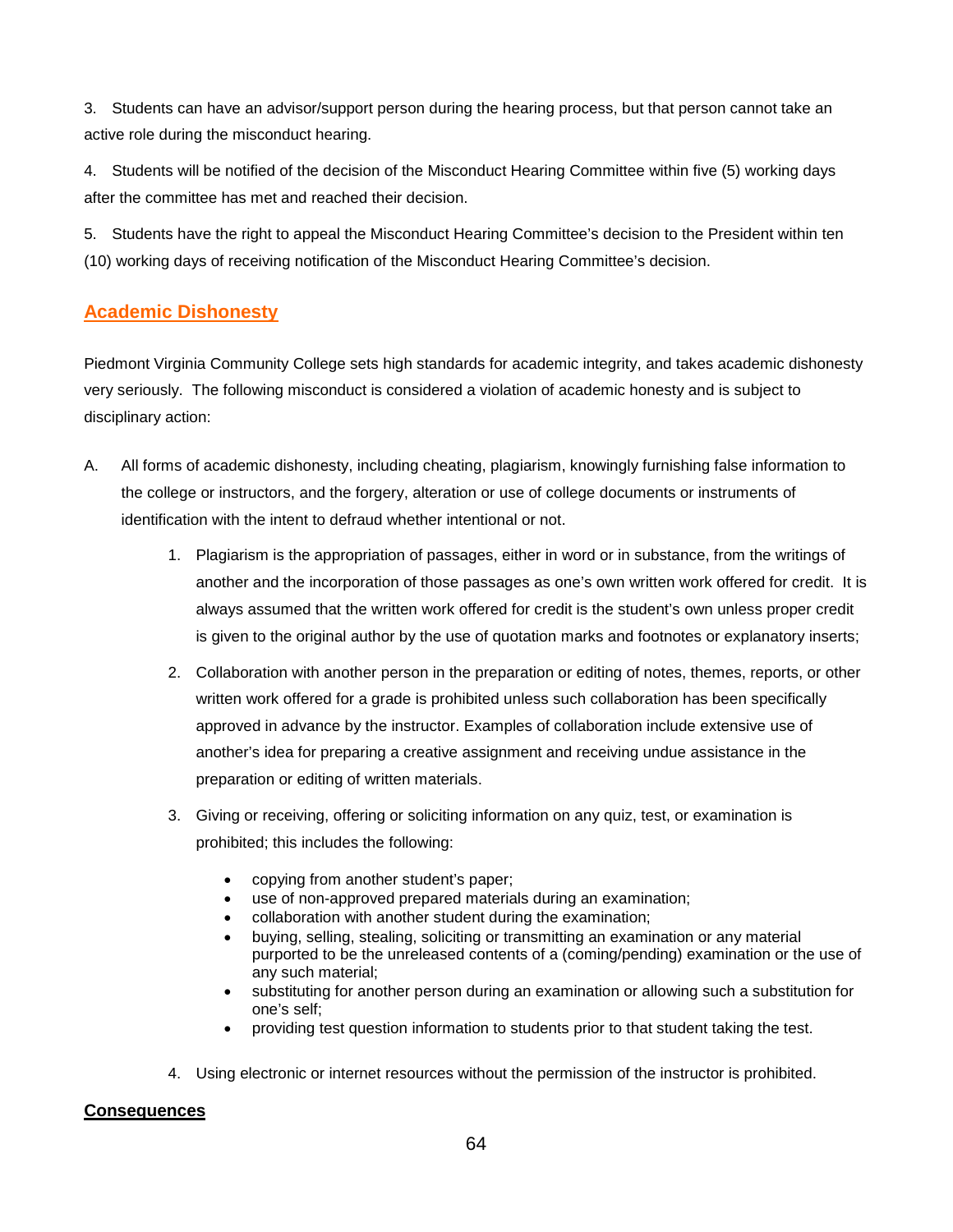All course syllabi will state the penalty for academic dishonesty in that course.

In matters of alleged honor violations, the faculty member will meet in private with the student whose work is in question. The purpose of this meeting is to allow the instructor to discuss with the student the potential allegation and to allow the student an opportunity to respond. Should the instructor feel the need to pursue the matter further, he/she may exact whatever penalties have been specified in the course syllabus. Such penalties may include: being required to redo the assignment, receiving a grade of zero on the assignment or failing the course.

### **Procedures for Charges of Academic Dishonesty**

- 1. Once the instructor judges that a violation has occurred, the instructor will fill out the **[ACADEMIC](http://www.pvcc.edu/files/media/academic_dishonesty_report.pdf)  [DISHONESTY REPORT](http://www.pvcc.edu/files/media/academic_dishonesty_report.pdf)** and both the student and the instructor will sign the form. This form will be sent to both the academic dean of the division and the Dean of Student Services. An **[INCIDENT REPORT](https://publicdocs.maxient.com/incidentreport.php?PiedmontVirginiaCC) (Academic Dishonesty)** will also be submitted to complete the reporting process.
- 2. The student will be told that a copy of the Academic Dishonesty Report will be placed in the student's file. At the end of one academic year, the student may petition the Dean of Student Services to remove the report if no further incidences of academic dishonesty have occurred. This is an important point, because four-year schools often request whether or not the student has had any disciplinary action taken during enrollment. A written summary of academic dishonesty on the student's record can affect the student's transfer to a four-year college or university.
- 3. A student who has been informed that he/she is to be penalized for committing academic dishonesty may appeal the faculty member's decision. The appeal should be submitted in writing to the appropriate academic dean within ten (10) working days of the date upon which the student was informed of the penalty. The Dean will decide whether to uphold or overturn the faculty member's decision.
- 4. If the student disagrees with the dean's decision, he or she may then appeal, in writing, to the Vice President of Instruction and Student Services. The decision of the Vice President is final.
- 5. If the student's appeal to the Dean or the Vice President is granted, the Academic Dishonesty report and the honor violation will be removed from the student's record.
- 6. The receipt of a second notice of academic dishonesty constitutes a violation of the Student Code of Conduct and can result in a major sanction. In these cases, the Dean of Student Services will convene the Misconduct Hearing Committee to review the case (see Misconduct Hearing Procedures on p. 9).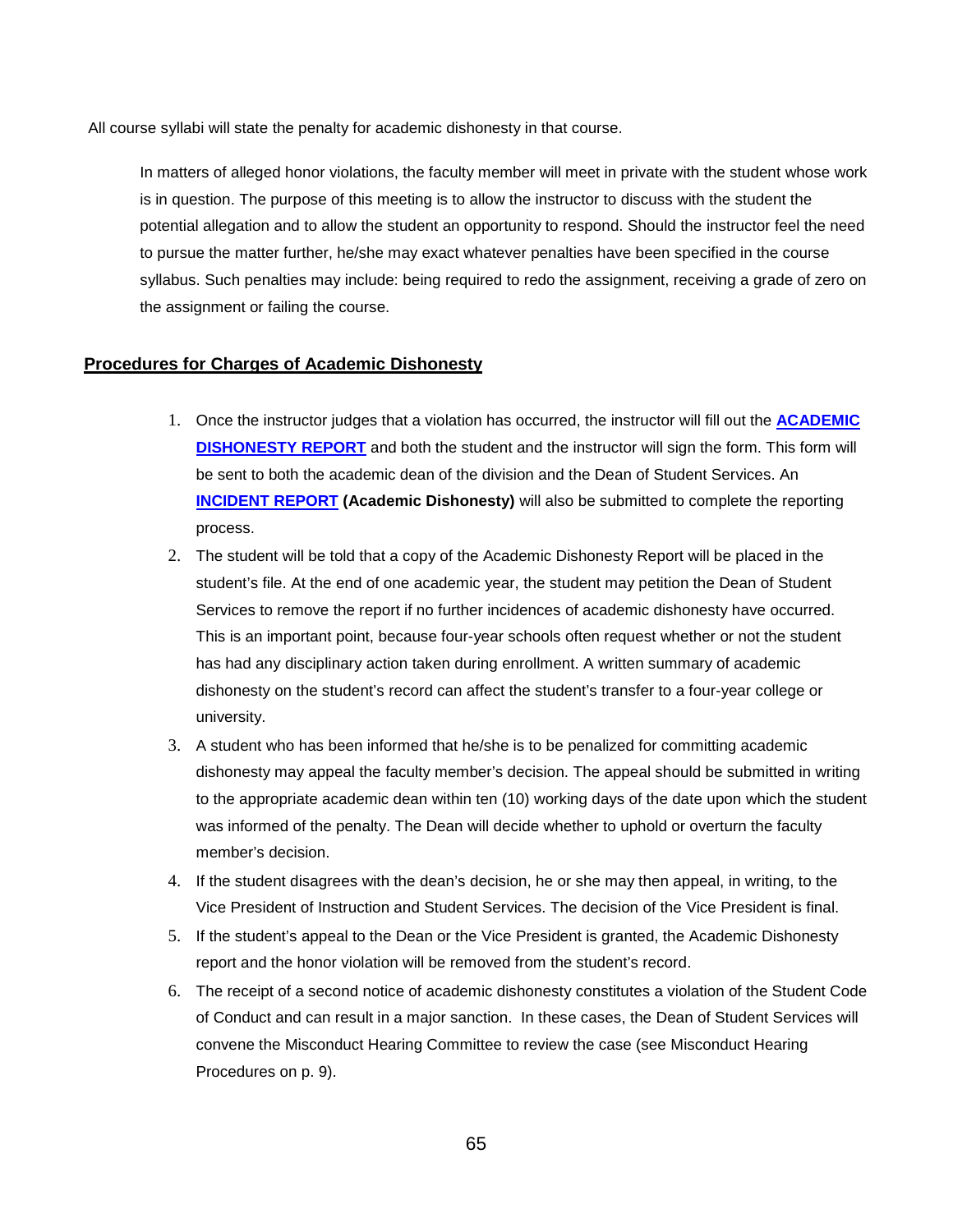# **INFORMATION TECHNOLOGY STUDENT/PATRON ETHICS AGREEMENT AND PVCC COMPUTER USE AGREEMENT**

The Office of Information Technology is responsible for the planning, deployment, and maintenance of services in academic and administrative computing. It provides computing and communication services to the college community over a state-of-the-art wired and wireless local area network of approximately 600 computers connected to the Internet.

The college has 17 computing labs and two computer-aided drafting labs. Students have access to word processing, spreadsheet, and database management programs as well as specialty software. Students also have access to e-mail and to the Internet.

#### **Computer Use Guidelines**

Access to and the use of computers by students and patrons of PVCC are governed by the Virginia Community College System and PVCC computer ethics guidelines. These guidelines emphasize user responsibility for using computer applications, services, resources, and the information they generate in an authorized manner, as well as for maintaining appropriate security of computing systems and their operation. Failure to abide by the guidelines may result in disciplinary action, including possible loss of the privilege of using the college's computing facilities and services.

Copies of PVCC's computer ethics guidelines are available in the college's computing facilities and on [http://www.pvcc.edu/information\\_technology/policies.php.](http://www.pvcc.edu/information_technology/policies.php) In signing onto a student account or otherwise logging into PVCC's local area network (LAN), users acknowledge their understanding of and intent to abide by them. College personnel are available to answer questions regarding appropriateness of the use of computing resources.

# **INFORMATION TECHNOLOGY STUDENT/PATRON ETHICS AGREEMENT**

**\_\_\_\_\_\_\_\_\_\_\_\_\_\_\_\_\_\_\_\_\_\_\_\_\_\_\_\_\_\_\_\_\_\_\_\_\_\_\_\_\_\_\_\_\_\_\_\_\_\_\_\_\_\_\_\_\_\_\_\_\_\_\_\_**

As a user of the Virginia Community College System's local and shared computer systems, I understand and agree to abide by the following acceptable use agreement terms. These terms govern my access to and use of the information technology applications, services and resources of the VCCS and the information they generate.

The college has granted access to me as a necessary privilege in order to perform authorized functions at the college where I am currently enrolled. I will not knowingly permit use of my entrusted access control mechanism for any purposes other than those required to perform authorized functions related to my status as a student.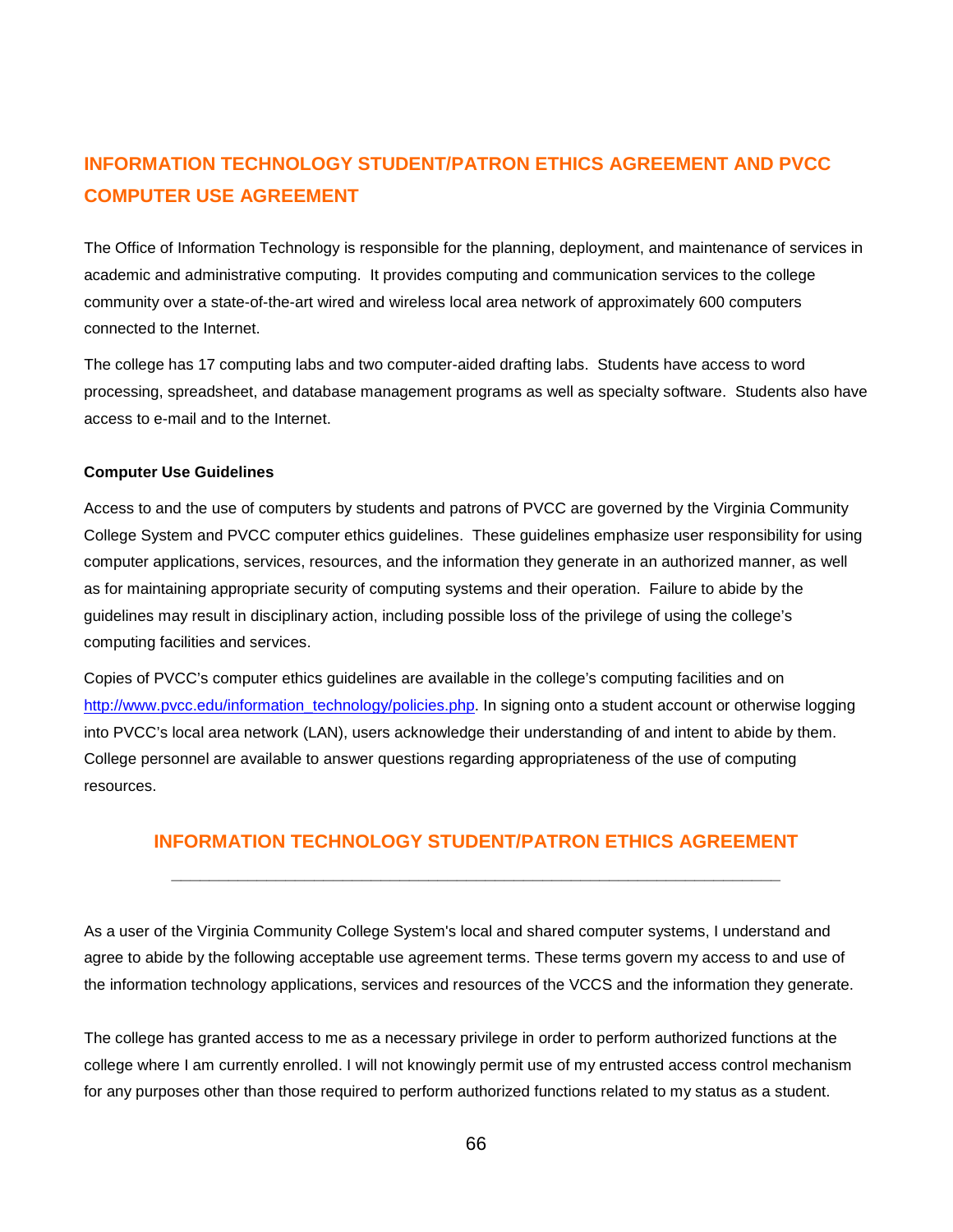These include logon identification, password, workstation identification, user identification, digital certificates or 2 factor authentication mechanisms.

I will not disclose information concerning any access control mechanism unless properly authorized to do so by my enrolling college. I will not use any access mechanism that the VCCS has not expressly assigned to me. I will treat all information maintained on the college computer systems as strictly confidential and will not release information to any unauthorized person.

Computer software, databases, and electronic documents are protected by copyright law. A copyright is a work of authorship in a tangible medium. Copyright owners have the sole right to reproduce their work, prepare derivatives or adaptations of it, distribute it by sale, rent, license lease, or lending and/or to perform or display it. A student must either have an express or implied license to use copyrighted material or data, or be able to prove fair use. Students and other users of college computers are responsible for understanding how copyright law applies to their electronic transactions. They may not violate the copyright protection of any information, software, or data with which they come into contact through the college computing resources. Downloading or distributing copyrighted materials such as documents, movies, music, etc. without the permission of the rightful owner may be considered copyright infringement, which is illegal under federal and state copyright law. Use of the college's network resources to commit acts of copyright infringement may be subject to prosecution and disciplinary action.

The penalties for infringing copyright law can be found under the U.S. Copyright Act, 17 U.S.C. §§ 501-518 (http://www.copyright.gov/title 17/92chap5.html) and in the U.S. Copyright Office's summary of the Digital Millennium Copyright Act (http://www.copyright.gov/legislation/dmca.pdf).

I agree to abide by all applicable state, federal, VCCS, and college policies, procedures and standards that relate to the Virginia Department of Human Resource Management Policy 1.76-Use of Internet and Electronic Communication Systems, the VCCS Information Security Standard and the VCCS Information Technology Acceptable Use Standard. These include, but are not limited to:

- Attempting to gain access to information owned by the college or by its authorized users without the permission of the owners of that information.
- Accessing, downloading, printing, or storing information with sexually explicit content as prohibited by law or policy;
- Downloading or transmitting fraudulent, threatening, obscene, intimidating, defamatory, harassing, discriminatory, or otherwise unlawful messages or images;
- Installing or downloading computer software, programs, or executable files contrary to policy;
- Uploading or downloading copyrighted materials or proprietary agency information contrary to policy;
- Sending e-mail using another's identity, an assumed name, or anonymously;
- Attempting to intercept or read messages not intended for them;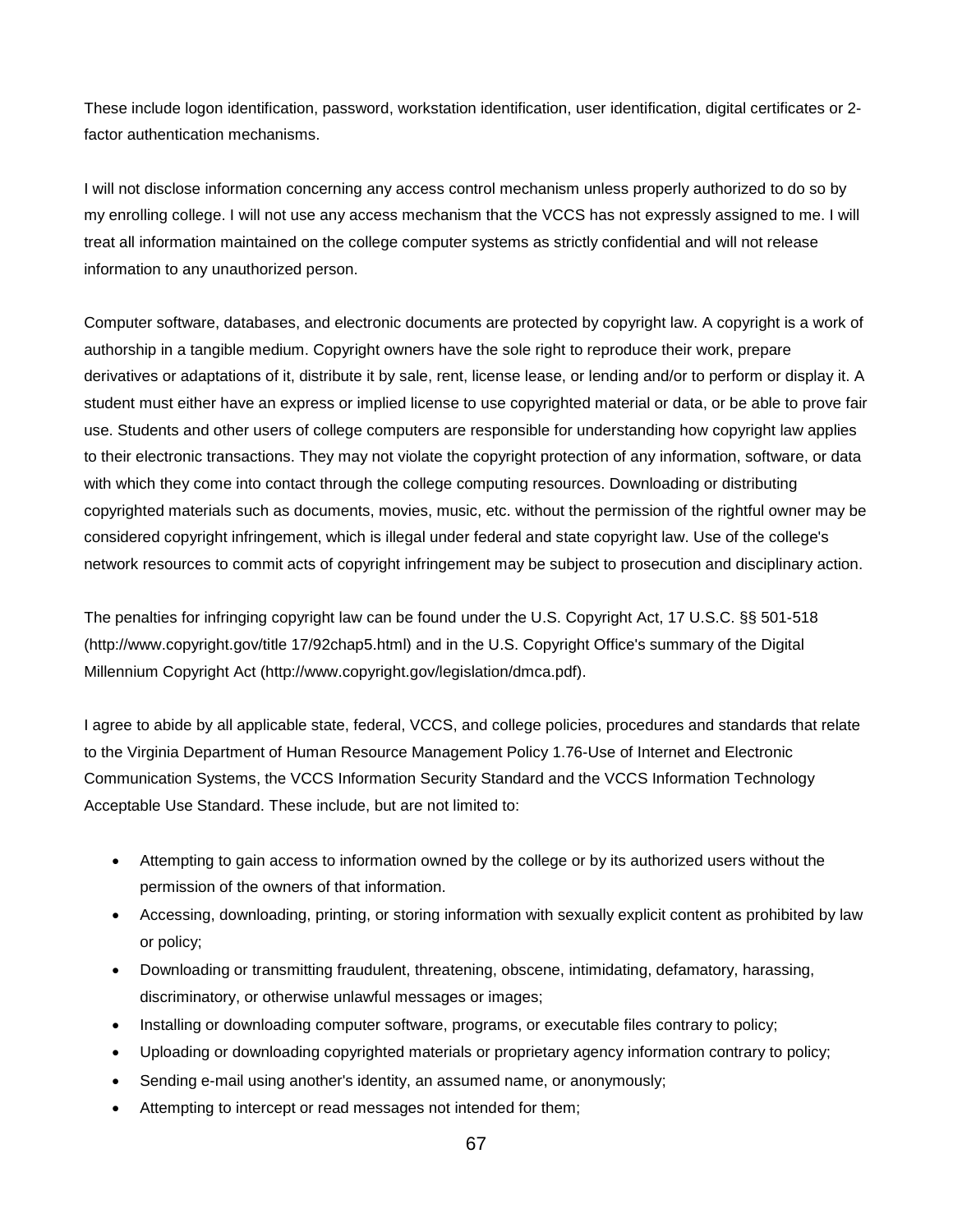- Intentionally developing or experimenting with malicious programs (viruses, worms, spy-ware, keystroke loggers, phishing software, Trojan horses, etc.) on any college-owned computer;
- Knowingly propagating malicious programs;
- Changing administrator rights on any college-owned computer, or the equivalent on non-Microsoft Windows based systems;
- Using college computing resources to support any commercial venture or for personal financial gain.

Students must follow any special rules that are posted or communicated to them by responsible staff members, whenever they use college computing laboratories, classrooms, and computers in the Learning Resource Centers. They shall do nothing intentionally that degrades or disrupts the computer systems or interferes with systems and equipment that support the work of others. Problems with college computing resources should be reported to the staff in charge or to the Information Technology Help Desk.

If I observe any incidents of non-compliance with the terms of this agreement, I am responsible for reporting them to the Information Security Officer and/or management of my college.

I understand that I must use only those computer resources that I have the authority to use. I must not provide false or misleading information to gain access to computing resources. The VCCS may regard these actions as criminal acts and may treat them accordingly. I must not use VCCS IT resources to gain unauthorized access to computing resources of other institutions, organizations, individuals, etc.

The System Office and colleges reserve the right (with or without cause) to monitor, access and disclose all data created, sent, received, processed, or stored on VCCS systems to ensure compliance with VCCS policies and federal, state, or local regulations. College or System Office officials will have the right to review and/or confiscate (as needed) any equipment (COV owned or personal) connected to a COV owned device or network.

I understand that it is my responsibility to read and abide by this agreement, even if I do not agree with it. If I have any questions about the VCCS Information Technology Acceptable Use Agreement, I understand that I need to contact the college Information Security Officer or appropriate college official.

By acknowledging this agreement, I hereby certify that I understand the preceding terms and provisions and that I accept the responsibility of adhering to the same. I further acknowledge that should I violate this agreement, I will be subject to disciplinary action.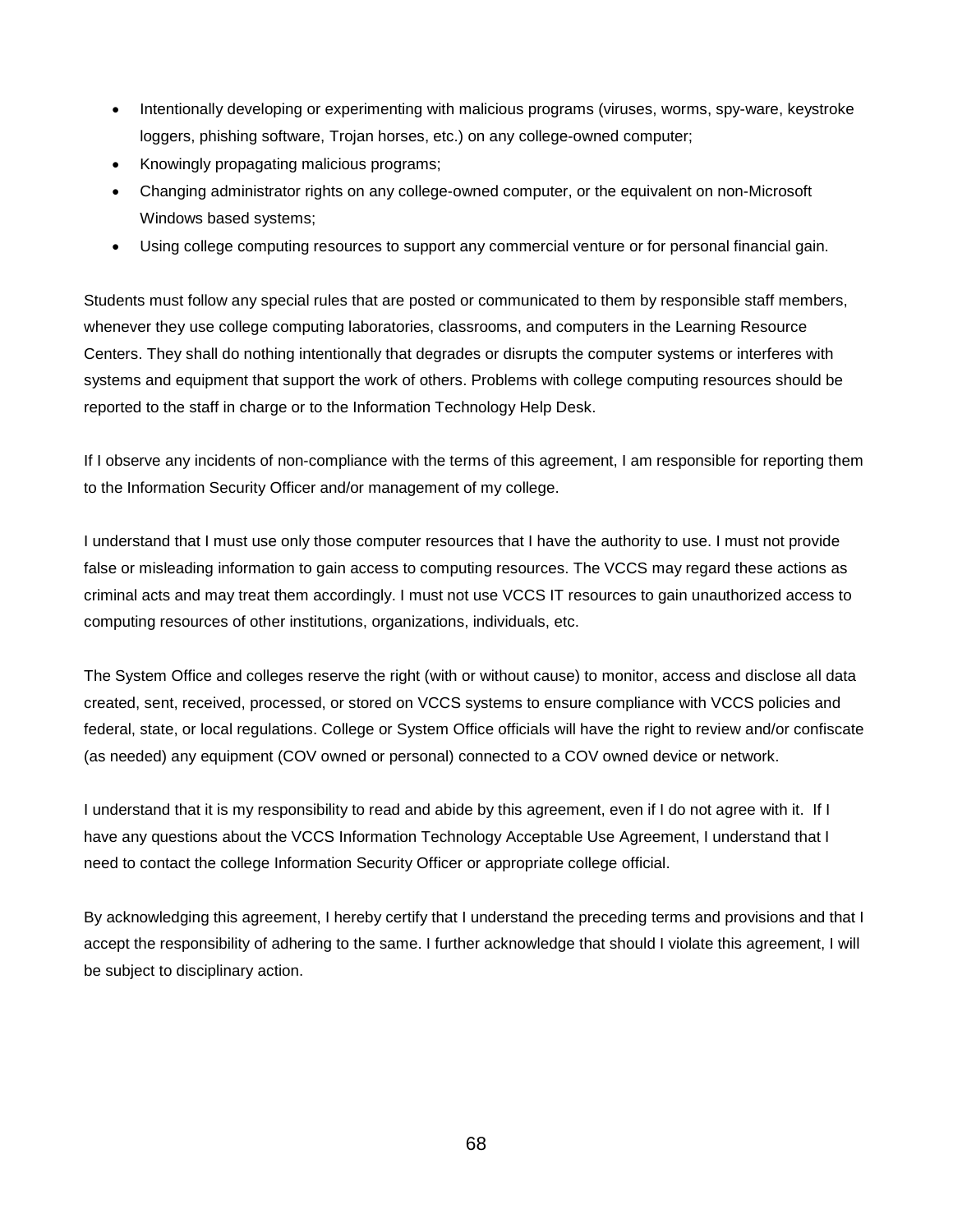# **PIEDMONT VIRGINIA COMMUNITY COLLEGE**

#### **Computer Use Agreement**

**\_\_\_\_\_\_\_\_\_\_\_\_\_\_\_\_\_\_\_\_\_\_\_\_\_\_\_\_\_\_\_\_\_\_\_\_\_\_\_\_\_\_\_\_\_\_\_\_\_**

Piedmont Virginia Community College's computing resources have been deployed to enhance the educational experience of its students and the operating efficiency of its faculty and staff. As with its other resources, these computing resources are the property of the college and are to be used for college purposes. Computers and other computer resources are college property and the rules and regulations that apply to college property apply to computing resources.

Computer software, database, and electronic documents are protected by copyright law, and users may not violate the copyright protection of any information, software, or data with which they come into contact through the college's computing resources. Students, faculty, and staff are responsible for understanding how copyright law applies to their electronic transactions.

Users of Piedmont Virginia Community College's computing resources are required to respect the privacy of other users. They may use only their own user identification unless they have been authorized by a college official to use someone else's. They may not allow others to use their user identification.

Users may take advantage only of the computing equipment and services they have expressed permission to use. They may use these resources only for the purposes for which they have been given permission. They may not use any system loopholes or special knowledge of computer systems to make any changes in the system, to make use of any extra resources, or to take resources from others.

Users may not attempt to gain access to information owned by the college or by its authorized users without the permission of the owners of that information. They may not attempt to intercept or read messages not intended for them. Users must identify themselves in all messages sent from college computers.

The college's computing resources may not be used to support any commercial venture or for personal financial gain, unless such use has been specifically approved in advance by the college president. The college's computing resources may not be used to send or seek out obscenities or obscene materials except to the extent that doing so is a component of a bona fide college activity.

69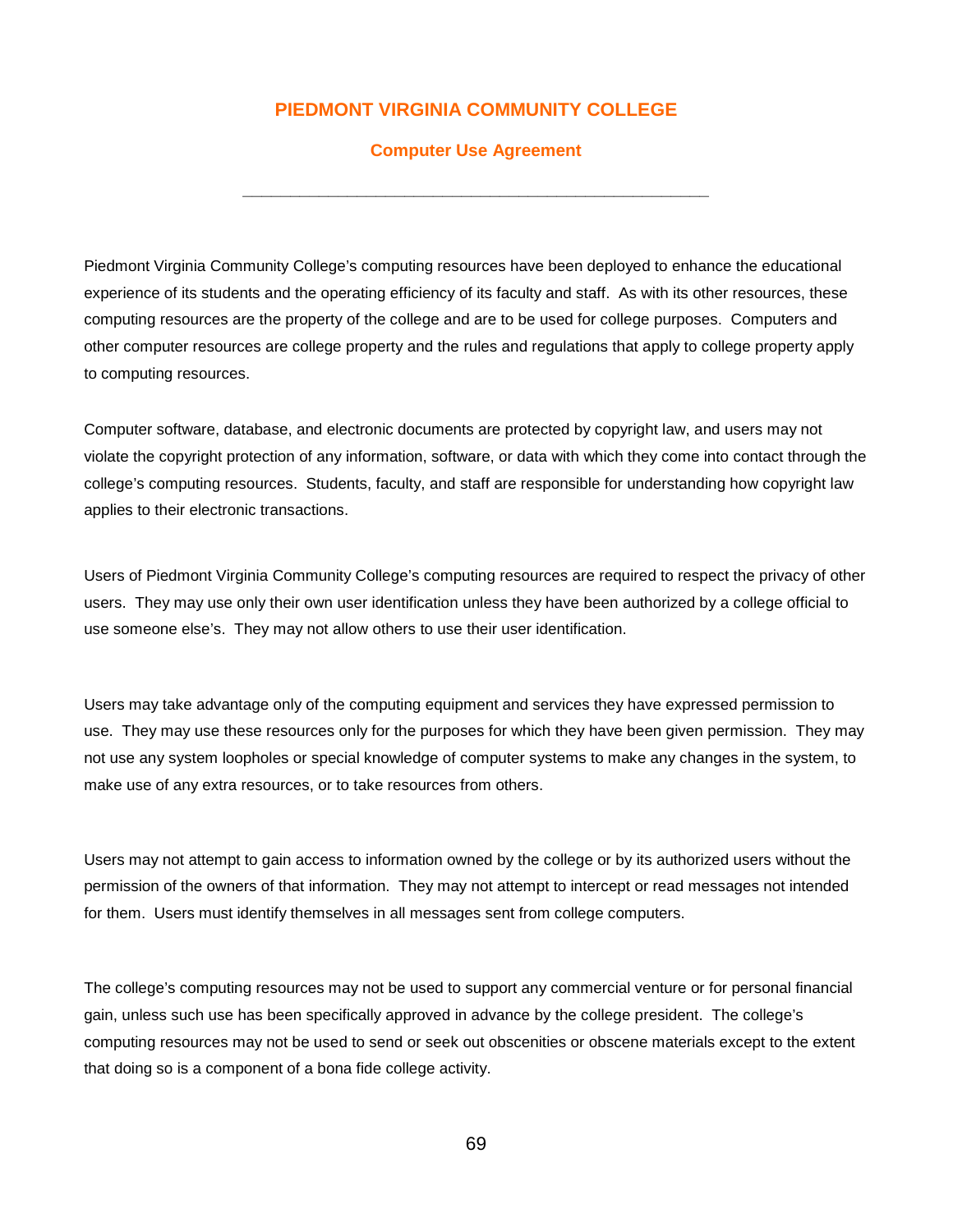# **SEXUAL MISCONDUCT POLICY**

The sexual misconduct policy at PVCC applies to all students, faculty, and staff and includes sexual assault, sexual harassment, and power relationships. PVCC shall not tolerate sexual misconduct in any form and shall aggressively investigate all reported incidents of abuse on campus. The college encourages all members of the college community to be aware of both the negative and far-reaching consequences of sexual misconduct and the options and support services available to victims.

Sexual assault includes a wide range of behavior in which coercion is used to obtain sexual contact against a person's will. It is defined as sexual contact without consent and includes: intentional touching without consent, either of the victim or when the victim is forced to touch, directly or through clothing, another person's genitals, breasts, thighs, or buttocks; rape (sexual intercourse without consent whether by an acquaintance or a stranger); attempted rape; sodomy (oral sex or oral intercourse) without consent; or sexual penetration with an object without consent.

Sexual harassment includes unwelcome sexual advances, requests for sexual favors, or other verbal or physical conduct or written communication of a sexual nature when:

- Submission to such conduct is made explicitly or implicitly a term or condition of an individual's employment or academic performances; or
- Submission to or rejection of such conduct is used as a basis for employment decisions such as promotion or performance evaluation; or
- Such conduct has the purpose or effect of unreasonably interfering with an individual's work or academic performance, or creating an intimidating, hostile, or offensive working or educational environment.

**Power Relationships.** As a matter of sound judgment and professional ethics, it is the responsibility of all faculty and supervisors to avoid having sexual relationships with or making sexual overtures to students or employees over whom they are in position of authority by virtue of their specific teaching or administrative assignments.

The president designates a sexual misconduct policy coordinator to oversee all issues and incidents arising under this policy. All incidents of possible sexual misconduct arising under this policy shall be reported immediately to the dean of student services at 434.961.6540.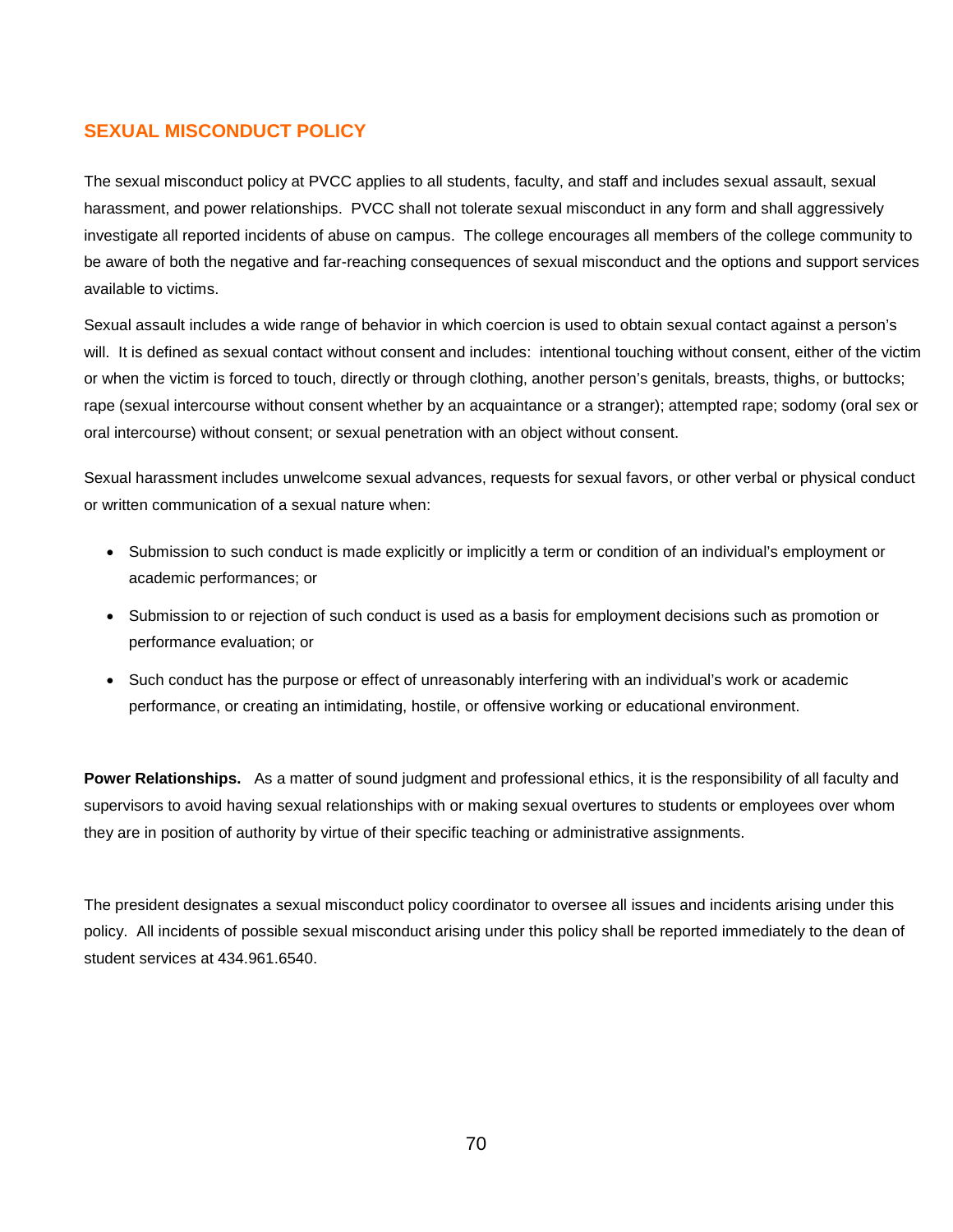# **GRADE APPEAL PROCEDURES**

Faculty are responsible for informing students of the basis on which grades in each class will be assigned. Assignment of grades is the responsibility of the faculty member and presumes fairness and best professional judgment. It should be understood that the student who chooses to appeal a grade must assume the burden of proof concerning any perceived error in the grade assigned.

- 1. The student who believes a course grade received to be in error may appeal directly to the instructor within 10 school days after the beginning of classes of the semester following the one in which the grade was reported. Every reasonable effort should be made by both parties to resolve the matter.
- 2. If Step 1 does not resolve the question, the student may file a written appeal to the division dean within five school days after an attempt to resolve the matter with the faculty member. The division dean will conference with the student and faculty member via e-mail, telephone, video, or in person in an effort to resolve the grievance. The division dean may within five school days of the conference appoint a committee of three faculty members and two students to review and make a recommendation on the matter. Within five school days of the conference, or if a committee is formed within five school days of the receipt of the committee's recommendation, the division dean will prepare a report of the disposition of the matter with copies to the student, the faculty member, and the divisional record.
- 3. If either the student or the faculty member wishes to appeal Step 2 disposition of the matter, he or she may do so in writing to the vice president for instruction and student services within five school days of the receipt of the division dean's report. If, in the vice president's discretion, the appeal and record of previous actions indicate further consideration of the matter is not warranted, the vice president will so notify the student, faculty member, and division dean within five school days, and the division dean's decision shall be final and binding on all parties.

If the vice president grants the appeal, he or she will schedule a conference via e-mail, telephone, video, or in person with the division dean, faculty member, and student. Within five school days of the conference, the vice president will prepare a written decision with copies to the student, faculty member, and division dean. The vice president's decision shall be final and binding on all parties.

### **GRADING**

Teaching faculty are required to keep a student's final examination papers and evaluative instruments on file for one semester, in case any questions arise concerning grades. Students have the right to review their final exams for one semester after the end of the term in which the final exam was taken.

When the grade of incomplete (I) is awarded, requirements for satisfactory completion will be established through student/faculty consultation. If course work has not been completed by the end of the subsequent semester

71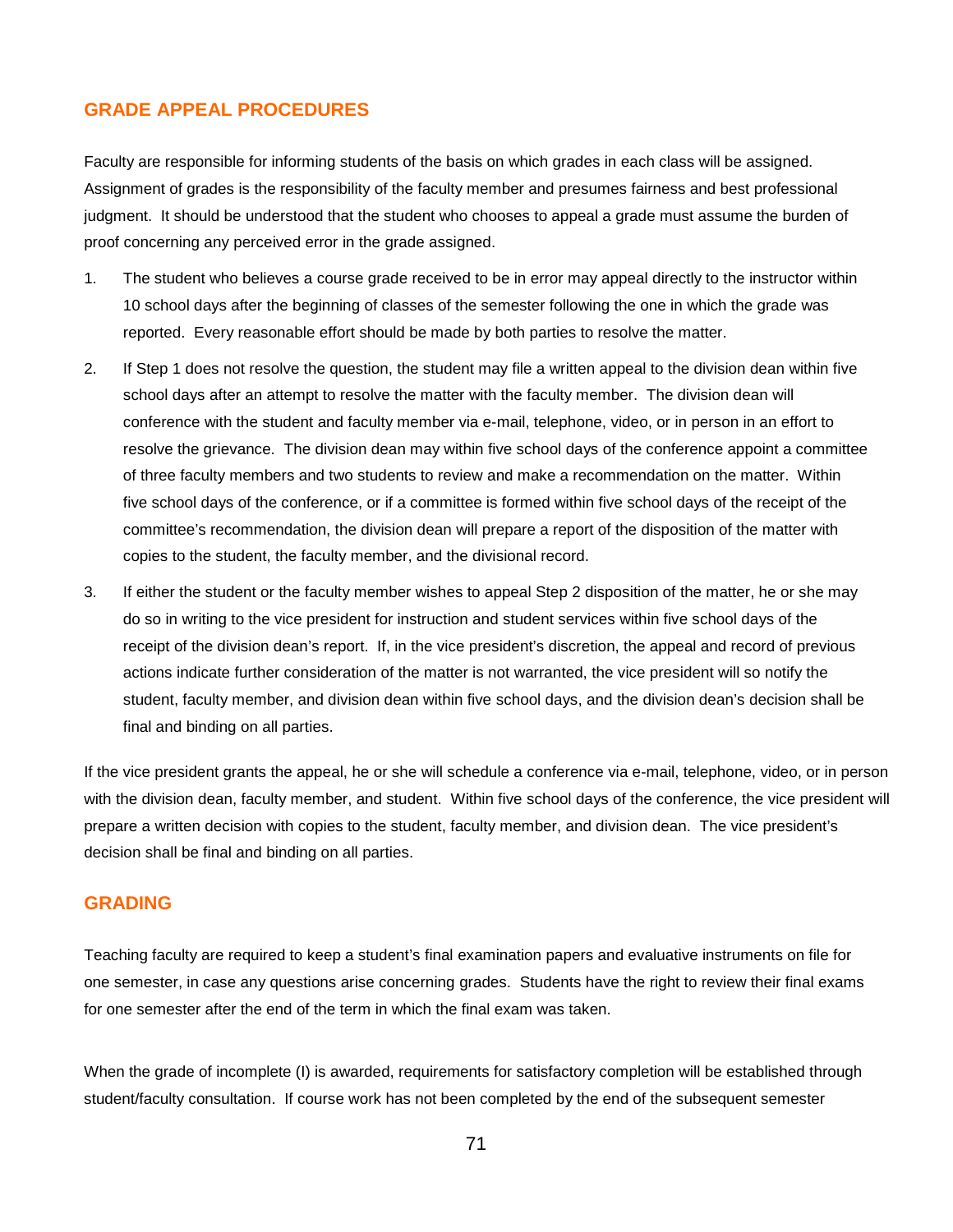(excluding summer), another grade (A, B, C, D, F, P, R, S, U, or W) must be awarded by the instructor. This grade will be based upon the course work that has been completed. Course work for I grades may be granted beyond the subsequent semester, with written approval of the vice president for instruction and student services or designee. See the current college catalog for further grade policies.

### **EVALUATION OF FACULTY**

Each semester, each full-time faculty member is evaluated by his/her supervisor.

Additionally, an annual student evaluation of faculty is required as a component of the evaluation of full-time faculty. The evaluation instrument will be administered while the faculty member being evaluated is out of the classroom. A student will collect the completed evaluations and deliver them to the respective division office. The student evaluations will be sent to the respective faculty member after grades are submitted.

All faculty are encouraged to elicit student comments from all courses each semester.

## **FACULTY RESPONSIBILITIES AND OBLIGATIONS**

This section is designed to clarify the responsibilities and obligations which faculty members are expected to fulfill as employees of the college.

## **FUNCTIONS AND DUTIES OF FACULTY**

The primary responsibility of a faculty member at Piedmont Virginia Community College shall be to provide quality instruction. As a part of this primary responsibility, the College expects each faculty member to perform the following duties:

- A. Meet assigned classes regularly.
- B. Submit required records and reports routinely.
- C. Teach the prescribed courses of study with the established texts.
- D. Conduct requisite student conferences.
- E. Hold required office hours.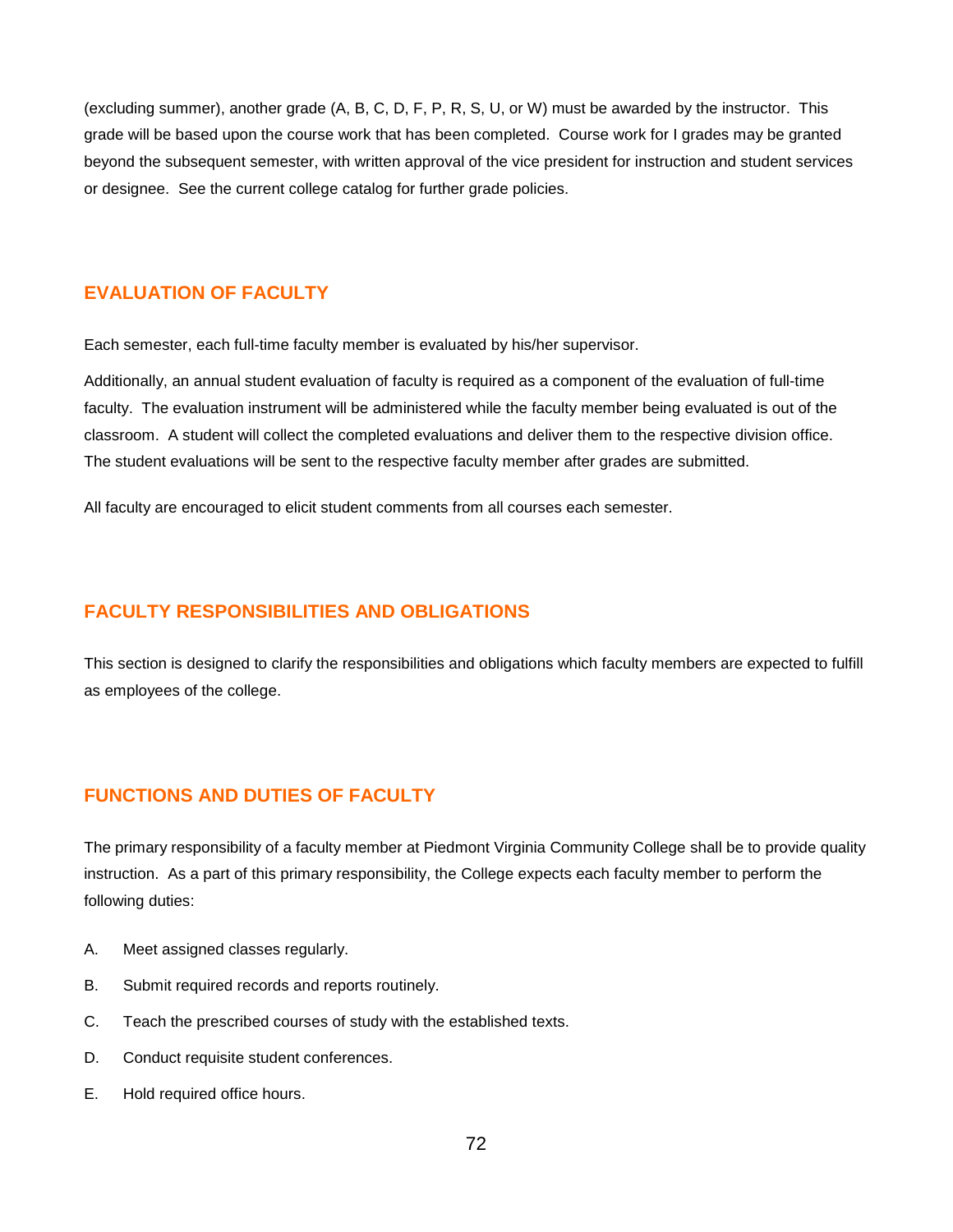- F. Attend to assigned division and college duties.
- G. Contribute to the development of the program of instruction.
- H. Adhere to the statement on professional ethics in accordance with college policies, procedures, and regulations.
- I. Maintain current competence in the particular discipline or field of specialization.
- J. Advise students.

## **MEETING WITH CLASSES**

If a teaching faculty member must miss a class, he/she must notify his/her division dean as far in advance as possible so that adequate provisions can be made for the class.

When possible, a faculty member who is delayed should notify the appropriate administrative office. The appropriate administrator shall post a notice in the classroom, giving instructions to the students as to the time of any notification; students are instructed to wait for 15 minutes for a 50-minute class. Any deviation from the final examination schedule must be approved by the Vice President for instruction and student services or his/her designee.

# **OFFICE HOURS**

Faculty members are expected to arrange their schedules so they are available on campus to work with individual students and to participate in student advisement and enrollment.

Full-time faculty members are required to post on or near their office door a minimum of 10 hours per week as office hours to be available to work with students on their individual academic and career issues. The five hours for appointments may vary from week to week. Exceptions due to distance learning, off-campus assignments, or use of technology to serve students may be approved. Faculty will also provide advising services in the Admissions and Advising Center for 15 hours during each semester.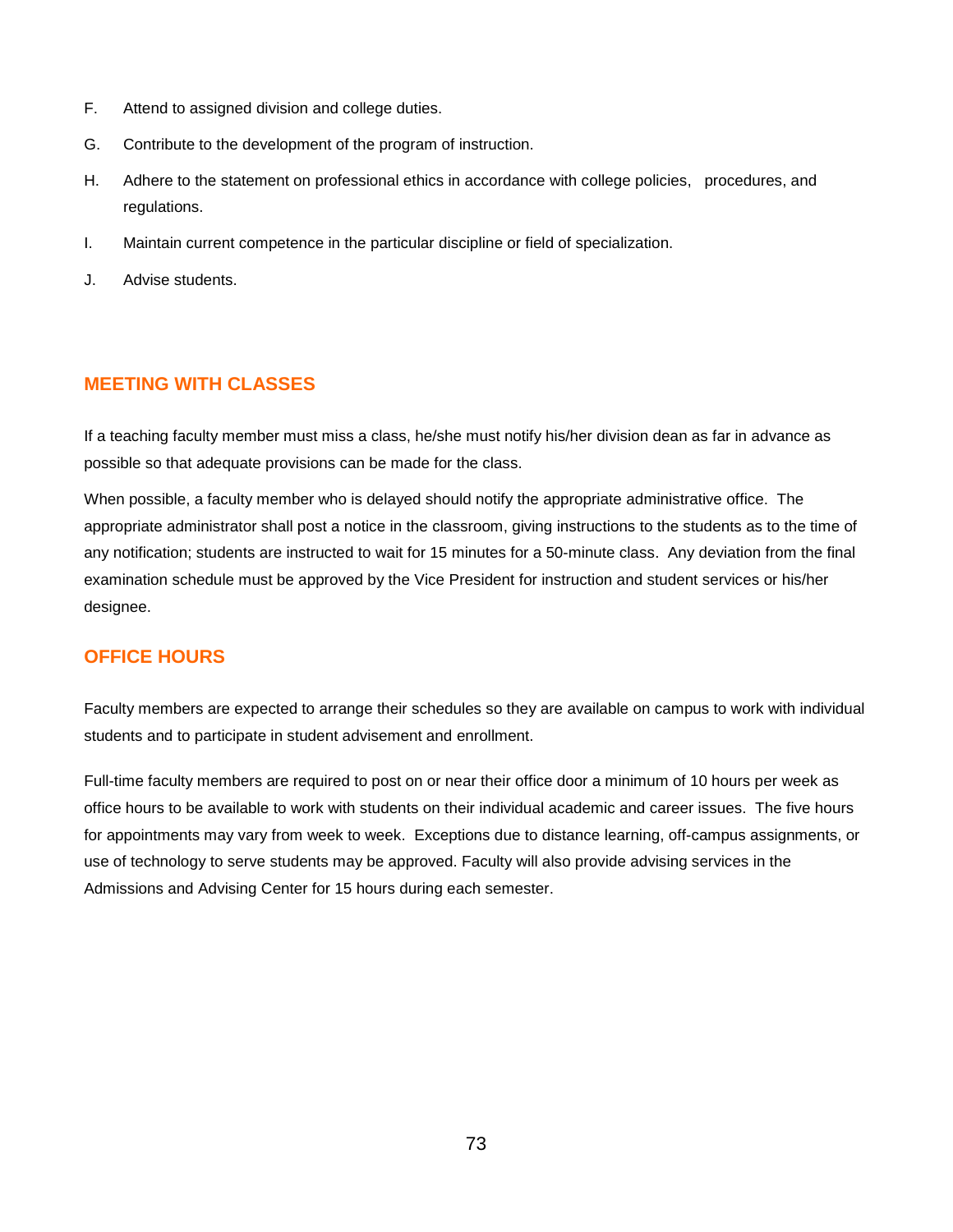# **PARKING AND TRAFFIC REGULATIONS**

#### **Parking and Vehicle Registration**

**Student Parking.** The college has designated parking areas for students. All students, day, evening, and online must obtain a parking decal in order to park in these areas. Students should fill out a vehicle registration card during class registration and secure a decal which is to be placed on the left side of the rear bumper, or alternately, on or in the rear window of the student's vehicle. It is the student's responsibility to ensure that the decal is visible. Student decals are also available at the main building reception desk, the cashier's window, and the Security Office (main building, room 218). Registering online does not excuse a student from the requirement to register their vehicle and secure a parking decal.

Each vehicle a student operates must have a decal in order to park on the PVCC campus. The general traffic regulations of the state are applicable on the PVCC campus. Fines will be imposed on those who violate college traffic and parking regulations, and students are responsible for any violation committed by the operator of a vehicle registered in the student's name. There is no charge for a student parking decal. Not registering a vehicle is itself a parking violation subject to the same fine as other general parking violations.

Lot 1 is reserved for faculty, staff and visitor parking from 7 a.m. to 5 p.m. Monday through Friday. Lot 2 is reserved for faculty, staff and visitors from 7 a.m. to 6:30 p.m. Monday through Friday. Student parking is located in Parking Lots 3 and 4. If parking citations are not paid or cancelled on appeal, repeated violators may lose oncampus parking privileges. The fine for general parking violation is \$20.00. Appeals of parking fines should be made in writing to the Parking Appeals Panel through the vice president for finance and administrative services (main building, room 241). Appeal forms are available at the Cashier's office and on the PVCC Web site.

Students who are employed by the college on a part-time basis are not eligible for employee parking permits.

**Handicapped Parking.** Handicapped parking permits that allow parking in designated handicapped parking spaces can only be issued by the Virginia Department of Motor Vehicles. The college is not authorized to issue permits which allow parking in handicapped spaces. All persons including students with valid handicapped parking permits may park in any handicapped space in any college parking lot. The fine for illegally parking in a handicapped space is \$100.00. Albemarle County and state authorities may also issue tickets for parking in a handicapped space or for other violations (such as blocking a fire hydrant). The fines for tickets issued by county and state authorities are typically higher than for tickets issued by the college.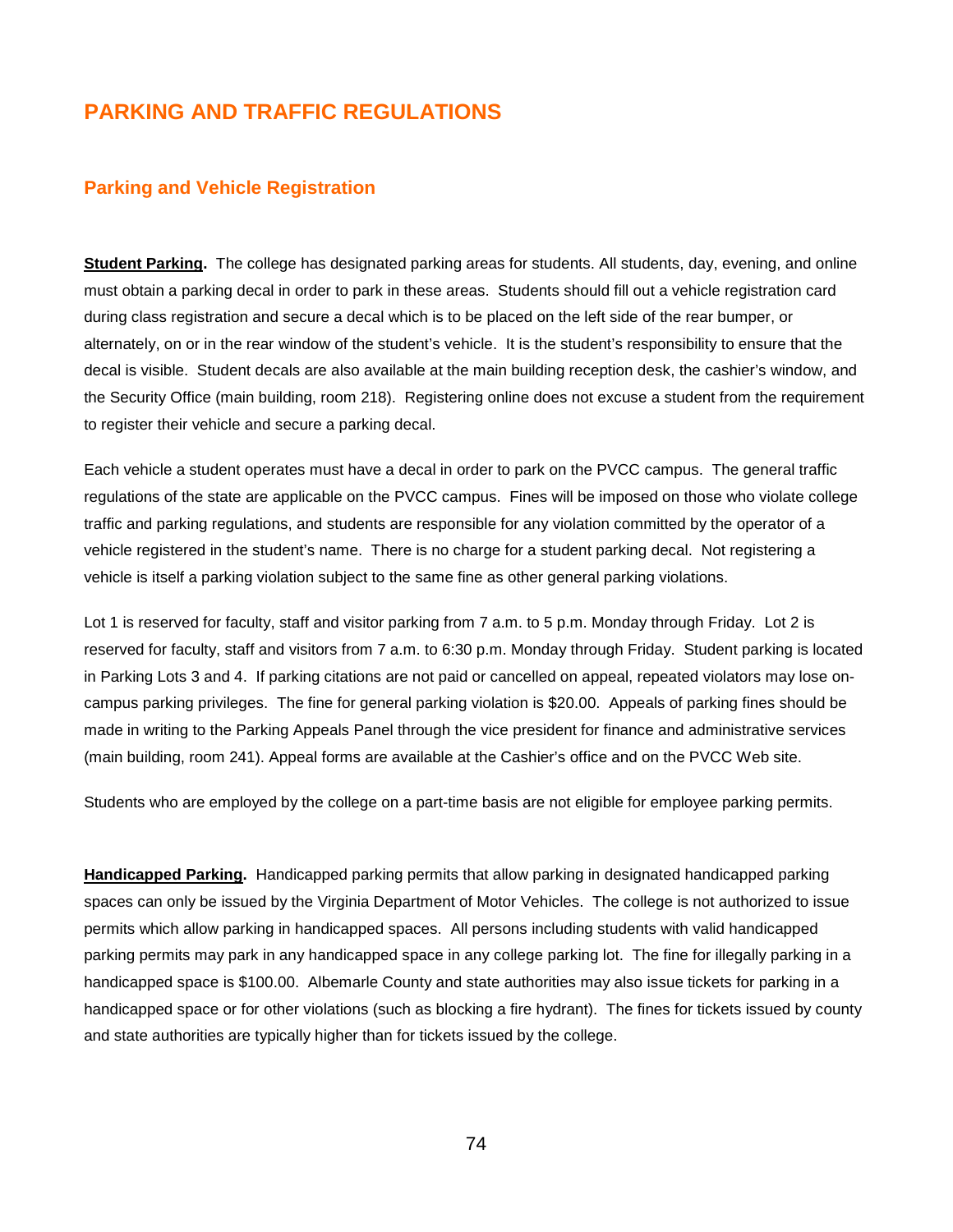**Common Traffic Offenses.** In addition to parking in an employee or visitor parking space, the following are common traffic offenses:

Parking outside of a designated parking space; parking at a yellow curb; parking or stopping in a driveway so as to block the use of the driveway to others; parking with 15 feet of a fire hydrant; parking in a bus zone or fire lane as indicated by signs or marks upon the road or curb; parking in a loading zone as indicate by signs or marks upon the road or curb; parking on the grass unless such parking is indicated by a sign as being permitted; parking in a zone or area designed by signs as reserved for restricted parking; failing to register a vehicle; expired decal; driving in a direction opposite to the marked traffic arrows.

Vehicles cannot be left unattended for a period of time exceeding 15 hours or to park a vehicle overnight without prior consent. As a general policy, overnight parking will not be permitted except for official college purposes or in an emergency. The security office (cell phone number 434.981.6362) should be contacted if circumstances require permission for extended or overnight parking.

**Employee Parking.** PVCC employees are issued permanent hang tags. Employee hang tags are available from the security office. Adjunct faculty are issued temporary hang tags which are available from the division offices. Employees with properly registered vehicles may park in student parking areas at any time. Employees are subject to the same regulations regarding traffic offenses and appeals of parking fines as are students.

**Visitor Parking.** Short term (2 hours or less) visitors should park in designated visitor parking spaces and does not need to secure a visitor's parking permit. Visitors who will be on campus for longer periods or who must park in spaces other than those specifically marked for visitors should obtain a visitor's parking permit. Visitors are not permitted to park in reserved spaces. Visitor's permits are available at the main building reception desk and the Security Office. Students may not park in visitor spaces. Visitors are subject to the same regulations regarding traffic offenses and appeals of parking fines as are employees and students.

VIP visitor parking may be reserved by the President's Office and the Office of Institutional Advancement and Development for board meetings and VIP visitors. Other college offices are not authorized to reserve visitor parking. Departments that have frequent or numerous visitors are authorized to issue visitor parking permits for general visitor parking. The standard PVCC temporary hang tag should be used for this purpose.

**Liability.** PVCC will not be responsible for loss or damage to motor vehicles or their contents while they are on college property. Drivers should use caution and good sense while in the parking areas.

75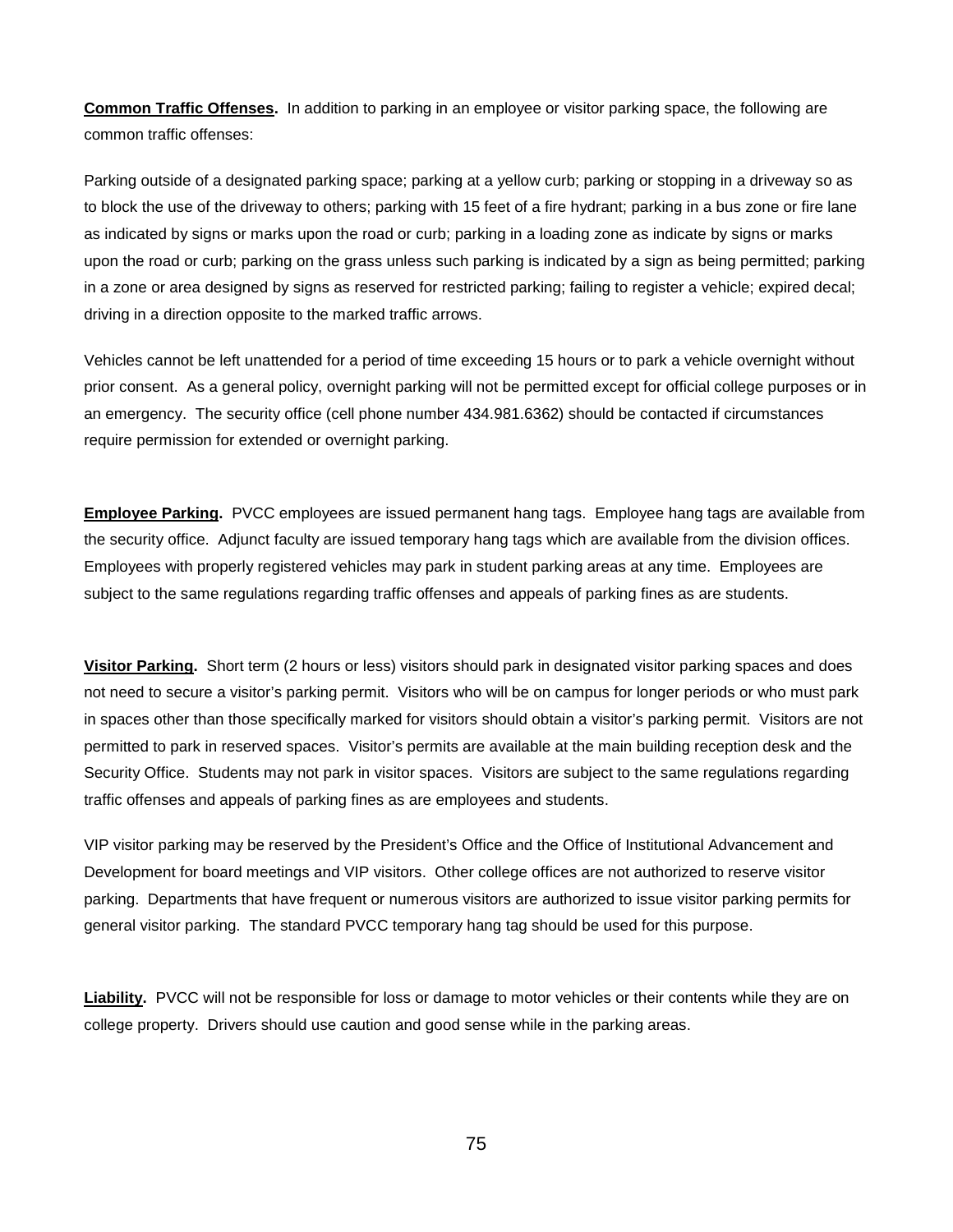| <b>ISSUE/NEED (S)</b>                     | <b>CONTACT</b>                                            | <b>ROOM</b>  |
|-------------------------------------------|-----------------------------------------------------------|--------------|
| <b>Academic Advisement</b>                | Admissions and Advising Center                            | M144         |
| Career Choice and Information             | <b>Career Services</b>                                    | M132         |
| Career Exploration/Field Experience       | <b>Career Services</b>                                    | M132         |
| <b>Crisis Intervention Services</b>       | Admissions and Advising Center                            | M144         |
| Declaring a Major                         | Admissions and Advising Center                            | M144         |
| <b>Distance Learning Courses</b>          | Appropriate Division Dean                                 |              |
| Domicile (Legal) Questions                | Admissions and Advising Center                            | M144         |
| Employment                                | <b>Career Services</b>                                    | M132         |
| Lost and Found                            | Department of Public Safety &<br><b>Campus Police</b>     | M218         |
| <b>Parking Concerns</b>                   | Department of Public Safety &<br><b>Campus Police</b>     | M218         |
| <b>Refund Requests</b>                    | VP of Finance and Administrative<br><b>Services</b>       | M241         |
| Scholarships, Loans, Work-Study,<br>etc.  | <b>Financial Aid</b>                                      | M136         |
| <b>Student Activities</b>                 | <b>Student Activities Office</b>                          | M179         |
| <b>Student Sponsored Services</b>         | <b>Student Activities Office</b>                          | M179         |
| <b>Study Habits and Budgeting Time</b>    | <b>Learning Center</b>                                    | M607         |
| <b>Testing: Career Preference</b>         | <b>Career Services</b>                                    | M132         |
| <b>Transcript Request</b>                 | <b>MyPVCC</b>                                             | M144         |
| <b>Tuition Questions</b>                  | Admissions and Advising Center<br><b>Business Office</b>  | M144<br>M237 |
| <b>Veterans Services</b>                  | <b>Veterans Advisor</b><br>Admissions and Advising Center | M132<br>M144 |
| Visas                                     | Admissions and Advising Center                            | M144         |
| Withdrawal from Class or the College      | <b>MyPVCC</b>                                             | M144         |
| Any Other Concern Not Identified<br>Above | Dean of Student Services                                  | M144         |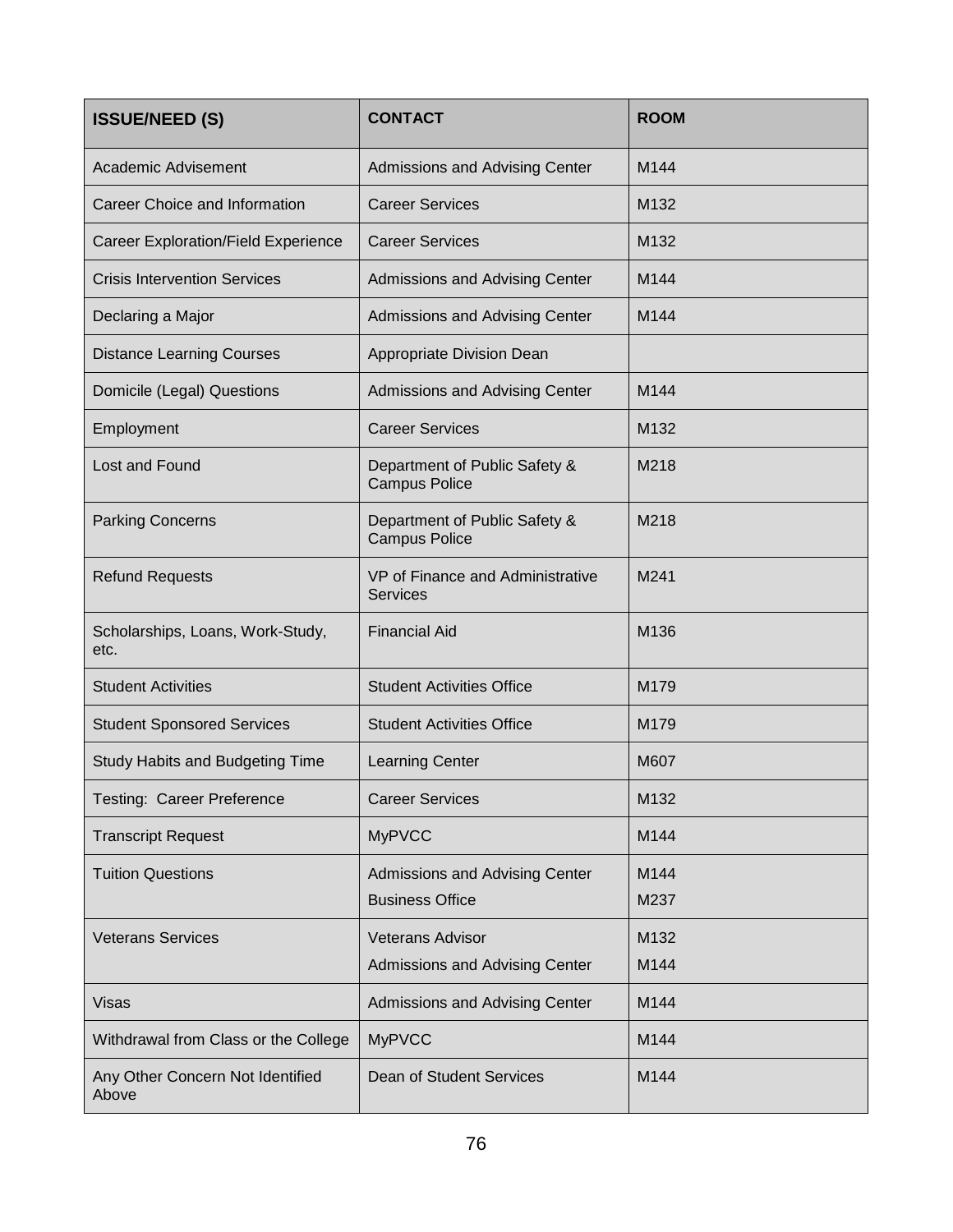# **INDEX**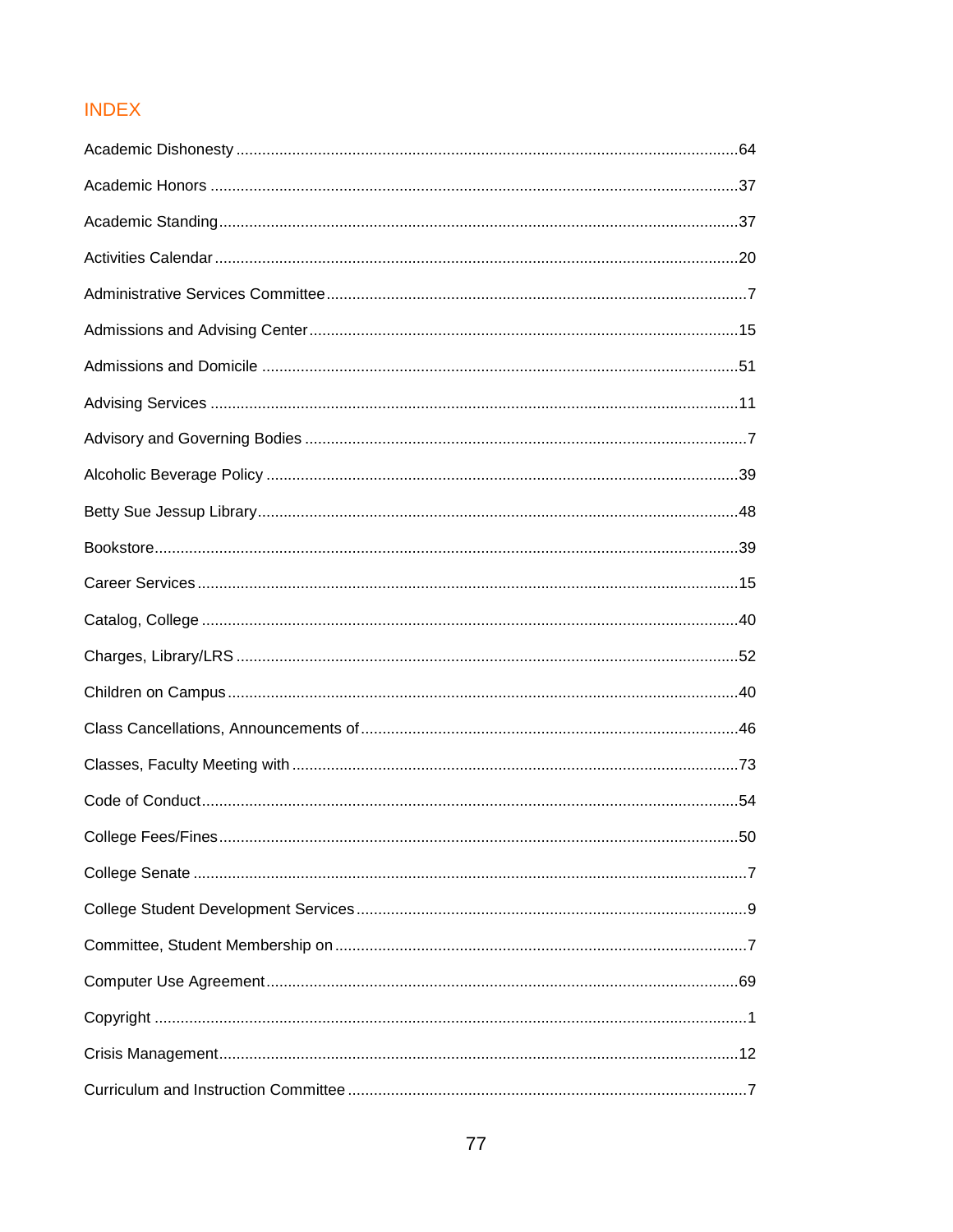| 78 |  |
|----|--|